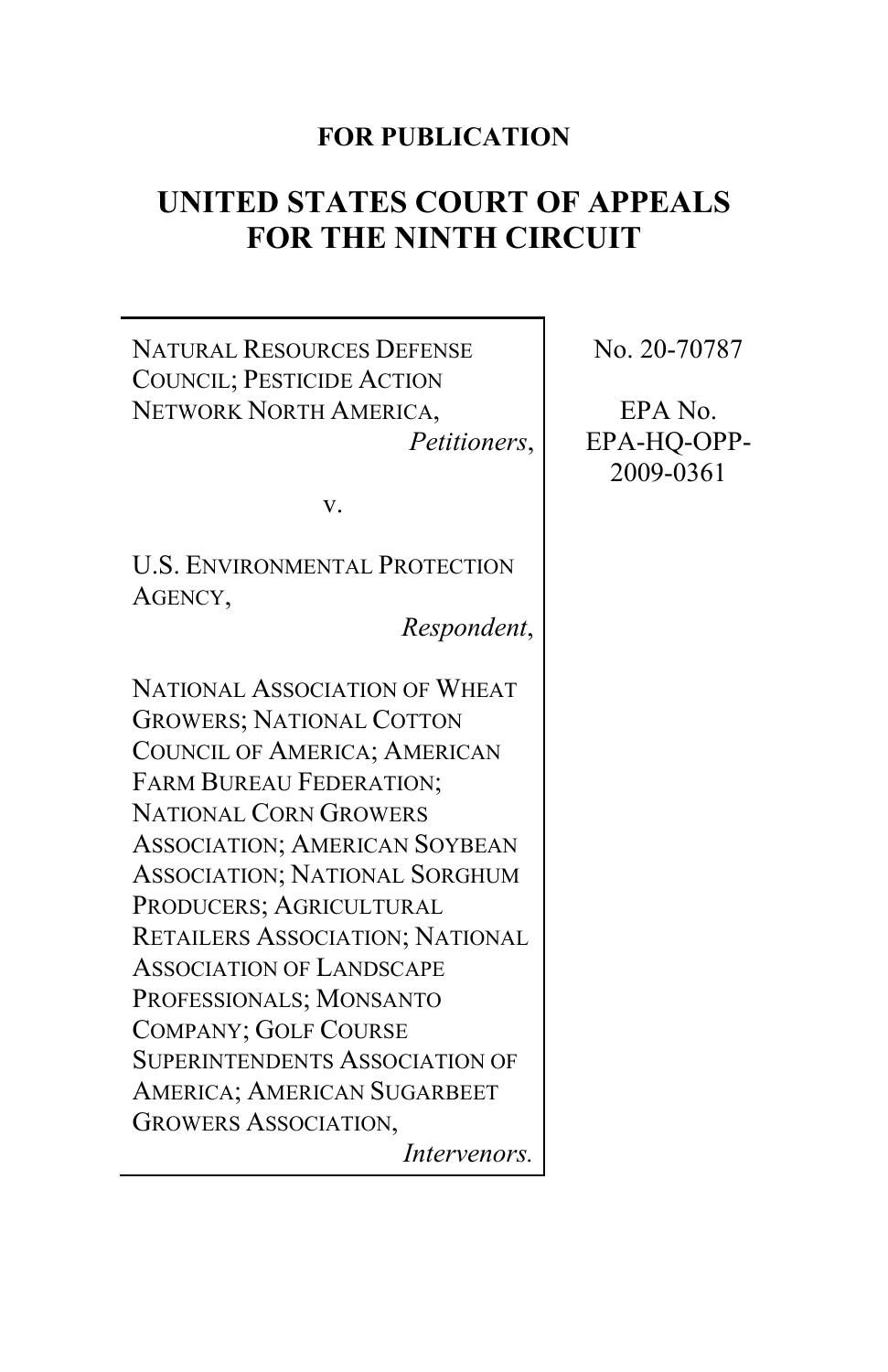RURAL COALITION; ORGANIZACION EN CALIFORNIA DE LÍDERES CAMPESINAS; FARMWORKER ASSOCIATION OF FLORIDA; BEYOND PESTICIDES; CENTER FOR FOOD SAFETY,

*Petitioners*,

v.

U.S. ENVIRONMENTAL PROTECTION AGENCY; MICHAEL REGAN, in his official capacity as Administrator, *Respondents*,

NATIONAL ASSOCIATION OF WHEAT GROWERS; NATIONAL CORN GROWERS ASSOCIATION; NATIONAL COTTON COUNCIL; AMERICAN SOYBEAN ASSOCIATION; AMERICAN SUGARBEET GROWERS ASSOCIATION; NATIONAL SORGHUM PRODUCERS; AMERICAN FARM BUREAU FEDERATION; AGRICULTURAL RETAILERS ASSOCIATION; NATIONAL ASSOCIATION OF LANDSCAPE PROFESSIONALS; GOLF COURSE SUPERINTENDENTS ASSOCIATION OF AMERICA; MONSANTO COMPANY, *Intervenors.* No. 20-70801

EPA No. EPA-HQ-OPP-2009-0361

# OPINION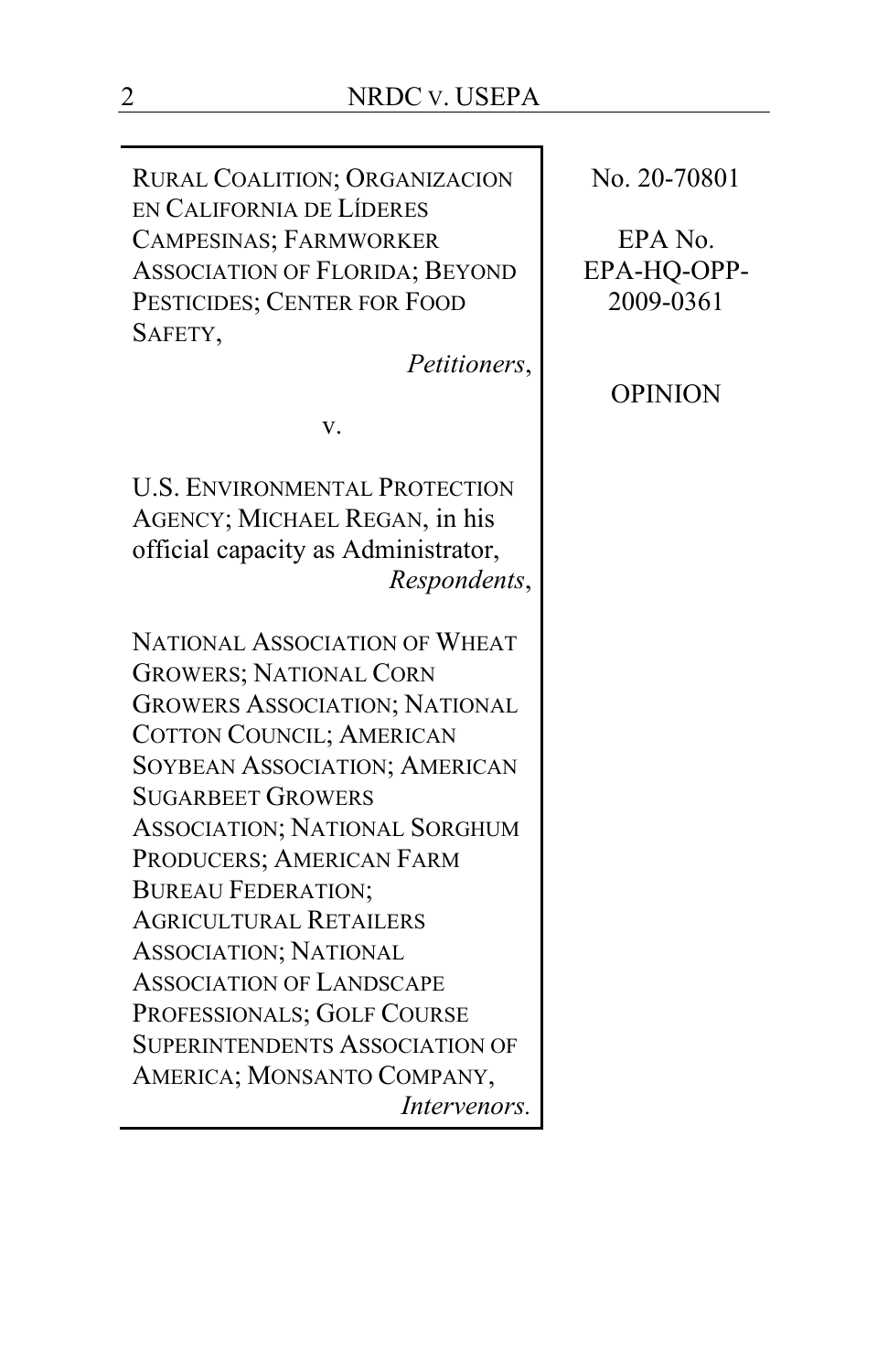On Petition for Review of an Order of the Environmental Protection Agency

Argued and Submitted January 10, 2022 Pasadena, California

Filed June 17, 2022

Before: J. Clifford Wallace, Danny J. Boggs,**[\\*](#page-2-0)** and Michelle T. Friedland, Circuit Judges.

Opinion by Judge Friedland

<span id="page-2-0"></span>**<sup>\*</sup>** The Honorable Danny J. Boggs, United States Circuit Judge for the U.S. Court of Appeals for the Sixth Circuit, sitting by designation.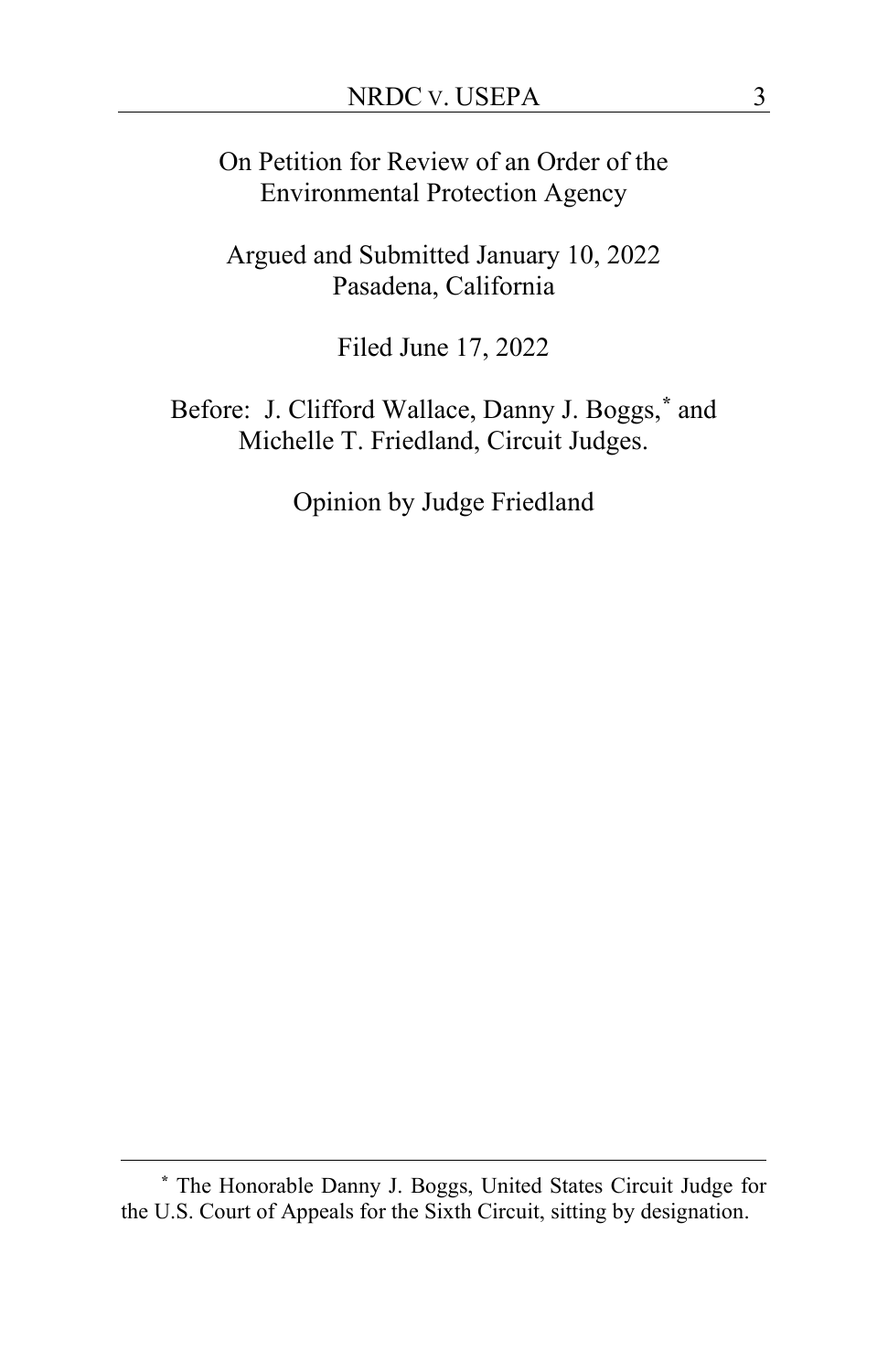# **SUMMARY[\\*\\*](#page-3-0)**

## **Pesticides**

The panel (1) granted in part and denied in part a petition for review challenging the U.S Environmental Protection Agency's decision determining that glyphosate, the active ingredient in the weedkiller Roundup, does not pose "any unreasonable risk to man or the environment"; and (2) remanded to the agency for further consideration.

The Federal Insecticide, Fungicide, and Rodenticide Act ("FIFRA") requires the U.S Environmental Protection Agency ("EPA") to regulate pesticides, which are defined to include herbicides. A pesticide product may not be distributed or sold in the United States until EPA has issued a registration pursuant to FIFRA. A registration functions as a license setting forth the conditions under which the pesticide may be sold, distributed, and used. The EPA may not issue a registration for a pesticide that causes "unreasonable adverse effects on the environment." In 2007, Congress added a new process called "registration review" to the FIFRA scheme governing pesticides, instructing EPA to periodically review pesticide registrations every fifteen years. For pesticides registered before 2007, such as glyphosate, EPA must complete the first registration review by October 1, 2022.

EPA began its registration review of glyphosate in 2009 and completed a preliminary ecological risk assessment of the pesticide in 2015. That assessment concluded that

<span id="page-3-0"></span>**<sup>\*\*</sup>** This summary constitutes no part of the opinion of the court. It has been prepared by court staff for the convenience of the reader.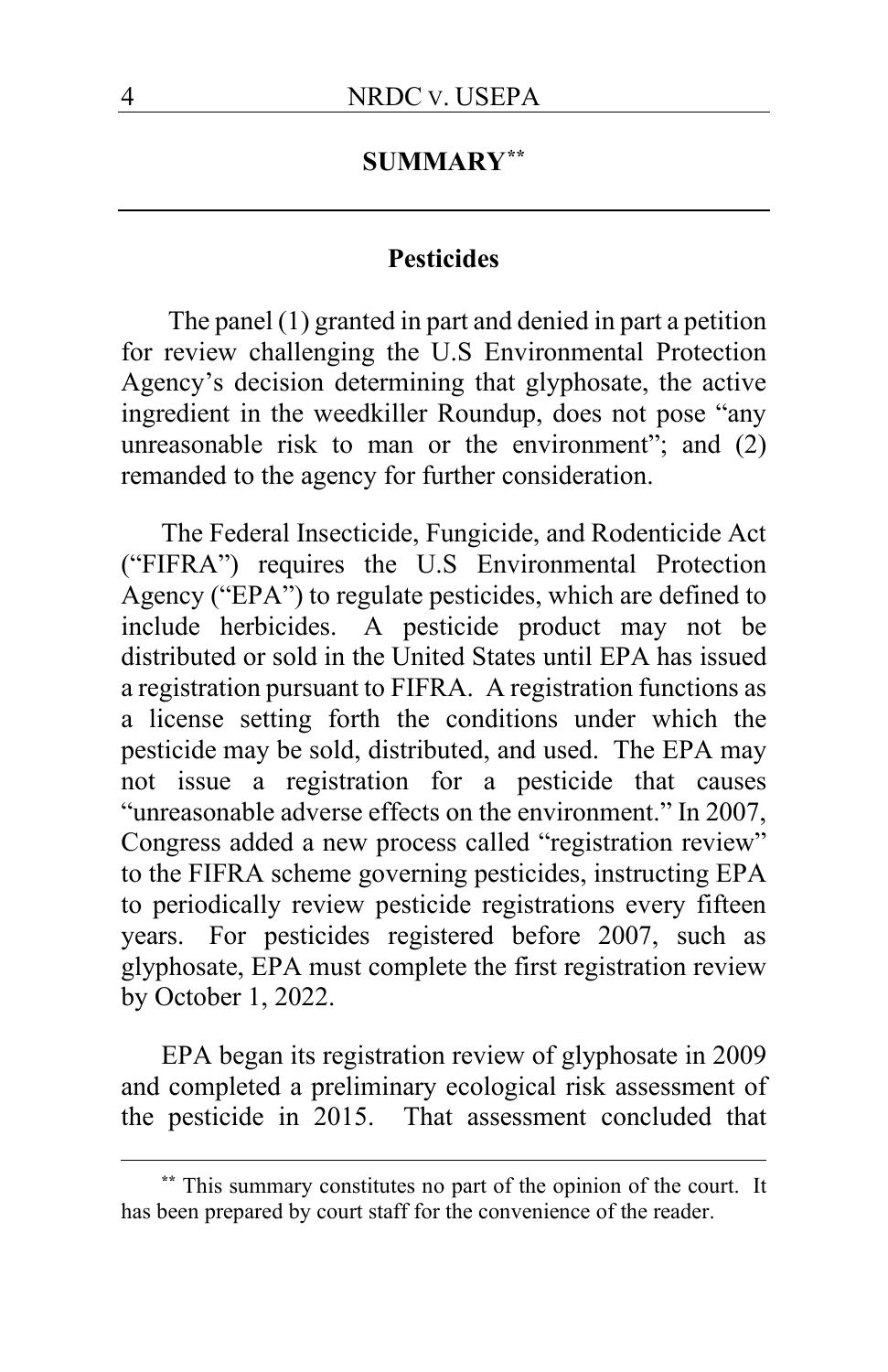glyphosate may pose certain risks to mammals and birds and may adversely affect terrestrial and aquatic plants, primarily from spray drift. The EPA also released a draft humanhealth risk assessment and a paper about glyphosate's carcinogenic potential, entitled the Revised Glyphosate Issue Paper: Evaluation of Carcinogenic Potential ("Cancer Paper"), which concluded that glyphosate posed no serious human-health risks and should be classified as "not likely to be carcinogenic to humans."

In January 2020, EPA issued an Interim Registration Review Decision for glyphosate ("Interim Decision"), which: (1) announced that its earlier draft human-health and ecological risk assessments were final; (2) contained a brief cost-benefit analysis concluding that the benefits outweighed the potential ecological risks when glyphosate is used according to label directions; and (3) laid out various mitigation measures, in the form of label changes for glyphosate products, to reduce the potential ecological risks. According to the Interim Decision, EPA still planned, among other things, to complete an assessment of glyphosate's effect on endangered and threatened species, pursuant to the Endangered Species Act ("ESA").

Two groups of petitioners filed petitions for review of the Interim Decision: one led by Rural Coalition and the other led by Natural Resources Defense Council ("NRDC"). Rural Coalition's petition made two attacks on the Interim Decision. It challenged EPA's conclusions on human health and insisted that EPA should have followed the ESA's procedural requirements before issuing the Interim Decision. NRDC's petition primarily challenges EPA's ecological risk assessment, cost-benefit analysis, and risk-mitigation requirements.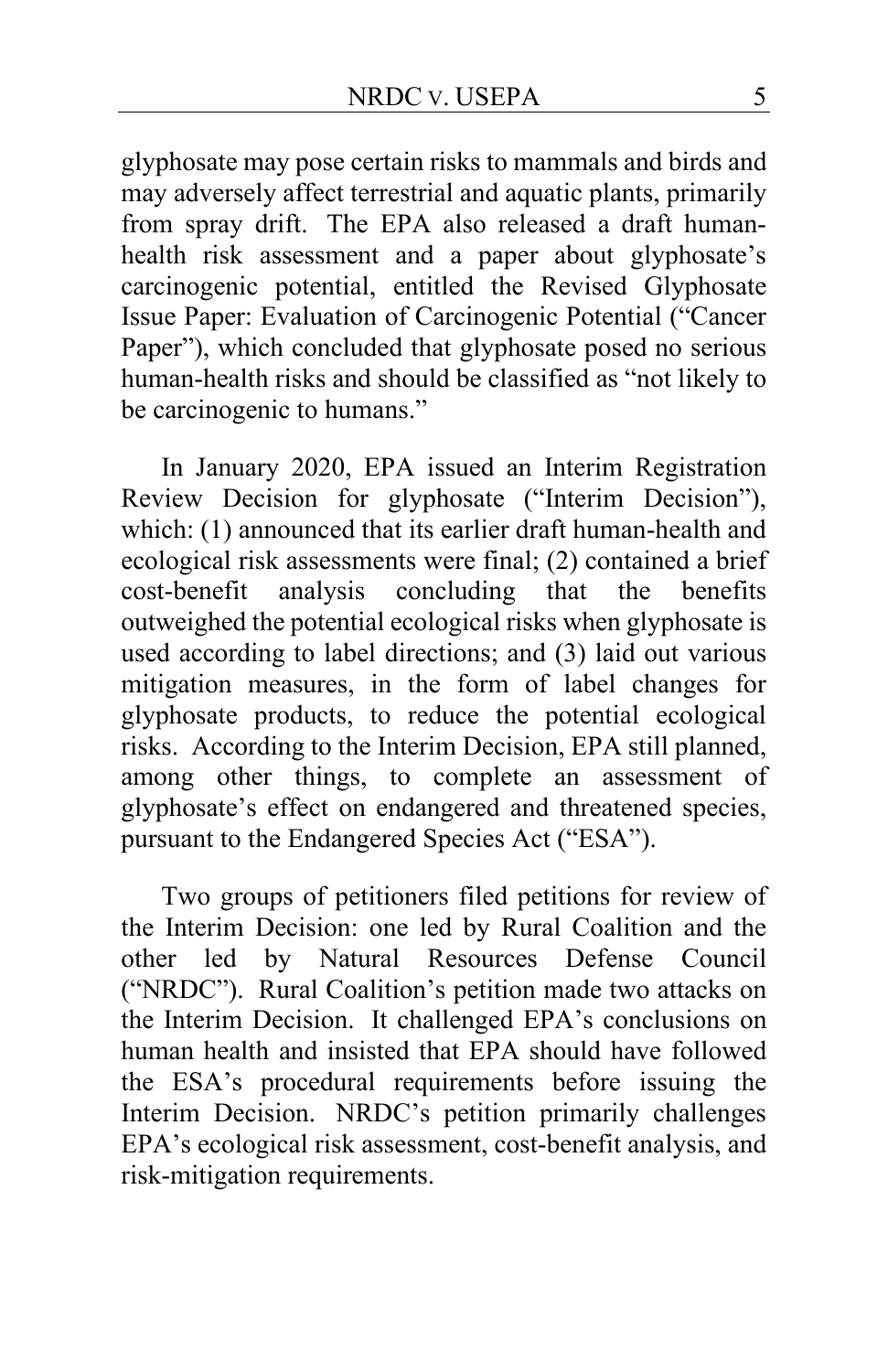The panel first considered Rural Coalition's challenge to EPA's conclusion that glyphosate poses "no risks to human health." That conclusion rested in important part on EPA's determination, explained in its Cancer Paper, that glyphosate was not likely to be carcinogenic to humans. The panel held that EPA's conclusion was in tension with parts of the agency's own analysis and with the 2005 Guidelines for Carcinogen Risk Assessment ("Cancer Guidelines"), which EPA purported to follow. The panel noted that earlier in the Cancer Paper, EPA had explained that a conclusion regarding the association between glyphosate exposure and risk of non-Hodgkin's lymphoma ("NHL") could not be determined based on the available evidence. The panel stated that EPA could not reasonably treat its inability to reach a conclusion about NHL risk as consistent with a conclusion that glyphosate is not likely to cause cancer within the meaning of the Cancer Guidelines. Because inconsistent reasoning cannot survive substantial-evidence review, the panel concluded that EPA's determination that glyphosate was not likely to be carcinogenic was not supported by substantial evidence. The panel therefore vacated the human-health portion of the EPA's Interim Decision and remanded for further analysis and explanation. Given that vacatur, the panel did not reach Rural Coalition's arguments of other errors pertaining to human health or NRDC's petition challenging the publiccomment process that informed the human health portion of the Interim Decision.

The panel next addressed Rural Coalition's claim alleging that EPA impermissibly failed to follow the ESA consultation procedures before issuing the Interim Decision. The ESA protects endangered and threatened species, in part, by requiring federal agencies to consult with the U.S. Fish and Wildlife Service or the National Marine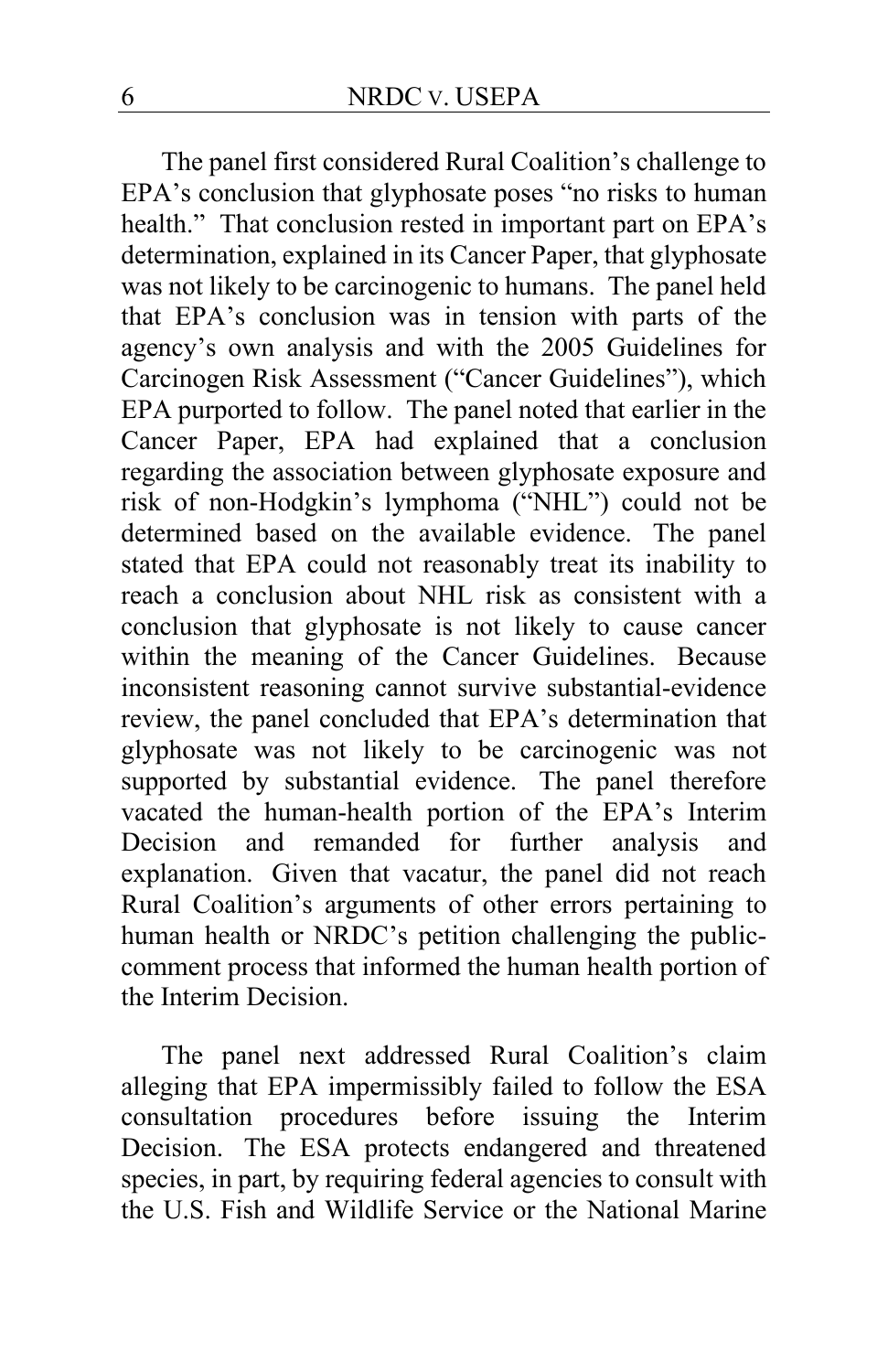Fisheries Service. The consultation procedures begin with an agency reviewing its actions at the earliest possible time to determine whether any action may affect listed species or critical habitat, resulting in an effects determination.

The panel determined that Rural Coalition had standing to bring an ESA claim. Rural Coalition's members submitted declarations stating that they regularly engaged in educational and recreational activities involving a variety of endangered species and that glyphosate was threatening their interests by exposing those species to toxic runoff and residues on vegetation. Members therefore had cognizable interests for purposes of standing. Rural Coalition also established causation by showing that EPA might have required more mitigation efforts had the agency completed the ESA's procedures before issuing the Interim Decision and redressability by showing that, at the time the petition was filed, court-ordered relief was possible. The panel rejected intervenor Monsanto's argument that EPA's recent consultation efforts mooted the case.

Turning to the merits of the ESA claim, the panel held that EPA's registration review decision under FIFRA was an "action" that triggered the ESA's consultation requirement; EPA actively exercised its regulatory power, completing an assessment of glyphosate's risks under FIFRA and delineating what constituted acceptable glyphosate use under the statute's safety standard. EPA therefore had to comply with the ESA by making an effects determination before issuing the decision. It was undisputed that EPA did<br>not do so. Accordingly, EPA violated the not do so. Accordingly, EPA violated the ESA. Nevertheless, the panel declined to order relief for the ESA violation, noting that, according to the timeline imposed by Congress, EPA must complete its final registration review decision—including formal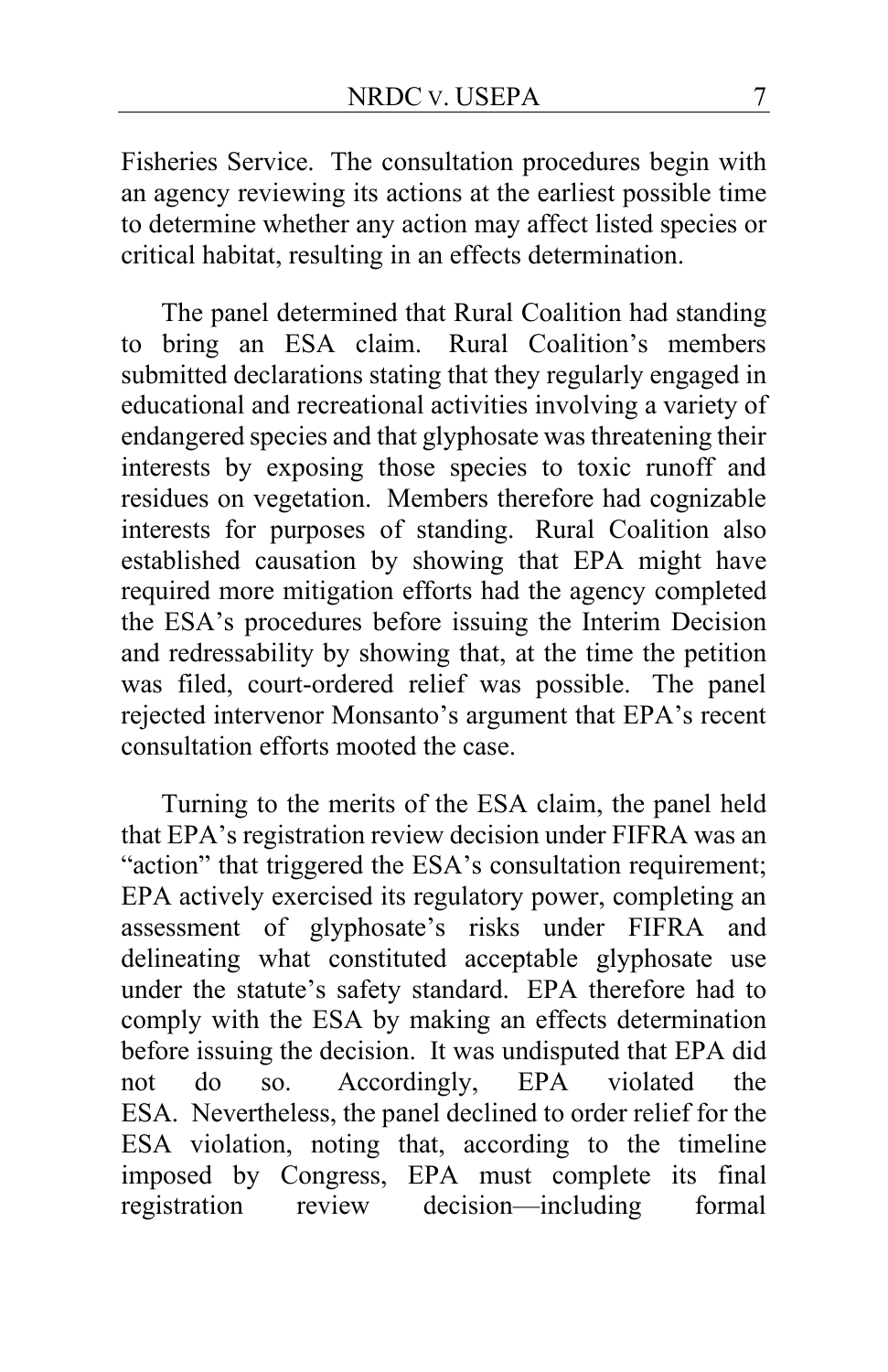consultation—by October 2022. Given that the FIFRA deadline was fast approaching, shortening EPA's time to consult would be only moderately beneficial to Rural Coalition but potentially very disruptive to the agency. The panel declined to vacate the Interim Decision, other than to the extent specified regarding the human-health portion, because it was not clear that vacatur would be beneficial; the Interim Decision included certain mitigation efforts designed to limit the ecological impact of glyphosate use, and vacatur would eliminate those mitigation requirements.

The remaining issue involved petitioners' challenges to the Interim Decision's ecological risk assessment, determination of glyphosate's costs, cost-benefit analysis, and mitigation requirements (collectively, the "ecological portion"), and EPA's responsive motion for remand. The panel granted EPA's motion to remand without vacatur as to the ecological portion of the decision but required EPA to issue a new ecological portion by the October 2022 FIFRA deadline. Because the panel granted EPA's motion, it did not reach the parts of NRDC's and Rural Coalition's petitions that challenged the remanded portion of the Interim Decision.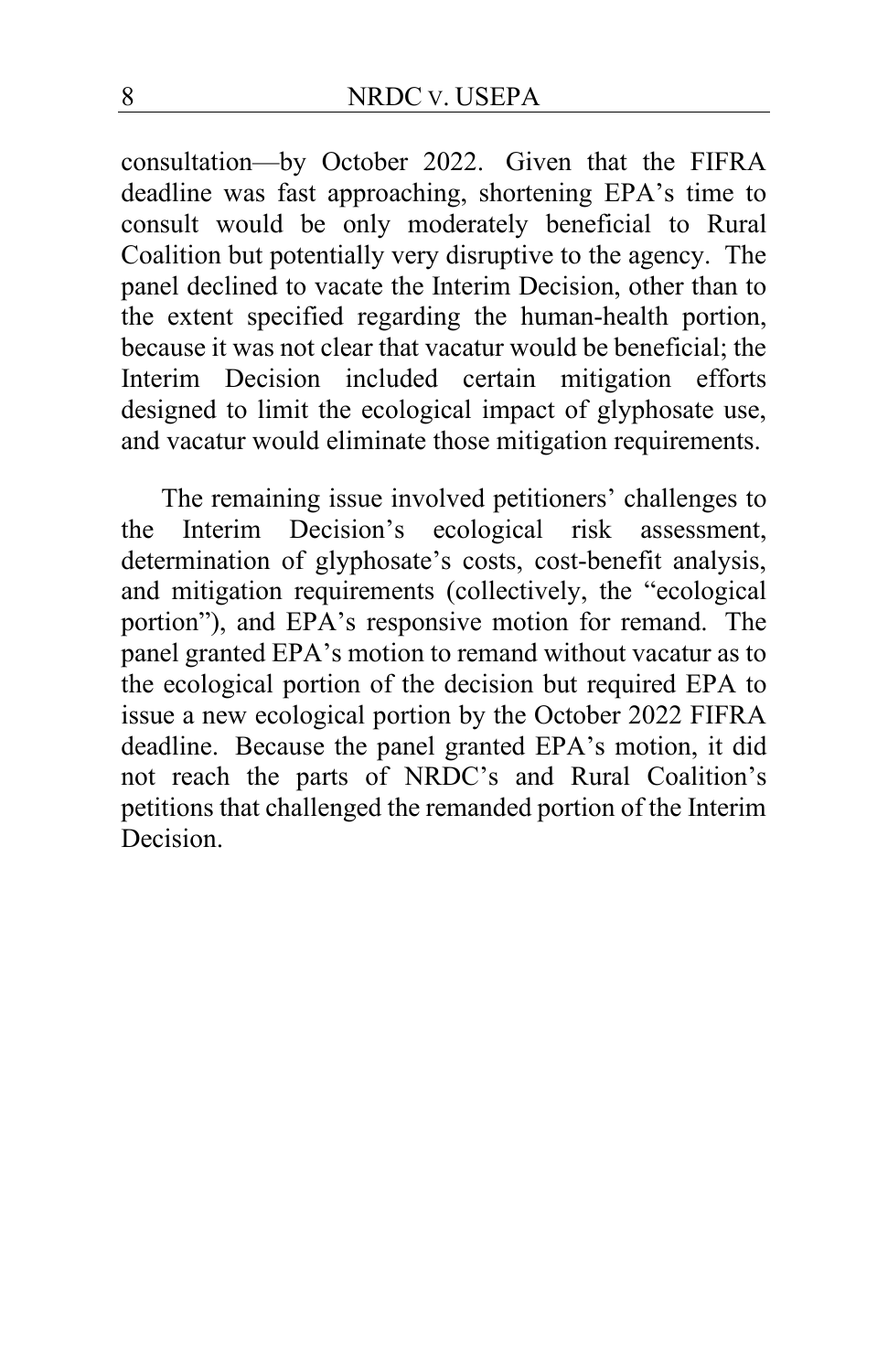# **COUNSEL**

Amy van Saun (argued), George A. Kimbrell, and Ryan D. Talbott, Center for Food Safety, Portland, Oregon, for Petitioners Rural Coalition, Organización en California de Líderes Campesinas, Farmworker Association of Florida; Beyond Pesticides, and Center for Food Safety.

Lucas Rhoads (argued), Aaron Colangelo, and Tom Zimpleman, Natural Resources Defense Council, Washington, D.C., for Petitioners Natural Resources Defense Council and Pesticide Action Network North America.

Philip R. Dupre (argued), Attorney; Robert Williams, Senior Trial Attorney; Benjamin Carlisle, Senior Attorney; Bruce S. Gelber, Deputy Assistant Attorney General; Jean E. Williams, Acting Assistant Attorney General; Environment and Natural Resources Division, United States Department of Justice, Washington, D.C.; Devi Chandrasekaran and Forrest Pittman, Attorney Advisors, Office of General Counsel, United States Environmental Protection Agency, Washington, D.C.; for Respondent.

Richard P. Bress (argued), Philip J. Perry, Stacey L. VanBelleghem, and Andrew D. Prins, Latham & Watkins LLP, Washington, D.C., for Intervenors.

Shannen W. Coffin, Sara Beth Watson, and Mark C. Savignac, Steptoe & Johnson LLP, Washington, D.C., for Amicus Curiae CropLife America.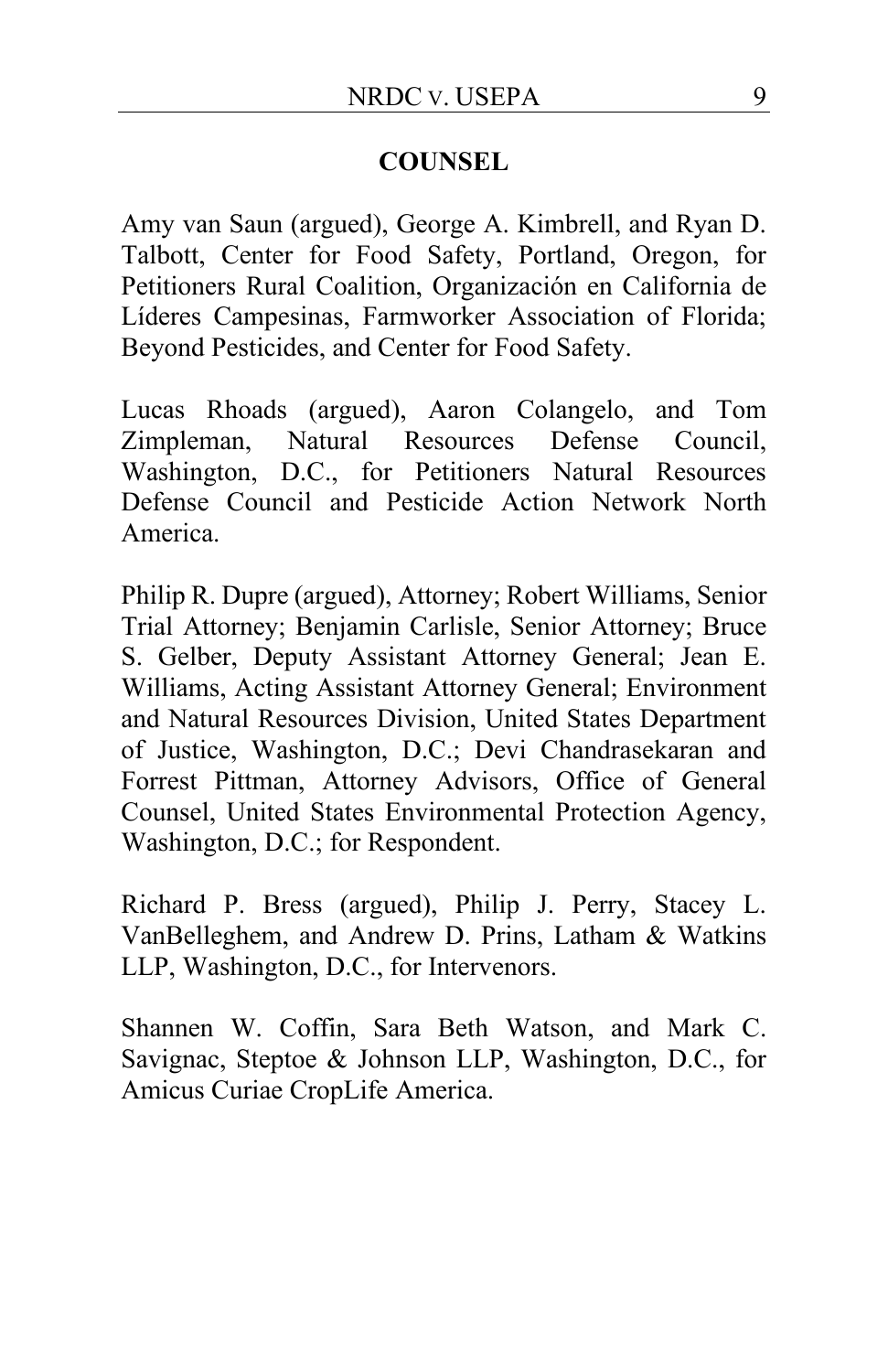#### **OPINION**

FRIEDLAND, Circuit Judge:

Glyphosate, the active ingredient in Roundup, is the nation's most heavily used weedkiller. The Environmental Protection Agency ("EPA") recently assessed whether glyphosate poses "any unreasonable risk to man or the environment" and answered, for the most part, "no." A group of petitioners challenged EPA's decision, arguing, among other things, that EPA did not adequately consider whether glyphosate causes cancer and shirked its duties under the Endangered Species Act ("ESA"). We agree and remand to the agency for further consideration.

#### **I.**

## **A.**

The Federal Insecticide, Fungicide, and Rodenticide Act ("FIFRA") requires EPA to regulate pesticides, which are defined to include herbicides.**[1](#page-9-0)** *See* 7 U.S.C. §§ 136 *et seq*. FIFRA's primary regulatory mechanism is called "registration." *Id.* § 136a(a). A pesticide product may not be distributed or sold in the United States until EPA has issued a registration, which functions as a license setting forth the conditions under which the pesticide may be sold, distributed, and used. *See id.* § 136a. Those conditions

<span id="page-9-0"></span>**<sup>1</sup>** Under FIFRA, a "pesticide" includes both "any substance or mixture of substances intended for preventing, destroying, repelling, or mitigating any pest" as well as "any substance or mixture of substances intended for use as a plant regulator, defoliant, or desiccant." 7 U.S.C. § 136(u).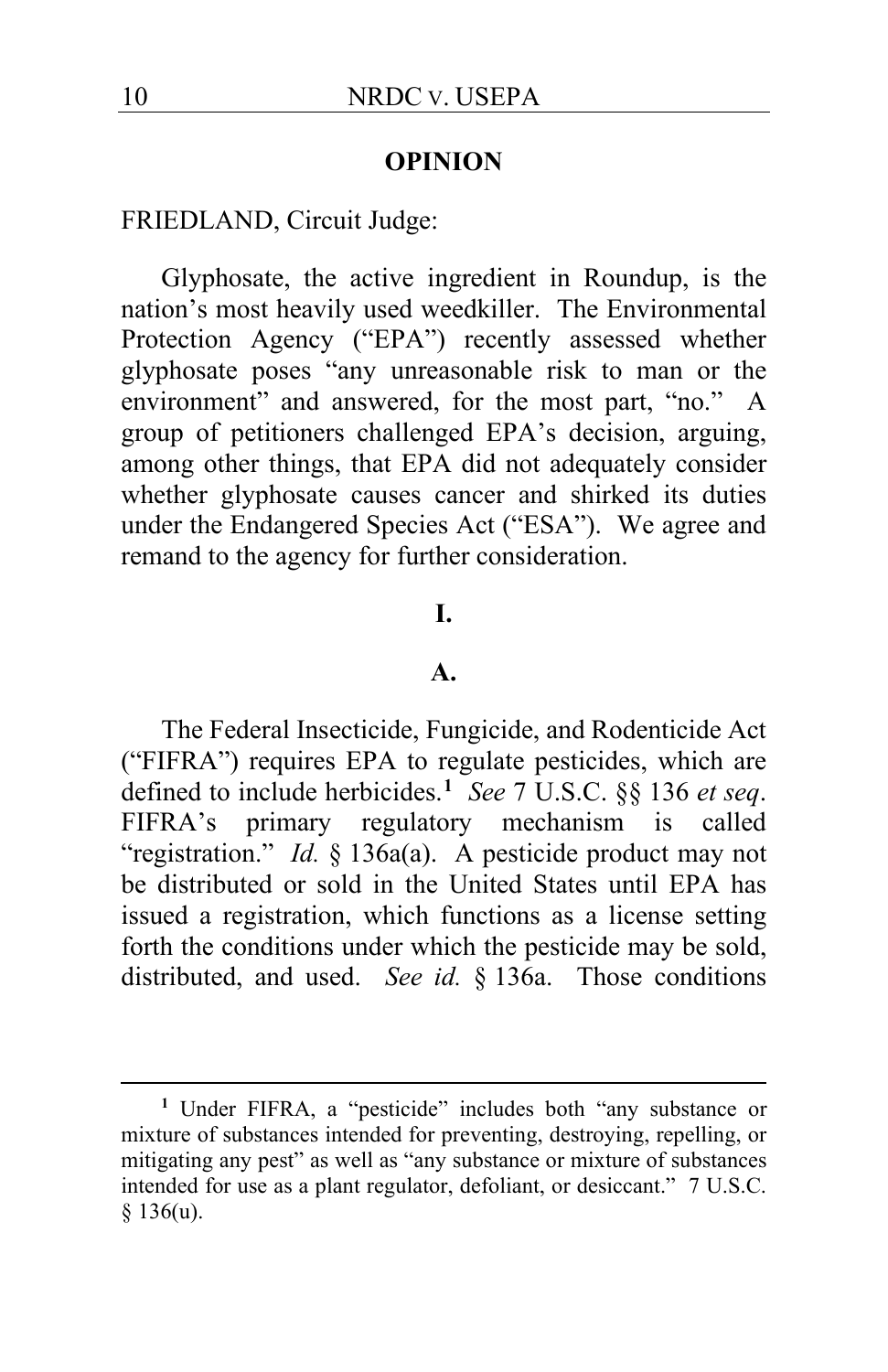include labeling requirements with directions for proper use. *Id.* § 136a(c); *see* 40 C.F.R. § 156.10.

EPA may not issue a registration for a pesticide that causes "unreasonable adverse effects on the environment." 7 U.S.C. § 136a(c)(5)(C); *see also* 40 C.F.R. § 152.112(e). "[U]nreasonable adverse effects on the environment" include "any unreasonable risk to man or the environment, taking into account the economic, social, and environmental costs and benefits of the use of any pesticide." 7 U.S.C. § 136(bb). This is commonly referred to as the FIFRA safety standard.

In 2007, Congress added a new process called "registration review" to the FIFRA scheme governing pesticides, instructing EPA to "periodically review[]" pesticide registrations every fifteen years. *Id.*  $§ 136a(g)(1)(A)$ . For pesticides registered before 2007, such as glyphosate, EPA must complete the first registration review by October 1, 2022. *Id.*

EPA has promulgated regulations delineating an elaborate process for registration review. 40 C.F.R. §§ 155.23–155.58. The regulations require EPA to assess any new information regarding risks to human health and the environment that has emerged since EPA last issued a registration decision for a pesticide to verify that the pesticide continues to satisfy the FIFRA safety standard. *See, e.g.*, *id* §§ 155.40, 155.53(a). The process concludes with a registration review decision, which conveys "the Agency's determination whether a pesticide meets, or does not meet," the FIFRA safety standard. *Id.* § 155.57. The regulations also permit, but do not require, EPA to issue an "interim registration review decision" prior to the registration review decision. *Id.* § 155.56. "[T]he interim registration review decision may require new risk mitigation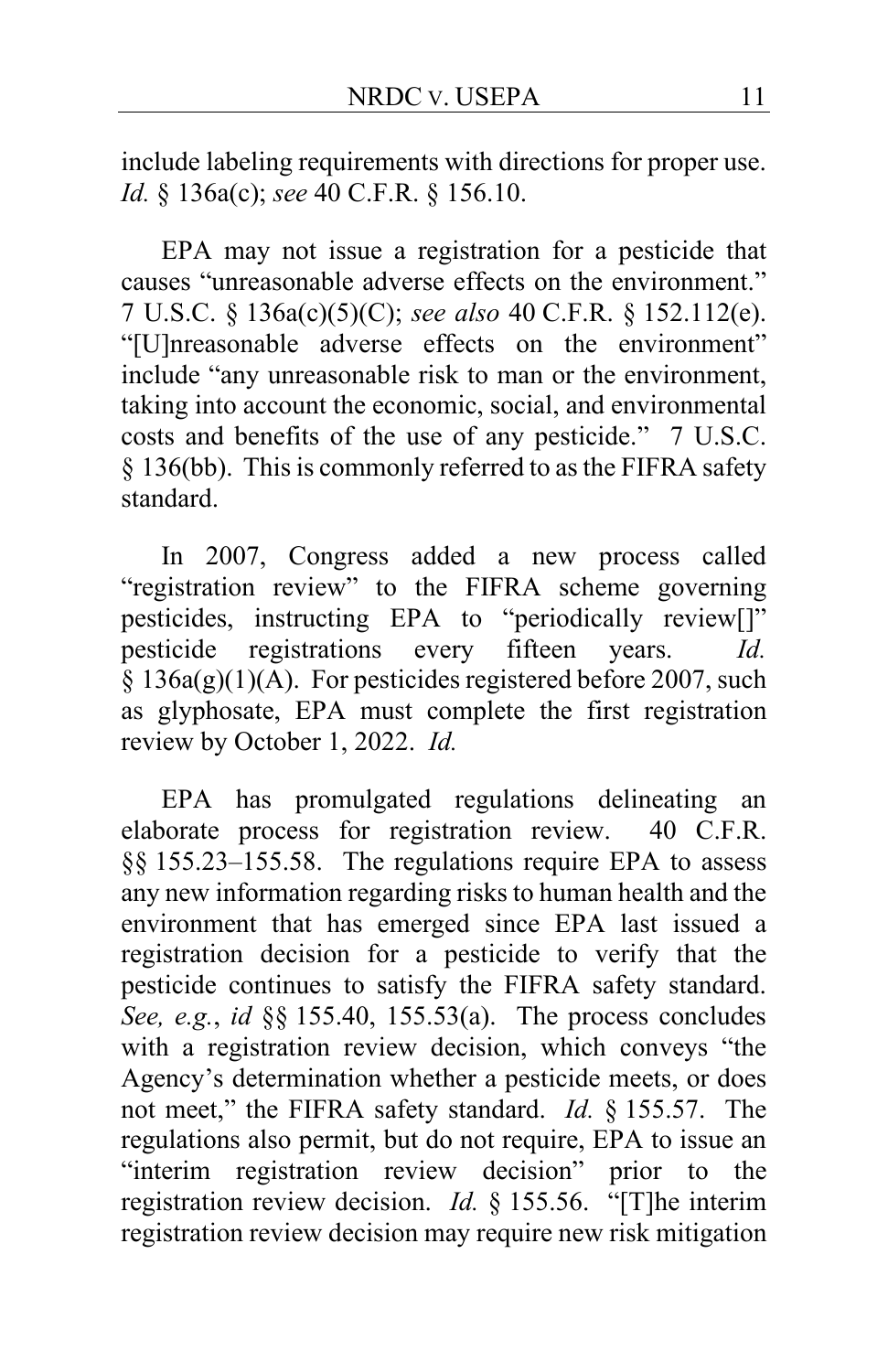measures, impose interim risk mitigation measures, identify data or information required to complete the review, and include schedules for ... completing the registration review." *Id.*

If EPA finds that a pesticide does not satisfy the FIFRA safety standard, EPA may initiate cancellation proceedings<br>to rescind a pesticide's registration, 7 U.S.C. to rescind a pesticide's registration, 7 U.S.C. §§ 136a(g)(1)(A)(v), 136d(b); 40 C.F.R. § 155.40(a)(2), or may require mitigation measures to reduce risk to acceptable levels, *see* 40 C.F.R. § 155.58.

#### **B.**

Glyphosate is a chemical that kills a broad range of plants by inhibiting an important enzyme. EPA registered the first glyphosate product in 1974, when Monsanto, an agrochemical and agricultural biotechnology company, sought to sell the now-well-known weedkiller Roundup. During its first two decades on the market, Roundup had limited utility to farmers because it killed all vegetation in an application area. But in the mid-1990s, Monsanto developed a "Roundup Ready" crop system, selling Roundup along with seeds genetically modified to tolerate glyphosate. The system allowed farmers to apply glyphosate over genetically modified crops, killing weeds but leaving the crops unharmed. As a result, glyphosate use skyrocketed. The nationwide acreage across which glyphosate is currently used is roughly equivalent to three times the size of California.

Glyphosate is generally applied by being sprayed from planes, ground equipment, or handheld devices. Workers and residential users are exposed to glyphosate when, for example, they handle the chemical during application or enter areas where it was recently sprayed. People are also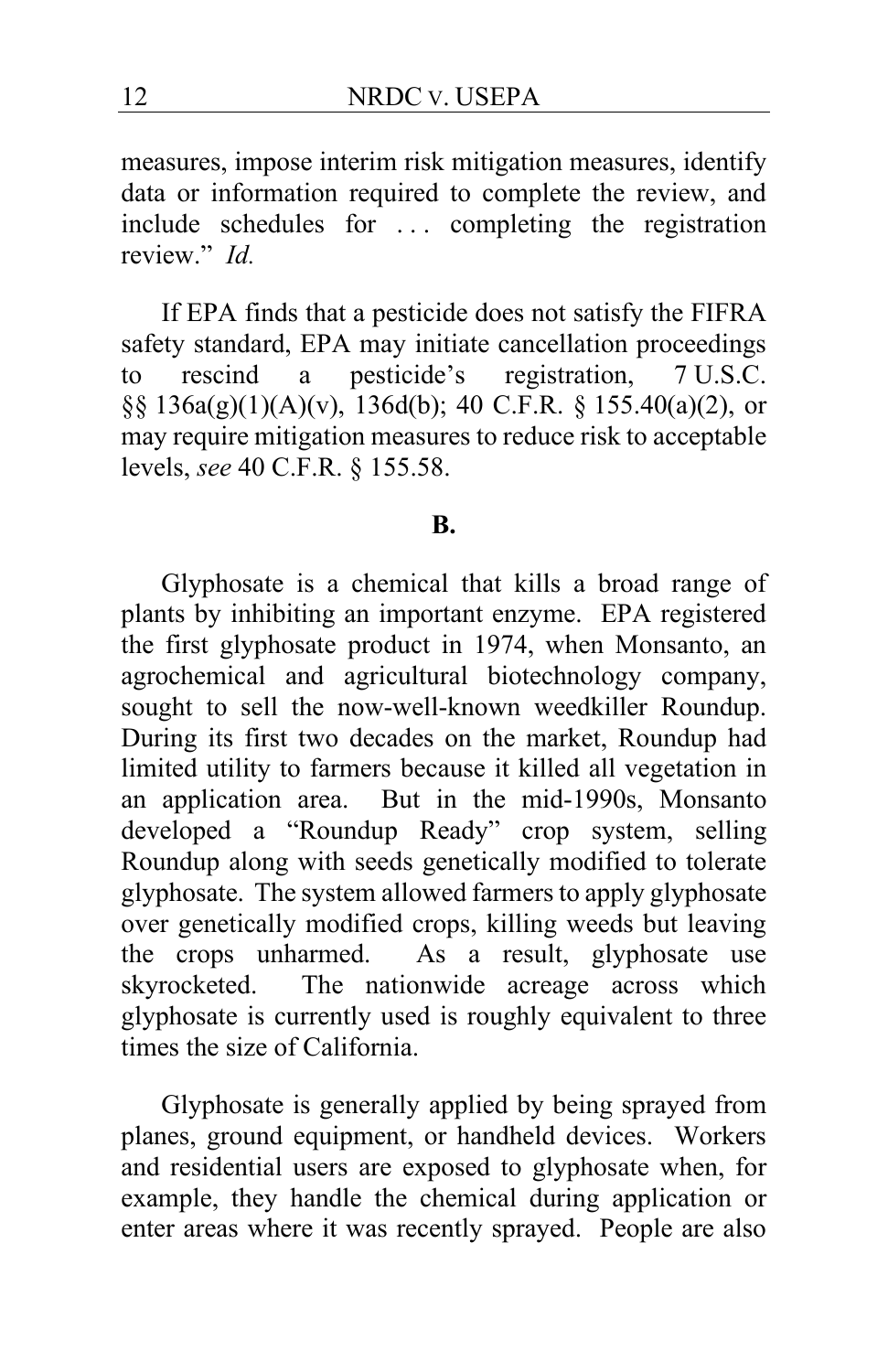exposed to glyphosate when they eat food from crops treated with it.

Whether these exposures create health risks has become a hotly debated and litigated issue. Health concerns proliferated when the International Agency for Research on Cancer ("IARC"), a subdivision of the World Health Organization, classified glyphosate as "probably carcinogenic to humans" in 2015. IARC's conclusion stemmed in part from scientific studies that found an association between glyphosate exposure and non-Hodgkin's lymphoma ("NHL"), a type of cancer that affects white blood cells. The IARC classification spurred a wave of lawsuits against Monsanto. Since 2015, tens of thousands of individuals with NHL have sued Monsanto in state and federal court, alleging that Roundup caused their illnesses. *See, e.g.*, *In re Roundup Prods. Liab. Litig.*, 544 F. Supp. 3d. 950, 953 (N.D. Cal. 2021). Monsanto lost the first three lawsuits to go to trial, and the plaintiffs were awarded tens of millions of dollars. *Id.* at 955–57.

# **C.**

EPA began its registration review of glyphosate in 2009.**[2](#page-12-0)** In September 2015, the agency completed a preliminary ecological risk assessment of the pesticide. The assessment considered glyphosate's effects on all "nontarget organisms"—that is, animals and plants not intended to be killed by the pesticide. EPA concluded that glyphosate

<span id="page-12-0"></span>**<sup>2</sup>** For registration review, EPA may evaluate a "pesticide case . . . composed of 1 or more active ingredients and the products associated with the active ingredients" or may evaluate each pesticide product registration individually. 7 U.S.C. § 136a(g)(1)(A)(iii). Here, EPA decided to conduct registration review on glyphosate, an active ingredient.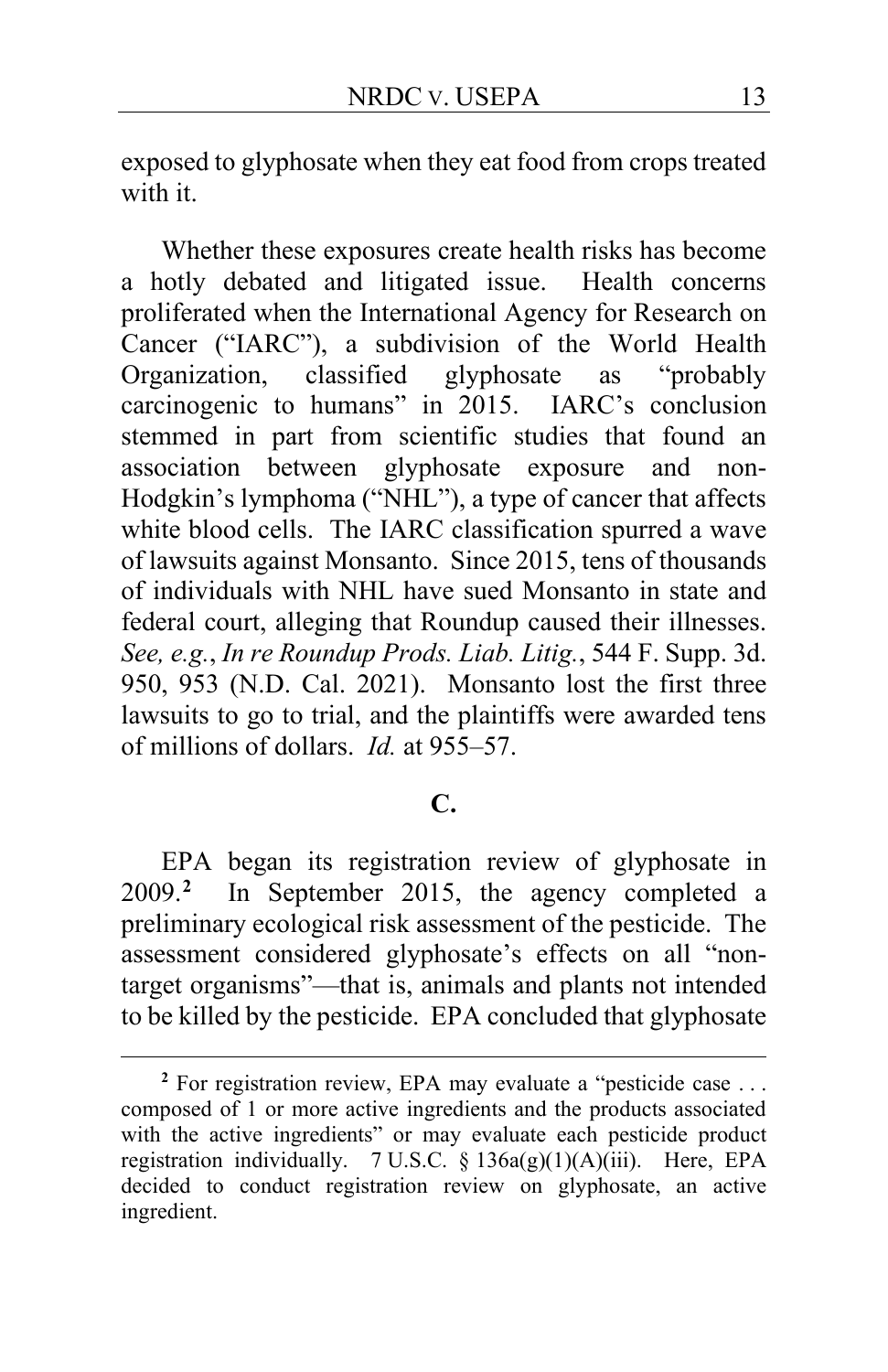may pose certain risks to mammals and birds. EPA also determined that glyphosate may adversely affect terrestrial and aquatic plants, primarily from spray drift.

Meanwhile, EPA was working on a human-health risk assessment and, in particular, an analysis of glyphosate's carcinogenic potential. EPA's pesticide unit made a preliminary determination that glyphosate was not likely to be carcinogenic and shared that determination with the agency's Office of Research and Development ("ORD"). In December 2015, ORD offered comments in response, including criticisms of the pesticide unit's approach to reviewing epidemiological studies—specifically, studies of human populations investigating whether glyphosate exposure causes cancer. ORD commented that the pesticide unit seemed to "dichotomize" such studies as "either 'causal' or 'not causal'" rather than recognize "gradations of causality." According to ORD, that approach contravened the "[f]rameworks for data analysis and causal determinations" employed by "the risk assessment community" and "by EPA" in its 2005 Guidelines for Carcinogen Risk Assessment ("Cancer Guidelines" or "Guidelines"). The Cancer Guidelines are intended to guide EPA in classifying chemicals according to their carcinogenic potential. After stating its methodological concerns, ORD expressed disagreement with the pesticide unit's determination that glyphosate was "not likely to be carcinogenic."

ORD's criticisms did not change EPA's overall "not likely" determination, and, in September 2016, EPA defended that determination in a draft paper entitled Glyphosate Issue Paper: Evaluation of Carcinogenic Potential. The agency requested feedback on that draft from an EPA-commissioned Scientific Advisory Panel ("SAP").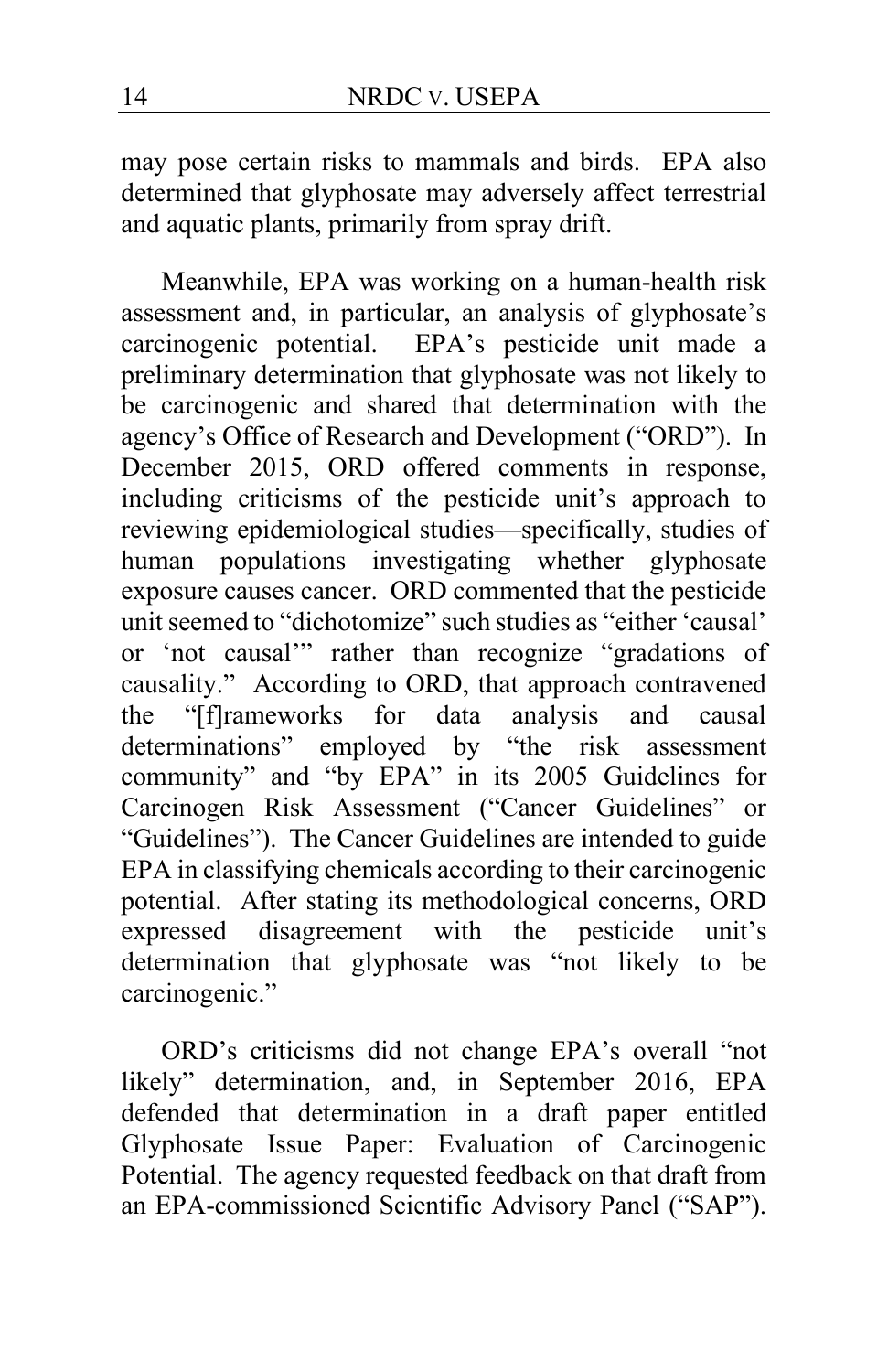The SAP published a report in response. Many of the SAP's comments were similar to ORD's, but the SAP focused on EPA's treatment of laboratory studies that examined whether glyphosate causes tumors in rodents, rather than on the epidemiological studies of human health that ORD had emphasized. The SAP "concluded that the EPA evaluation does not appear to follow the [Cancer Guidelines] in several ways." The SAP also criticized the criteria EPA used to discount tumor results in rodent studies, opining that EPA's approach was not "a conservative approach for public health protection" and was "not advisable" because it was "not consistent with . . . standard ways in which . . . results are typically interpreted."

Ultimately, the SAP was divided as to whether EPA's "not likely" determination was appropriate. According to the report, "[m]any Panel members believe[d] that the EPA did not provide convincing evidence of a lack of carcinogenic effects." These panelists thought that the rodent studies alone provided suggestive evidence of carcinogenic potential. Some panelists, however, argued that results from those studies "are consistent with what would be expected by chance and not reflective of [glyphosate]-induced effects," emphasizing the "wealth of [rodent] studies with insufficiently consistent findings" and an inability to "definitively link[]" the "positive [epidemiological] results . . . to glyphosate-exposure."

One year after receiving the SAP's feedback, EPA released a draft human-health risk assessment for glyphosate and an updated and final paper about glyphosate's carcinogenic potential, now entitled the Revised Glyphosate Issue Paper: Evaluation of Carcinogenic Potential ("Cancer Paper"). In the draft risk assessment, EPA concluded that glyphosate poses no serious human-health risks, stating, for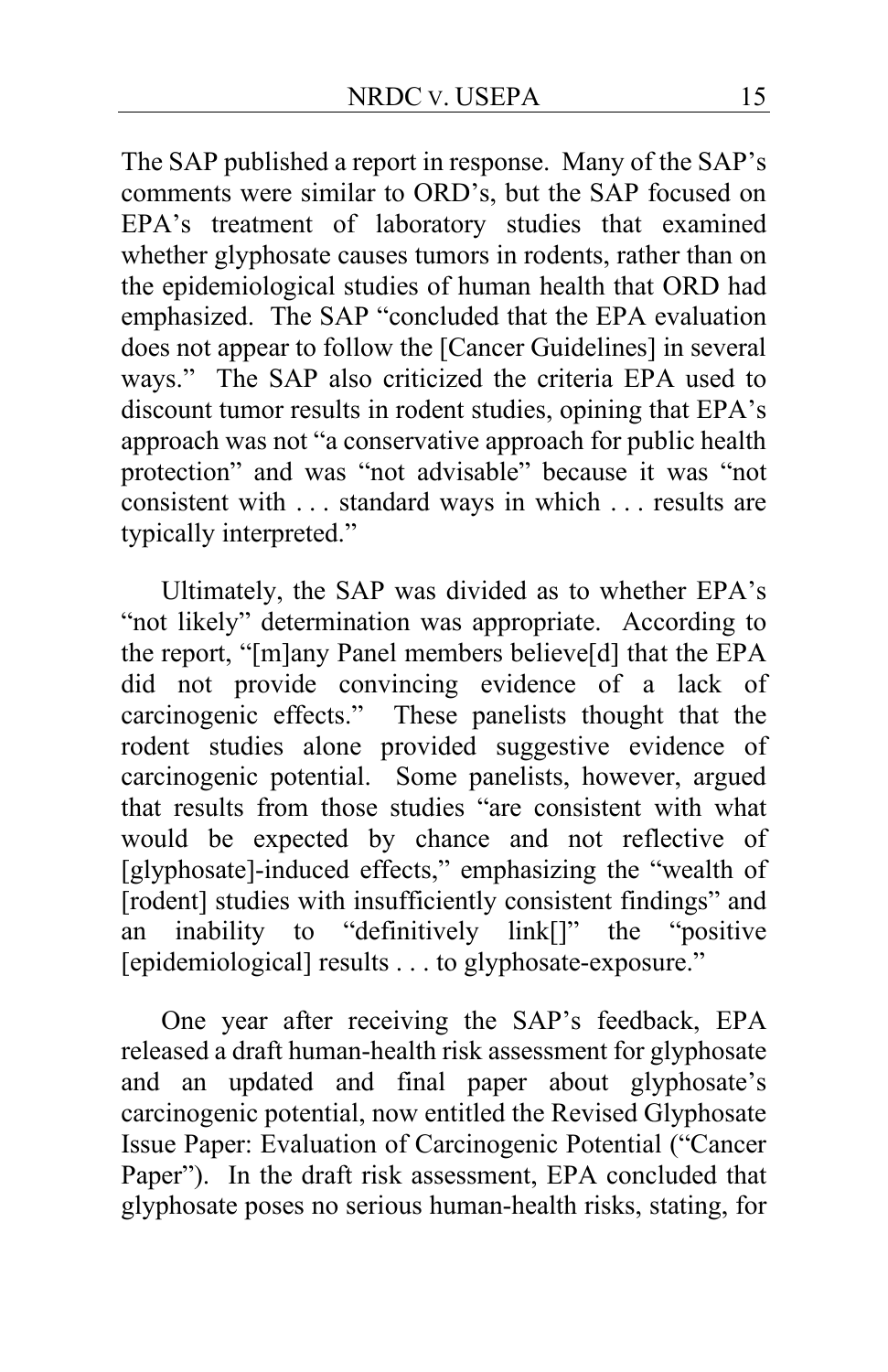instance, that "[g]lyphosate exhibits low toxicity across species, durations, life stages, and routes of exposure." EPA also concluded that "glyphosate should be classified as 'not likely to be carcinogenic to humans'" and explained that conclusion in the Cancer Paper. Separately, EPA responded to the SAP's criticisms, revealing that those criticisms had prompted very few changes between the earlier draft and the finalized Cancer Paper.

In January 2020, EPA issued an Interim Registration Review Decision for glyphosate ("Interim Decision"). The Interim Decision had three main components. First, the Interim Decision announced that the earlier draft humanhealth and ecological risk assessments were now final—with no changes from those drafts. In summarizing the humanhealth risk assessment, the Interim Decision explained that the agency "determined that there are no risks to human health from the current registered uses of glyphosate and that glyphosate is not likely to be carcinogenic to humans."The Interim Decision directed readers to the human-health risk assessment and to the Cancer Paper for additional information.According to EPA, there were "[n]o additional human health data needs" for glyphosate's registration review. The Interim Decision then reaffirmed the ecological risk assessment, confirming that "potential risks of concern were identified for mammals and birds" as well as for "terrestrial and aquatic plants."

Second, the Interim Decision contained a brief costbenefit analysis. EPA reiterated that glyphosate poses potential risks to mammals, birds, and plants. It also summarized glyphosate's various benefits, such as its ability to provide a broad spectrum of weed control across agricultural and non-agricultural sites and its low cost. EPA concluded that "the benefits outweigh the potential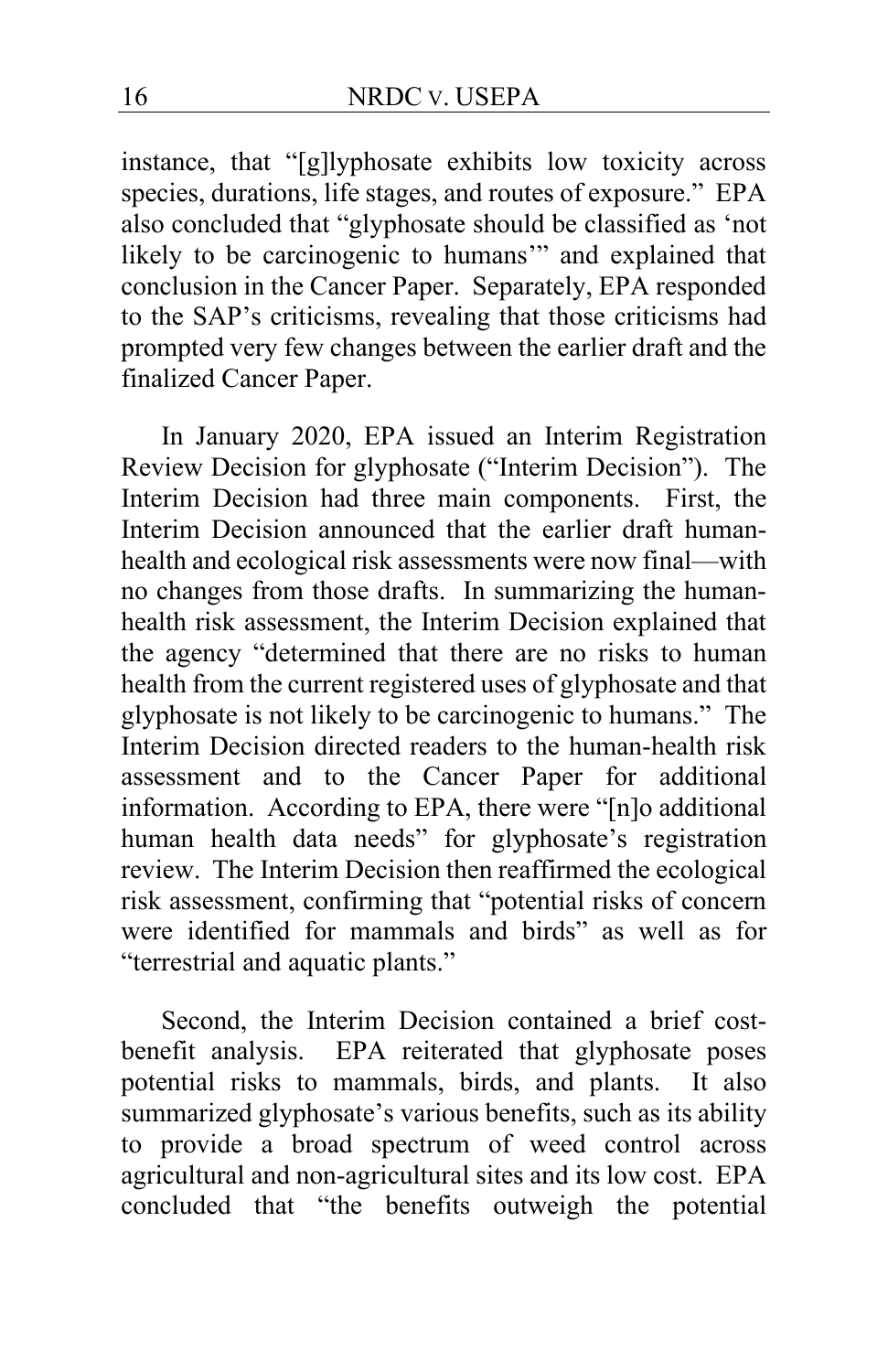ecological risks when glyphosate is used according to label directions."

Third, the Interim Decision laid out various mitigation measures, in the form of label changes for glyphosate products, to reduce the potential ecological risks. One label change involves application restrictions to reduce spray drift. Another label change alerts users that glyphosate has the potential to harm non-target organisms. A final label change warns of the risk that glyphosate use can cause herbicide resistance.

According to the Interim Decision, only three steps remained before EPA would conclude registration review. First, EPA planned to complete an assessment of glyphosate's effect on endangered and threatened species, pursuant to the ESA. As necessary based on that assessment, EPA would then consult with the U.S. Fish and Wildlife Service or the National Marine Fisheries Service to mitigate any adverse effects on those species.**[3](#page-16-0)** Second, EPA planned

<span id="page-16-0"></span>**<sup>3</sup>** Since the Interim Decision issued, EPA began following the ESA's procedures. The first step is to determine whether an agency action "may affect" an endangered or threatened species or critical habitat. In November 2020, EPA completed a preliminary effects determination, publishing a draft Biological Evaluation that assessed potential effects from all registered uses of glyphosate on ESA-listed species. It found that glyphosate "may affect" all listed species experiencing glyphosate exposure—that is 1,795 endangered or threatened species. In November 2021, EPA issued a final Biological Evaluation with similar conclusions. Under the ESA, a "may affect" determination triggers a requirement that the agency consult with the relevant wildlife agencies to prevent adverse effects. *See Nat'l Fam. Farm Coal. v. EPA*, 966 F.3d 893, 922 (9th Cir. 2020). Thus, EPA is now consulting with those agencies. To the extent the draft Biological Evaluation and final Biological Evaluation are not part of the record before us, we take judicial notice of them. *See Dine*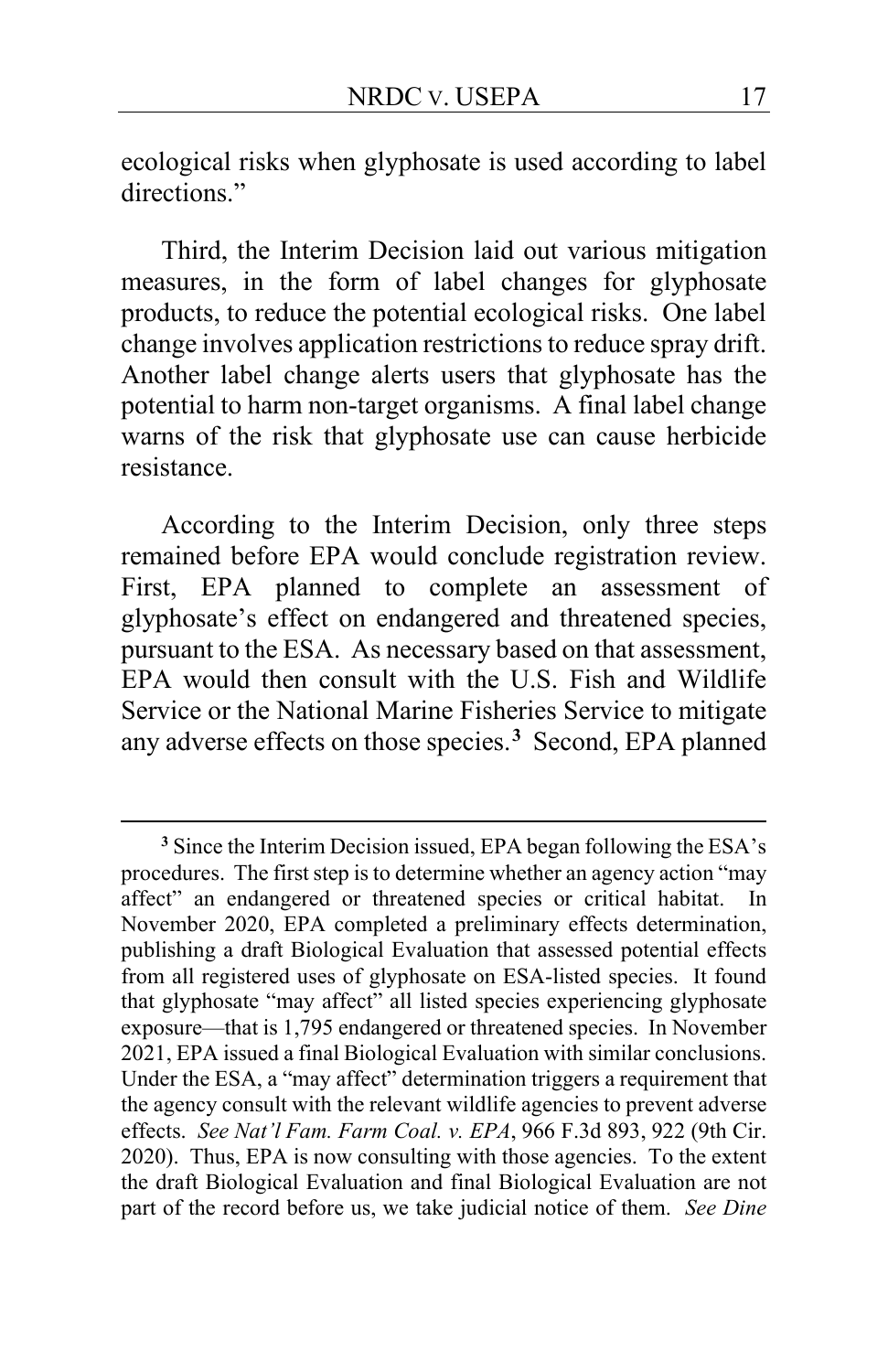to address a petition that had been filed under the Federal Food, Drug, and Cosmetic Act ("FFDCA"), requesting that EPA restrict glyphosate's use on oats to reduce dietary exposure to the herbicide. And third, EPA planned to conduct an endocrine analysis of glyphosate pursuant to the FFDCA.**[4](#page-17-0)**

#### **D.**

In March 2020, two groups of petitioners filed petitions for review of the Interim Decision: one led by Rural Coalition and the other led by Natural Resources Defense Council ("NRDC"). Rural Coalition's petition makes two attacks on the Interim Decision. It challenges EPA's conclusions on human health and insists that EPA should have followed the ESA's procedural requirements before issuing the Interim Decision. NRDC's petition primarily challenges EPA's ecological risk assessment, cost-benefit analysis, and risk-mitigation requirements, though NRDC also asserts that EPA failed to address NRDC's comments on human-health risks made during the public-comment period. We consolidated the petitions and granted a motion to intervene by Monsanto and various agricultural and landscaping groups (collectively, "Monsanto").

In May 2021, EPA filed its answering brief, which addresses only its human-health findings, along with a motion for voluntary partial remand without vacatur. EPA seeks partial remand of the portions of the Interim Decision

*Citizens Against Ruining Our Env't v. Bureau of Indian Affs.*, 932 F.3d 843, 848 n.1 (9th Cir. 2019).

<span id="page-17-0"></span>**<sup>4</sup>** An endocrine analysis strives to determine whether a substance is an endocrine disruptor—for example, whether it has effects in humans or wildlife similar to those of naturally occurring estrogen.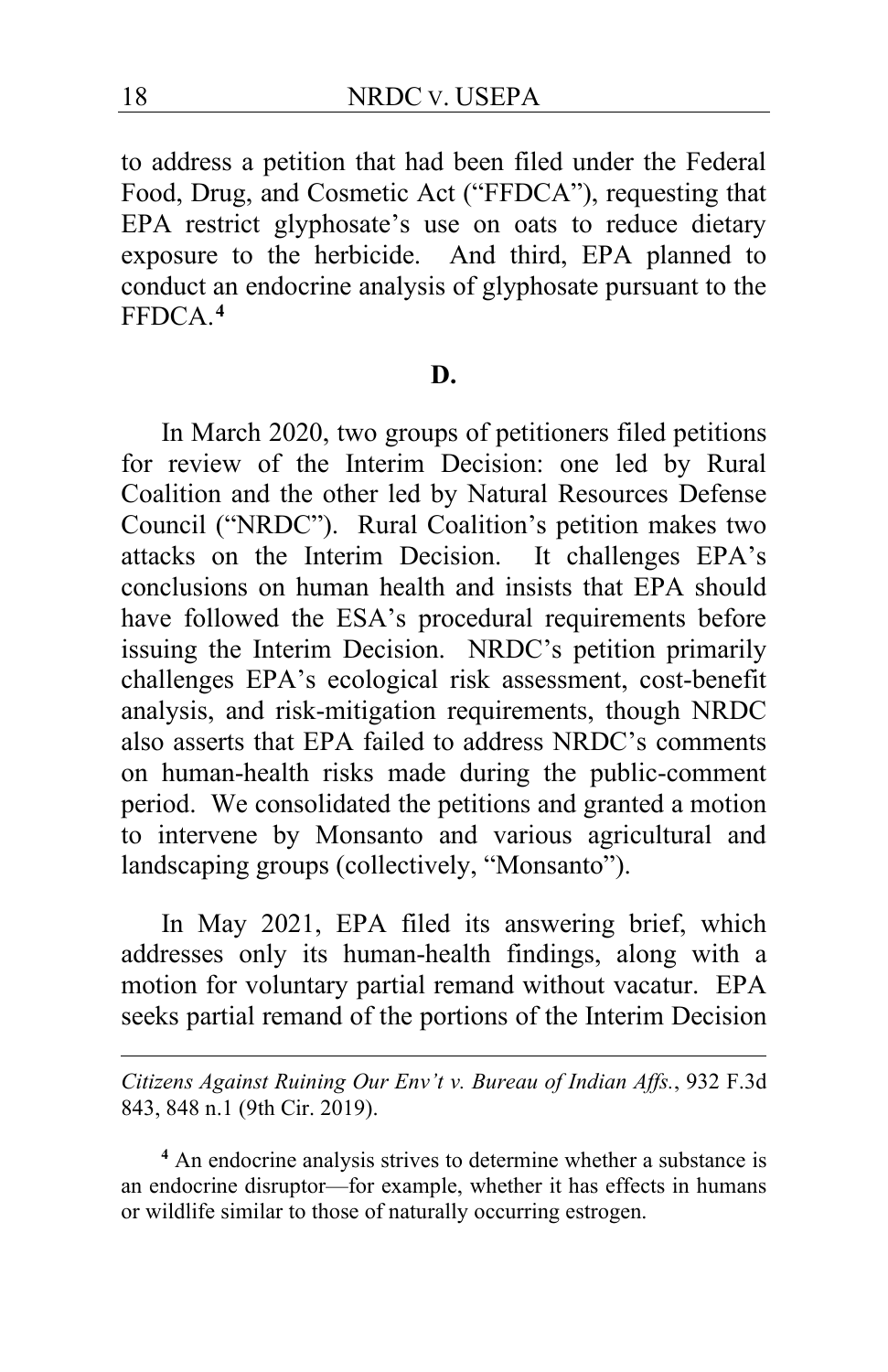related to glyphosate's ecological risks as well as the agency's cost-benefit analysis. EPA's answering brief and Monsanto's brief do not substantively address those issues but do offer defenses to Petitioners' challenges to EPA's human-health analysis and the alleged failure to comply with the ESA. NRDC agreed that the remand requested by EPA would be appropriate, but Rural Coalition opposed any remand.

We heard oral argument in January 2022.

#### **II.**

Under FIFRA, we review EPA's Interim Decision for "substantial evidence when considered on the record as a whole." *NRDC v. EPA*, 857 F.3d 1030, 1035–36 (9th Cir. 2017) (quoting 7 U.S.C. § 136n(b)). This standard requires the administrative record to show "such relevant evidence as a reasonable mind might accept as adequate to support a conclusion even if it is possible to draw two inconsistent conclusions from the evidence." *Id.* at 1036 (quoting *NRDC v. EPA*, 735 F.3d 873, 877 (9th Cir. 2013)). The agency's reasoning must also be coherent and internally consistent. *See NRDC v. EPA*, 31 F.4th 1203, 1210 (9th Cir. 2022) (relying on internal "inconsistencies" in holding that a decision was not supported by substantial evidence); *Lott v. Colvin*, 772 F.3d 546, 551 (8th Cir. 2014) (holding that a decision marked by "internal inconsistencies" was not supported by substantial evidence); *Linear Tech. Corp. v. Int'l Trade Comm'n*, 566 F.3d 1049, 1065 (Fed. Cir. 2009) (holding that a decision based on "[i]nconsistent[]" rulings and "contradictory statement[s]" was not supported by substantial evidence).

The Administrative Procedure Act ("APA") governs judicial review of administrative decisions involving the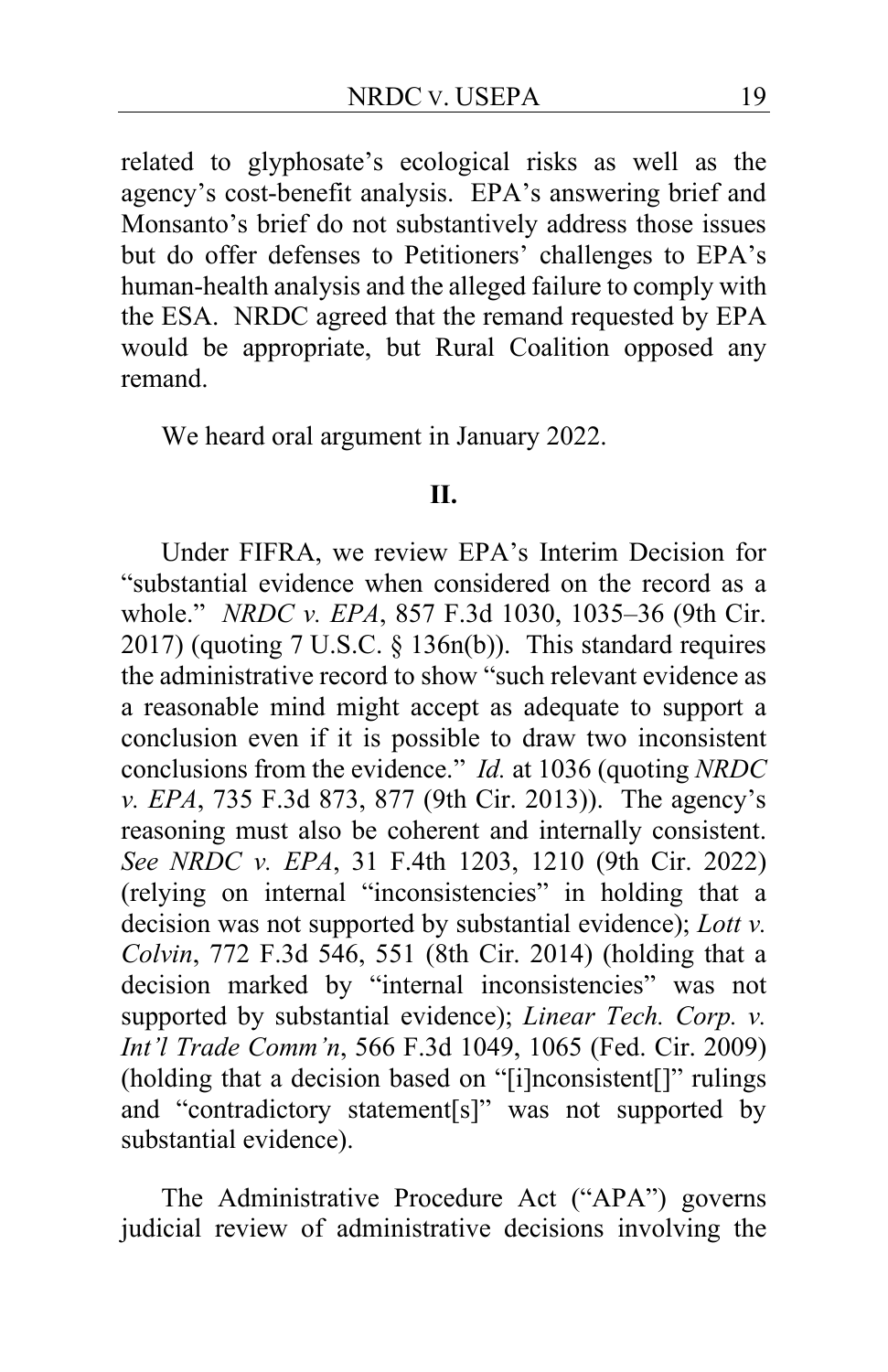ESA. *See Nat'l Fam. Farm Coal. v. EPA*, 966 F.3d 893, 923 (9th Cir. 2020). Under the APA, courts "shall . . . hold unlawful and set aside agency action, findings, and conclusions" that are "arbitrary, capricious, an abuse of discretion, or otherwise not in accordance with law" or "without observance of procedure required by law." 5 U.S.C. § 706; *see NRDC v. Houston*, 146 F.3d 1118, 1125 (9th Cir. 1998).

#### **III.**

We first consider Rural Coalition's challenge to EPA's conclusion that glyphosate poses "no risks to human health." That conclusion rests in important part on EPA's determination, explained in its Cancer Paper, "that glyphosate is not likely to be carcinogenic to humans." Rural Coalition contests the Cancer Paper's reasoning, primarily arguing that EPA contravened the Cancer Guidelines it purported to follow.We agree.

EPA's Cancer Guidelines lay out four steps for conducting risk assessments of chemicals' carcinogenic potential. The first step—and the one most relevant here is hazard identification, which asks whether a chemical can "present a carcinogenic hazard to humans and, if so, under what circumstances." The second step considers the "dose" response" to a chemical—in other words, the levels of exposure at which adverse effects might occur. The third step assesses "the conditions of human exposure." The fourth and final step evaluates "the character of the risk," including "[h]ow well . . . data support conclusions about the nature and extent of the risk from various exposures."

For the first step, hazard identification, the Guidelines lay out strategies for reviewing and evaluating data from human and animal studies. For example, the Guidelines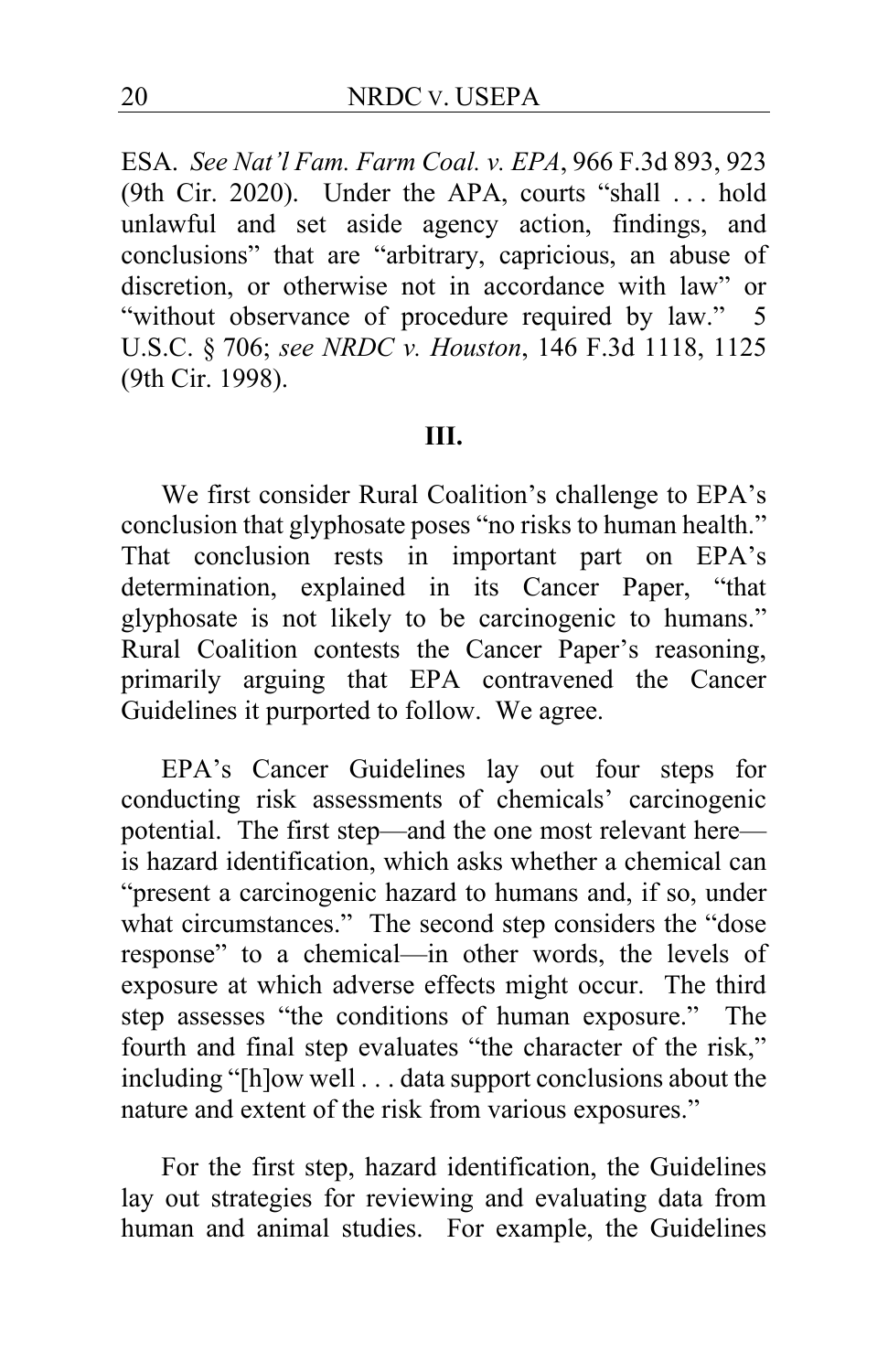include criteria for identifying reliable epidemiological studies as well as factors to consider when determining whether observed effects in such studies are causal. The Guidelines also provide methods for analyzing tumor data from animal laboratory studies, including tests for determining whether results are statistically significant. In addition, the Guidelines identify potential observations, such as cellular metastases or tumors detected in multiple species, whose presence or absence should add to or detract from the weight of studies' findings.

The culmination of the hazard-identification step is a "weight of evidence narrative." According to the Cancer Guidelines, that narrative should explain the available evidence and summarize how the evidence supports a conclusion about human carcinogenic potential. The Guidelines lay out five standard hazard descriptors for expressing such a conclusion, with criteria for when each applies: "Carcinogenic to Humans," "Likely to Be Carcinogenic to Humans," "Suggestive Evidence of Carcinogenic Potential," "Inadequate Information to Assess Carcinogenic Potential," and "Not Likely to Be Carcinogenic to Humans." Although the choice of a descriptor is holistic and does not automatically compel an ultimate FIFRA conclusion, EPA's choice among those descriptors generally has practical consequences. As the parties explained at oral argument, hazard descriptors indicating higher levels of risk usually prompt more mitigation efforts—for example, labeling requirements intended to protect human health.

EPA ties itself to the Cancer Guidelines in its Interim Decision. The Interim Decision relies on the Cancer Paper to explain its conclusions about human health. And, in that Cancer Paper, EPA explicitly states that it is completing an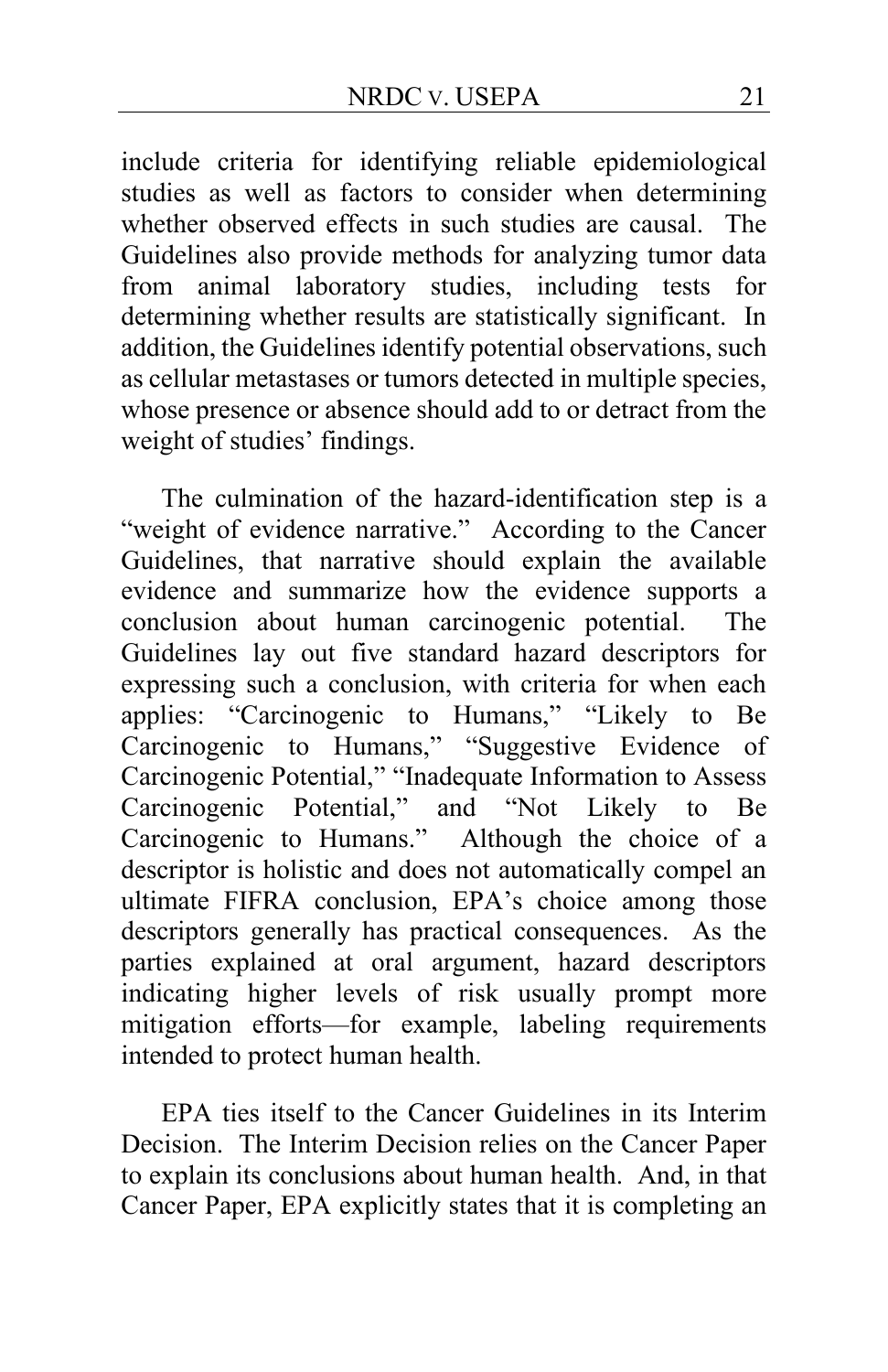"Evaluation of Cancer Classification per the 2005 EPA Guidelines for Carcinogen Risk Assessment [*i.e.*, the Cancer Guidelines]." The Cancer Paper directly quotes the Cancer Guidelines' language about the five hazard descriptors.

In the Cancer Paper, the agency ultimately concludes that "[t]he strongest support is for [the hazard descriptor] 'not likely to be carcinogenic to humans.'" As the Cancer Paper and the Cancer Guidelines explain, the "not likely" descriptor "is appropriate when the available data are considered robust for deciding that there is no basis for human hazard concern." According to EPA's conclusion in the Cancer Paper, glyphosate is "not likely" to be carcinogenic to humans because animal-tumor and genotoxicity studies showed no reason for concern.**[5](#page-21-0)** But this conclusion is in tension with parts of the agency's own analysis and with the guidelines it purports to follow.

### **A.**

EPA's choice of the "not likely" descriptor conflicts with a determination EPA made earlier in the Cancer Paper. Earlier, EPA explained that "a conclusion regarding the association between glyphosate exposure and risk of NHL cannot be determined based on the available evidence."

In coming to that determination, the Cancer Paper discussed human epidemiological studies showing what could be considered suggestive evidence that glyphosate exposure causes NHL. For example, the Cancer Paper stated that "reported effect estimates across case-control studies and the associated meta-analyses [were] greater than 1,"

<span id="page-21-0"></span>**<sup>5</sup>** The Cancer Paper explains that genotoxicity studies examine whether chemicals damage genetic material on a cellular level.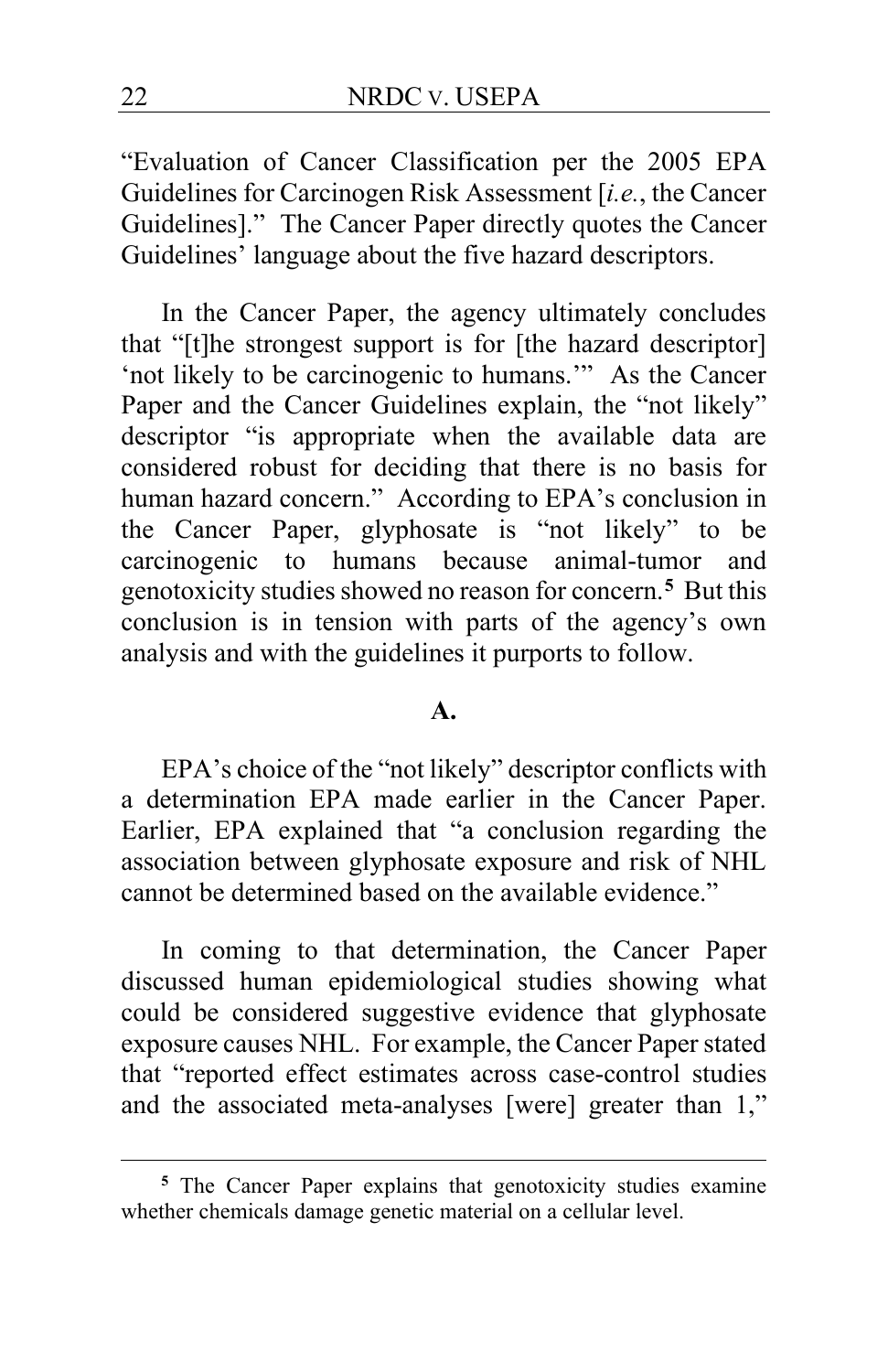meaning that most studies EPA examined indicated that human exposure to glyphosate is associated with an at least somewhat increased risk of developing NHL.**[6](#page-22-0)** The Cancer Paper also acknowledged that some epidemiological studies provide evidence of an exposure-response relationship between glyphosate and NHL. One study, for instance, indicated that there was an increased risk of NHL for those with more than ten years of glyphosate exposure. In addition, that same study as well as another indicated that those who are exposed to relatively more glyphosate in a year face a higher risk of NHL.

But EPA discounted epidemiological studies showing increased NHL risk by concluding that "chance and/or bias" could be "an explanation for observed associations in the database." EPA stated that some of the study results showing increased NHL risk were not statistically significant, which raises the concern that those results were due to chance. EPA raised the possibility that confounders, such as exposure to other pesticides, animals, or diesel fumes, were driving the NHL results. EPA also emphasized what it deemed "contradictory results"—that a few studies did not detect a positive association between glyphosate exposure and NHL or an exposure-response relationship. EPA opined that such inconsistencies and limitations

<span id="page-22-0"></span>**<sup>6</sup>** These meta-analyses—which aggregate and analyze the results from individual studies—quantify the increased risk found across the many case-control studies EPA considered. *See Definition: metaanalysis*, National Cancer Institute, https://www.cancer.gov/ publications/dictionaries/cancer-terms/def/meta-analysis. The effect estimates from the meta-analyses range from 1.3 to 1.5, indicating that those exposed to glyphosate were 30 to 50 percent more likely to develop NHL.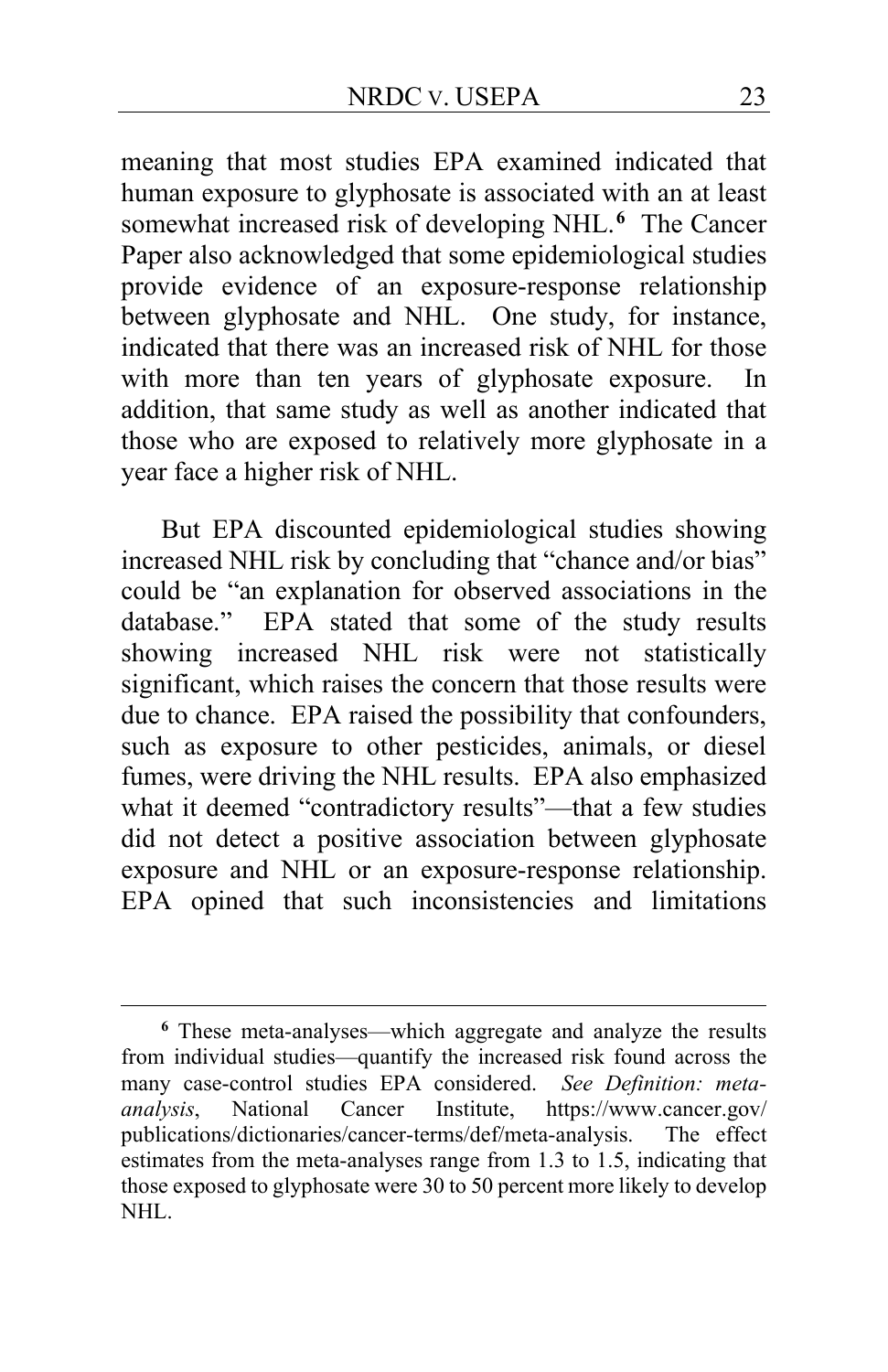precluded it from coming to any firm determination on glyphosate's potential to cause NHL.

As Rural Coalition correctly argues, EPA's own conclusion from that epidemiological evidence is inconsistent with its ultimate selection of the "not likely" hazard descriptor. According to EPA's Cancer Guidelines, that hazard descriptor is appropriate when the agency determines that "available data are considered robust for deciding that there is no basis for human hazard concern." EPA therefore cannot reasonably treat its inability to reach a conclusion about NHL risk as consistent with a conclusion that glyphosate is "not likely" to cause cancer within the meaning of the Cancer Guidelines.

We made a similar point in *Pollinator Stewardship Council v. EPA*, 806 F.3d 520 (9th Cir. 2015), in rejecting an argument by EPA "that since the studies are inconclusive as to the risks of sulfoxaflor for bees, the studies affirmatively prove that sulfoxaflor does *not* cause unreasonable adverse effects on bees." *Id.* at 531. We explained that "[n]either logic nor precedent can sustain this position. We have previously held that an agency cannot rely on ambiguous studies as evidence of a conclusion that the studies do not support." *Id.*; *see also League of United Latin Am. Citizens v. Regan*, 996 F.3d 673, 701 (9th Cir. 2021) ("[Because] EPA represents that there are '*uncertainties* concerning the impact of chlorpyrifos on children' . . . EPA has not determined, and on this record reasonably could not determine to a 'reasonable certainty' that aggregate chlorpyrifos exposures under the current tolerances pose no risk of harm.").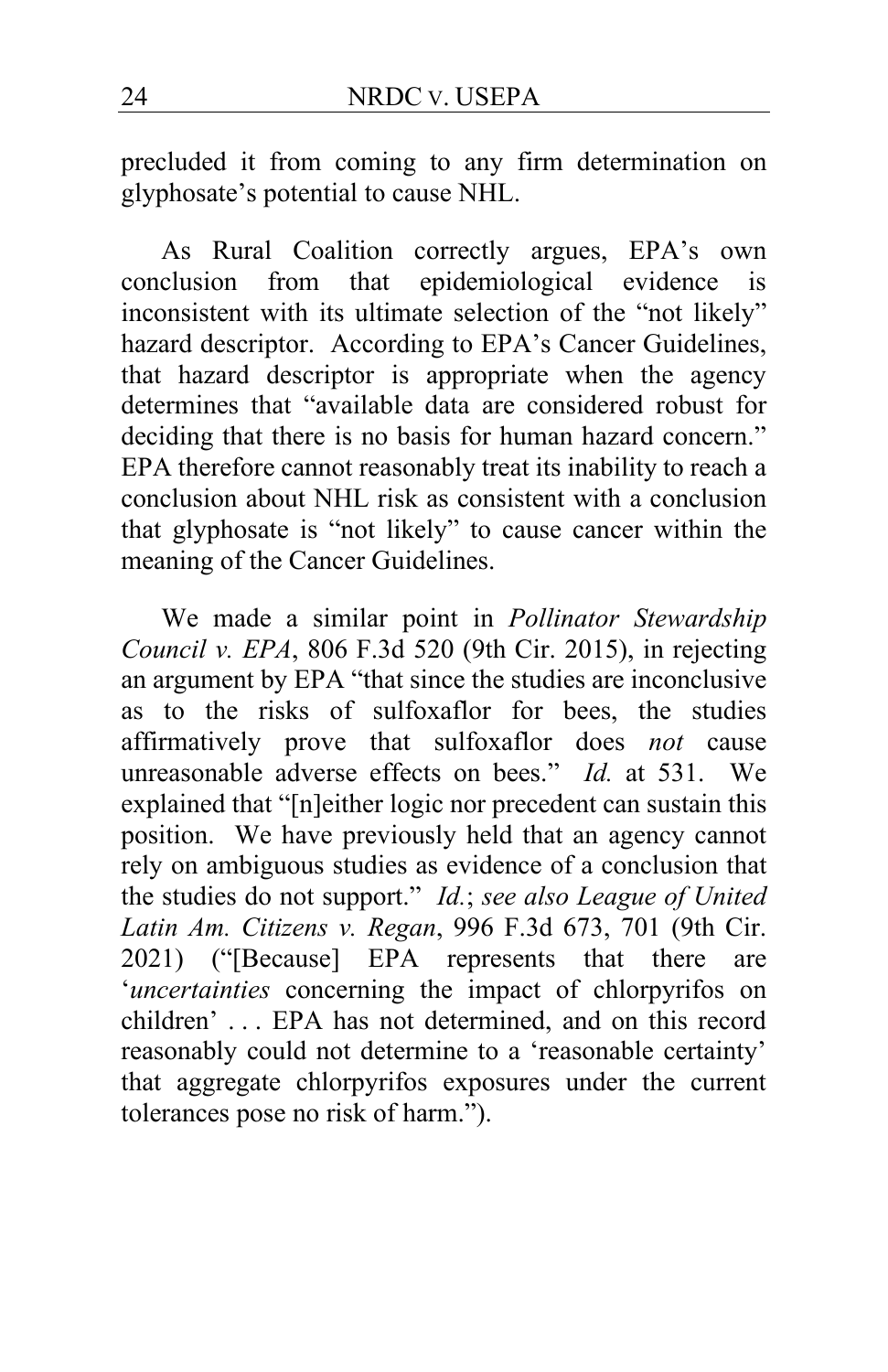#### **B.**

The analysis underpinning EPA's "not likely" descriptor is also flawed in various other ways. EPA relies on two main propositions to support its chosen hazard descriptor, but neither withstands scrutiny under the agency's own framework.

#### **1.**

EPA's first proposition is that "the agency did not consider any of the tumors observed in the animal carcinogenicity studies to be treatment-related" (*i.e.*, caused by glyphosate). According to EPA, "none of the tumors evaluated in individual rat and mouse carcinogenicity studies are treatment-related due to lack of pairwise statistical significance, lack of a monotonic dose response, absence of preneoplastic or related non-neoplastic lesions, no evidence of tumor progression, and/or historical control information (when available)." But EPA's reliance on at least two of these indicia to infer a lack of treatment-related effects—historical-control data and pairwise statistical significance—conflicts with the Guidelines that the agency contends it is following.**[7](#page-24-0)**

EPA's Cancer Paper uses historical-control data selectively and in a manner that is inconsistent with the Cancer Guidelines. Historical-control data show the natural frequency of different types of tumors in an animal strain. As the Cancer Paper acknowledges, the Cancer Guidelines

<span id="page-24-0"></span>**<sup>7</sup>** EPA's flawed use of two of the indicia to infer a lack of treatmentrelated effects is sufficient to undermine the agency's assessment of the rodent studies it examined. EPA relied upon these indicia so often throughout the Cancer Paper that it is impossible to know what conclusion EPA would have reached without them.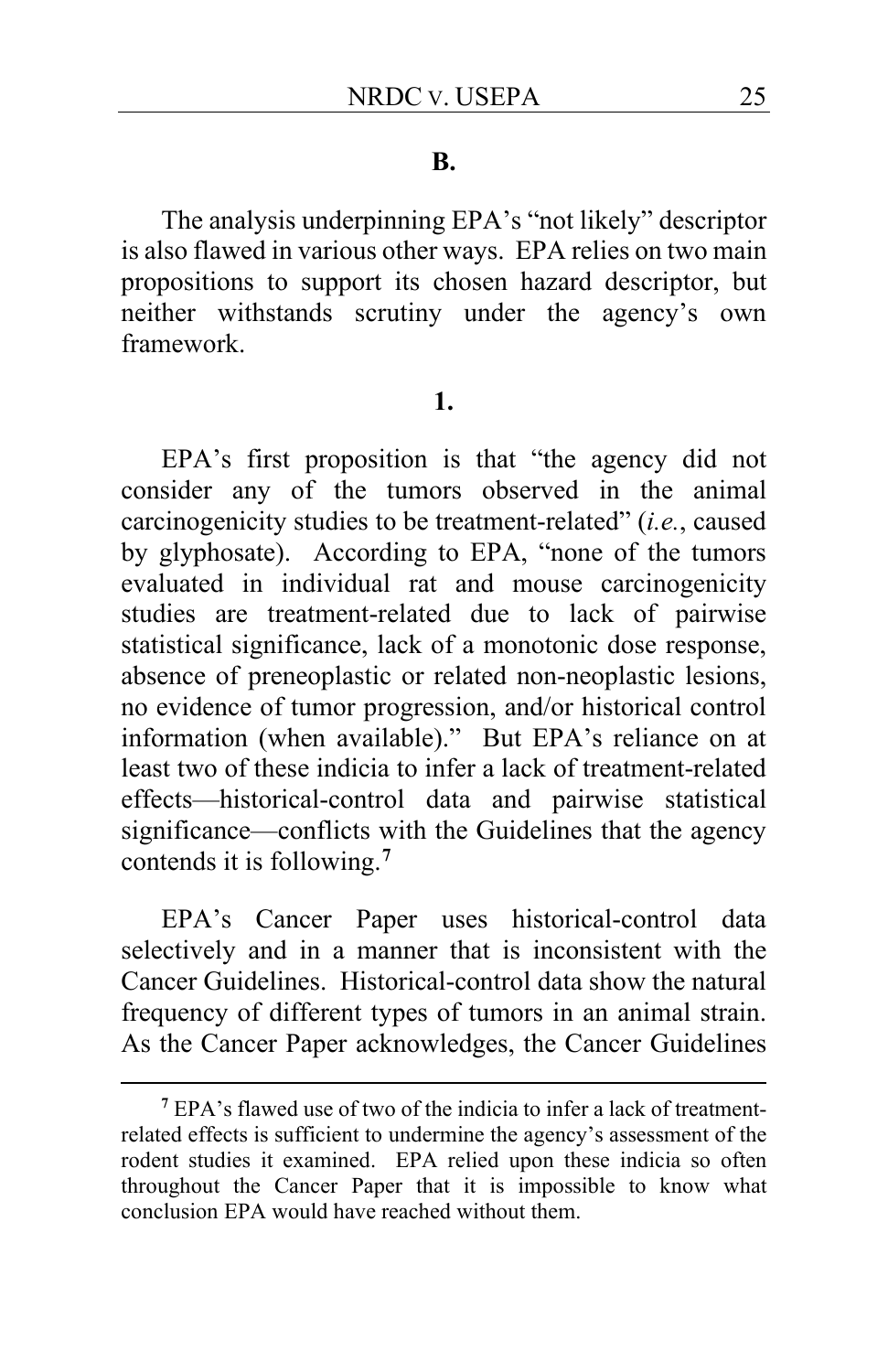instruct that historical-control data can "add to the analysis, particularly by enabling identification of uncommon tumor types or high spontaneous incidence of a tumor in a given animal strain." For example, according to the Guidelines, historical-control data that show a particular type of tumor is very rare in an animal strain could indicate that, when tumors of that type do occur in a study using that strain, "the result is in fact unlikely to be due to chance." By contrast, the Guidelines explain that historical-control data showing "common tumors" in an animal strain could reduce the importance of "results that are barely statistically significant or in which incidence rates in concurrent controls are unusually low in comparison with historical controls."

Rather than using historical-control data both when the data bolster and when the data undermine studies' results, as would be supported by the Cancer Guidelines, EPA uses this type of data only to discount studies indicating that glyphosate may cause tumors. According to the SAP, there were numerous instances in which historical-control data could *add* weight to tumor findings, but EPA never used the data in that manner. As the SAP observed, "[t]o subjectively choose to use historical control incidence data only in situations where" it ultimately undermines tumor results "is to potentially introduce biases." Replying to the SAP's criticism, EPA states that it "recognize[d] the concerns raised by the panel" and "[a]s a result, historical control data have been presented for those studies where historical control data are available from the performing laboratory for the same species and strain for a study" in the revised Cancer Paper. But although EPA *presents* more historical-control data for various studies in the final Cancer Paper than in the draft reviewed by the SAP, the agency did not change the way in which it factored those data into its analysis: EPA still uses the data only to undermine tumor results, even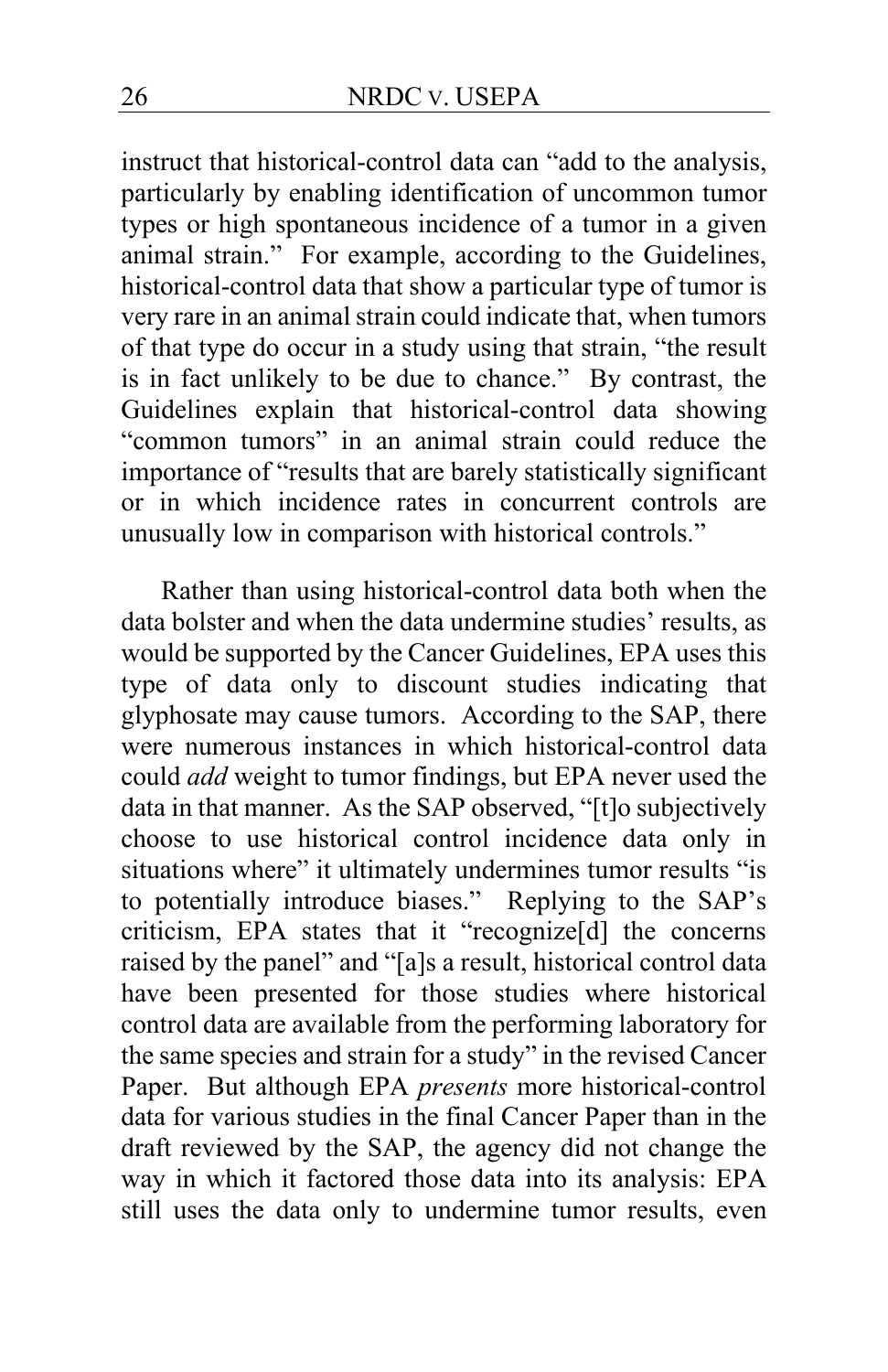ignoring the specific instances in which the SAP explained that historical-control data should increase the import of tumor results.

EPA's reliance on a second indicium, "lack of pairwise statistical significance," is also inconsistent with the Cancer Guidelines. Pairwise comparison and trend tests are two different tests for assessing statistical significance, which is an indication that a particular result is unlikely due to chance. A pairwise comparison test asks whether tumor incidence in a treatment group was higher than in the control group, while a trend test asks whether tumor incidences in all treatment groups increased as the glyphosate dose increased. EPA acknowledges in its Cancer Paper that, according to the Cancer Guidelines, "[s]ignificance in *either* kind of test is sufficient to reject the hypothesis that chance accounts for the result." (emphasis added).But as both ORD**[8](#page-26-0)** and the SAP pointed out, in analyzing various rodent studies, EPA discounts tumor incidences because those incidences were not statistically significant in pairwise comparison tests—when those same tumor incidences were apparently statistically significant using trend tests. Criticizing EPA's approach, "the [SAP] noted that requiring a significant pairwise comparison . . . *in addition to* a significant trend is neither consistent with the [Cancer Guidelines] nor a conservative approach for public health protection." (emphasis in original).**[9](#page-26-1)**

<span id="page-26-0"></span>**<sup>8</sup>** Rural Coalition moves to add another ORD document to the administrative record. Because our resolution of these petitions does not depend on that document, we **DENY** Rural Coalition's motion.

<span id="page-26-1"></span>**<sup>9</sup>** If EPA had determined that these tumor results were not statistically significant in trend tests either, one would expect EPA's summary of the animal studies to have pointed to a lack of statistical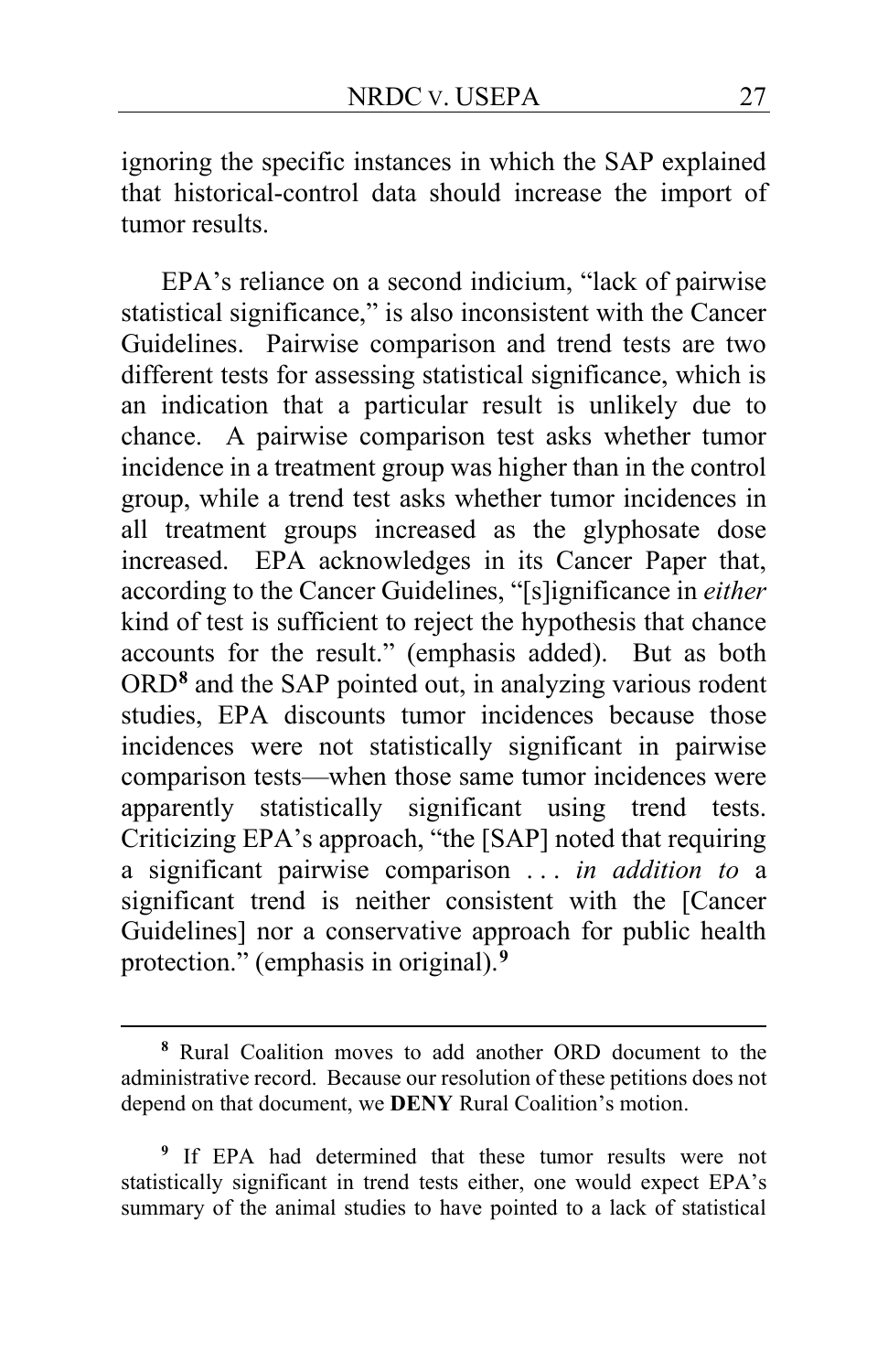Responding to that criticism, EPA asserts that, although its Cancer Guidelines correctly convey that satisfaction of either a trend test or a pairwise test is sufficient for *statistical significance*, they do "not imply that statistical significance alone in an individual test is sufficient to determine that observed tumors are *treatment-related*." (emphasis added). According to EPA, it "evaluated the animal carcinogenicity data using [the Guideline's] weight of evidence approach, which included both the trend and pairwise analyses." But the Guidelines' reliance on these tests for determining statistical significance is precisely for the purpose of sorting out whether a result is treatment-related rather than caused by chance. The Guidelines clearly explain that "[t]rend tests and pairwise comparison tests are the recommended tests for determining whether chance, rather than a treatment-related effect, is a plausible explanation for an apparent increase in tumor incidence." Thus, EPA's bare assertion that a lack of pairwise statistical significance suggests that tumor results in rodent studies are not treatment-related fails to account coherently for the evidence of statistical significance from trend tests, which the Cancer Guidelines deem similarly probative (though not necessarily conclusive).

### **2.**

EPA's second proposition in support of its selection of the "not likely" descriptor is that concerning results only occurred at high doses. In the Cancer Paper, EPA invokes the Cancer Guidelines' criterion that a chemical can be

significance *in general* rather than to have focused solely on "a lack of pairwise statistical significance." The agency's response to the SAP's criticism also assumes that various trend tests indicated that tumor results were statistically significant, but it asserts that this did not matter because significance in both types of tests was required to support a conclusion that the tumor results were treatment-related.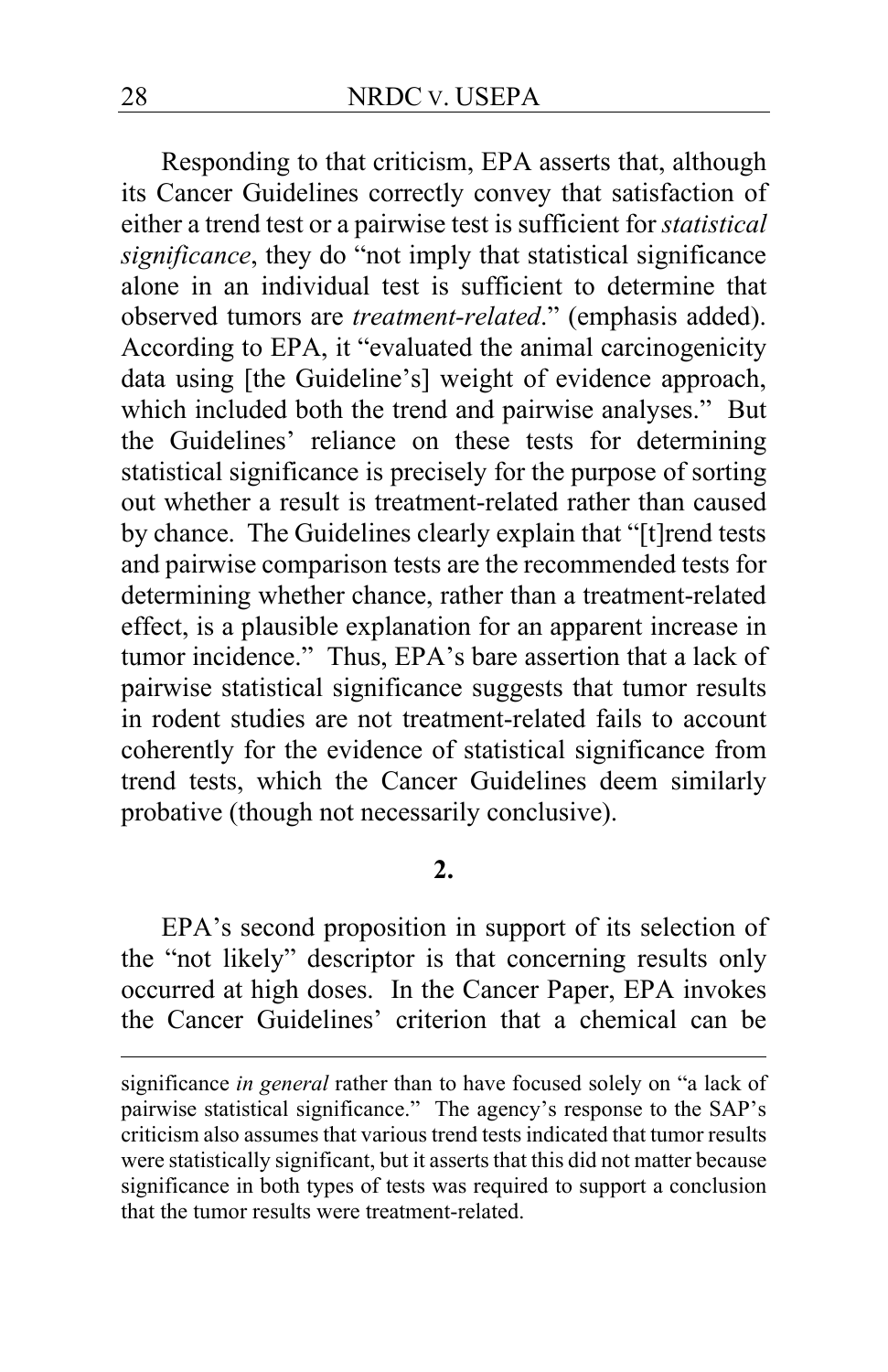considered "not likely to be carcinogenic" when there is "convincing evidence that carcinogenic effects are not likely below a defined dose range." EPA states that, even if the tumors were treatment-related as "some believe," those tumors occurred only at very high glyphosate dosages. According to EPA, increased tumor incidences generally occurred at "the highest doses tested"—"approximately equal to or greater than the limit dose (1000 mg/kg/day)." EPA also mentions that positive results in genotoxicity studies occurred only at "high doses." Importantly, for both the rodent studies and genotoxicity studies, "[t]hese high doses [were] not considered relevant to human health risk assessment based on the currently registered use pattern for glyphosate" because "[m]aximum potential glyphosate exposure [had] been estimated at  $\ldots$  7 mg/kg/day  $\ldots$  which [is] well-below the doses necessary to elicit the effects seen in these animal carcinogenicity and genotoxicity studies."

But EPA's disregard of tumor results occurring at high dosages conflicts with the guidelines EPA purports to follow. The "not likely" descriptor can, in fact, be applied when there is "convincing evidence that carcinogenic effects are not likely below a defined dose range," as EPA states. But the Cancer Guidelines indicate that this use of the "not likely" descriptor is appropriate "when the mode of action is sufficiently understood to conclude that a key event in tumor development would not occur below a certain dose range" to avoid discounting potentially concerning animal results from laboratory settings unless there is a compelling reason to believe that those results are irrelevant to humans.**[10](#page-28-0)**

<span id="page-28-0"></span>**<sup>10</sup>** A mode of action, according to the Cancer Guidelines, is "a sequence of key events and processes, starting with interaction of an agent with a cell, proceeding through operational and anatomical changes, and resulting in cancer formation."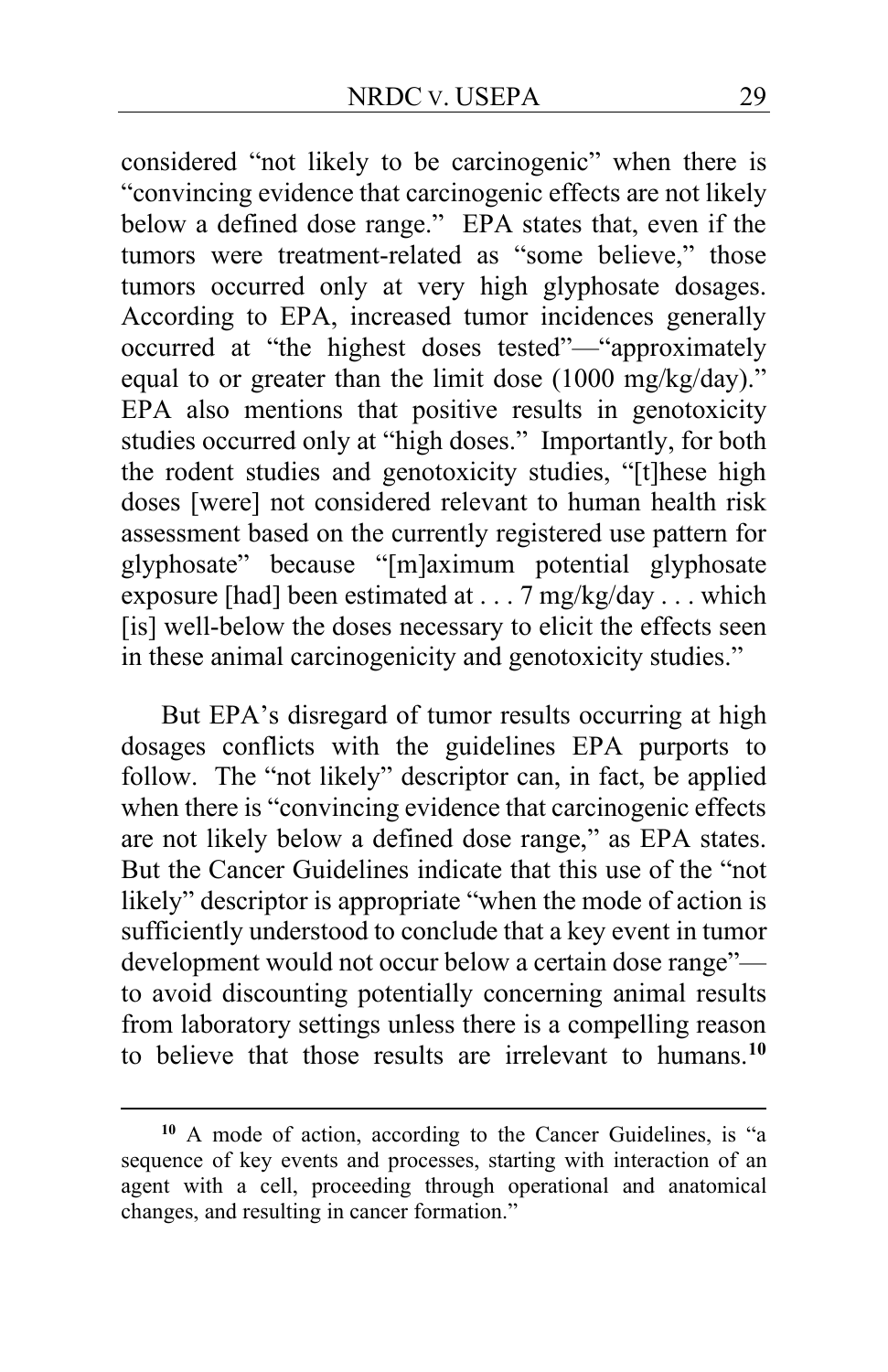Indeed, when that mode of action is sufficiently understood, the Cancer Guidelines contemplate that the chemical would merit "multiple descriptors": it "could be described as likely to be carcinogenic above a certain dose range but not likely to be carcinogenic below that range." Despite these instructions, the Cancer Paper provides no explanation of any "mode of action" indicating that tumors are not likely to occur below a certain glyphosate dosage range, nor does it offer two different hazard descriptors for dosages above and below that range. Instead, EPA asserts that the potentially concerning results observed at high doses in the studies it reviewed are undeserving of significant consideration for two related reasons: because the Cancer Guidelines encourage considering human-exposure levels, which EPA asserts are far below the high doses associated with those results; and because those high doses exceeded a so-called "limit dose" that EPA says is established by the agency's Health Effects Test Guidelines.**[11](#page-29-0)**

But the Cancer Guidelines do not support disregarding results simply because they are based on exposures that exceed typical human-exposure levels. More specifically, no part of the hazard assessment Guidelines encourages disregarding results occurring at high dosage ranges for any reason other than when there is evidence of excessive toxicity. Excessive toxicity occurs when a dose is so high that the sheer amount of the chemical induces abnormal responses in laboratory animals. Excessive toxicity is rare,

<span id="page-29-0"></span>**<sup>11</sup>** The Health Effects Test Guidelines provide directions to researchers who are designing studies. They are published by EPA to "minimize variations among the testing procedures that must be performed to meet the data requirements" of EPA under FIFRA and other laws. As explained below, those guidelines do not establish any such limit dose.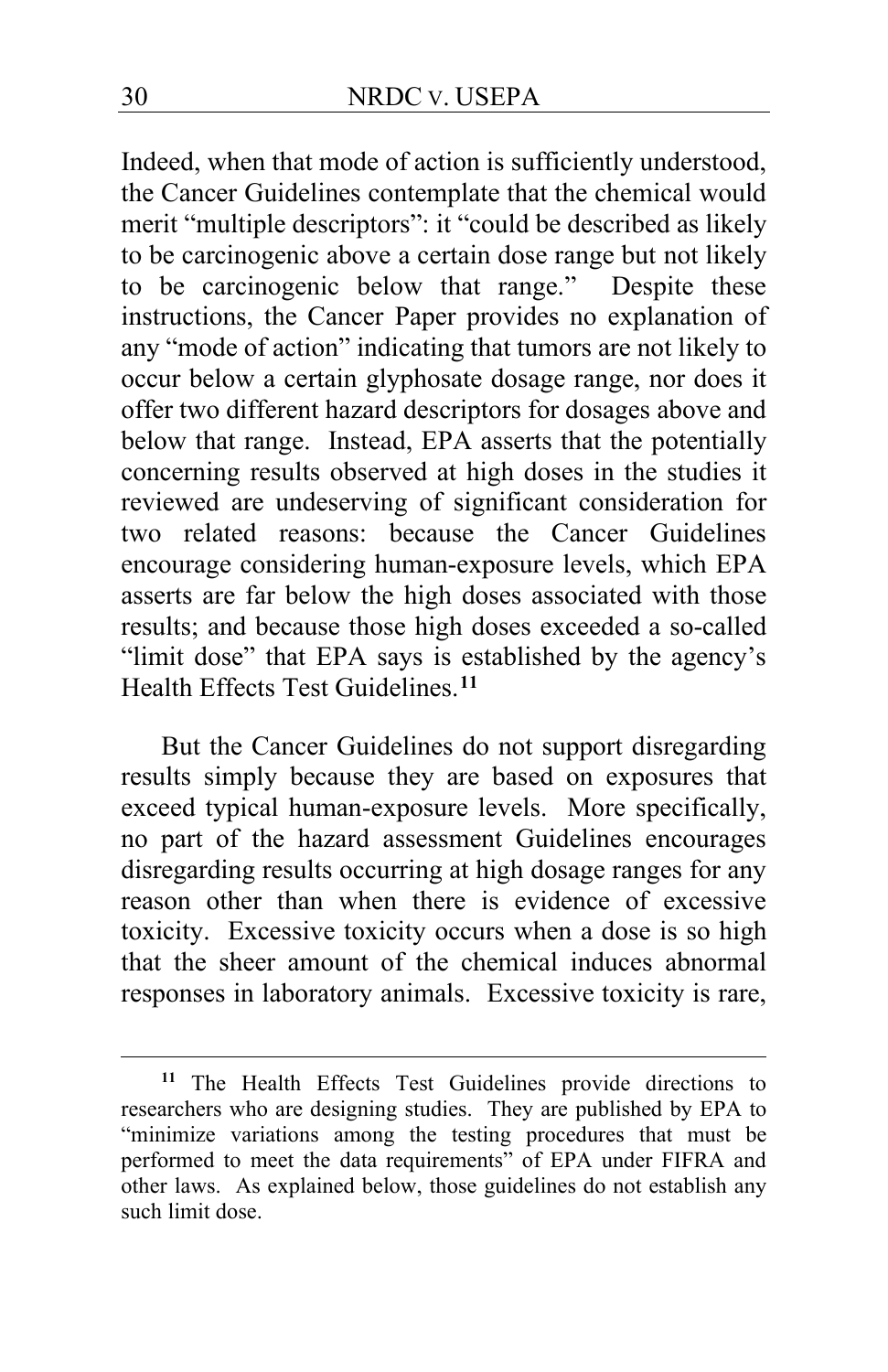so, according to the Cancer Guidelines, "[i]n general . . . effects seen at the highest dose tested are assumed to be appropriate for assessment." That highest dose "is generally selected to provide the maximum ability to detect treatmentrelated carcinogenic effects while *not* compromising the outcome of the study through excessive toxicity." (emphasis added).The Cancer Guidelines further provide that results "may be regarded as not appropriate to include in assessment of the potential for human carcinogenicity of the agent" only "[i]f adequate data demonstrate that the effects are solely the result of excessive toxicity rather than carcinogenicity of the tested agent *per se.*"Despite EPA's various invocations of its Guidelines, the agency provides no evidence of excessive toxicity yet nonetheless disregards high-dosage results.

Indeed, disregarding results occurring at high dosage ranges seems contrary to the "purpose" of a hazard assessment. According to the Cancer Guidelines, the "purpose" of a hazard assessment "is to construct a total analysis examining what the biological data reveal as a whole about carcinogenic effects and mode of action of the agent, and their implications for human hazard and doseresponse evaluation." Consistent with this understanding, subsequent steps in the Cancer Guidelines' risk subsequent steps in the Cancer Guidelines' risk assessment—ones that follow only once EPA has determined that there is, in fact, a hazard—integrate humanexposure patterns into the risk assessment through a variety of complex methods. In fact, as explained above, choosing a hazard descriptor is presented in the Guidelines as part of the hazard-identification step, and a subsequent step focuses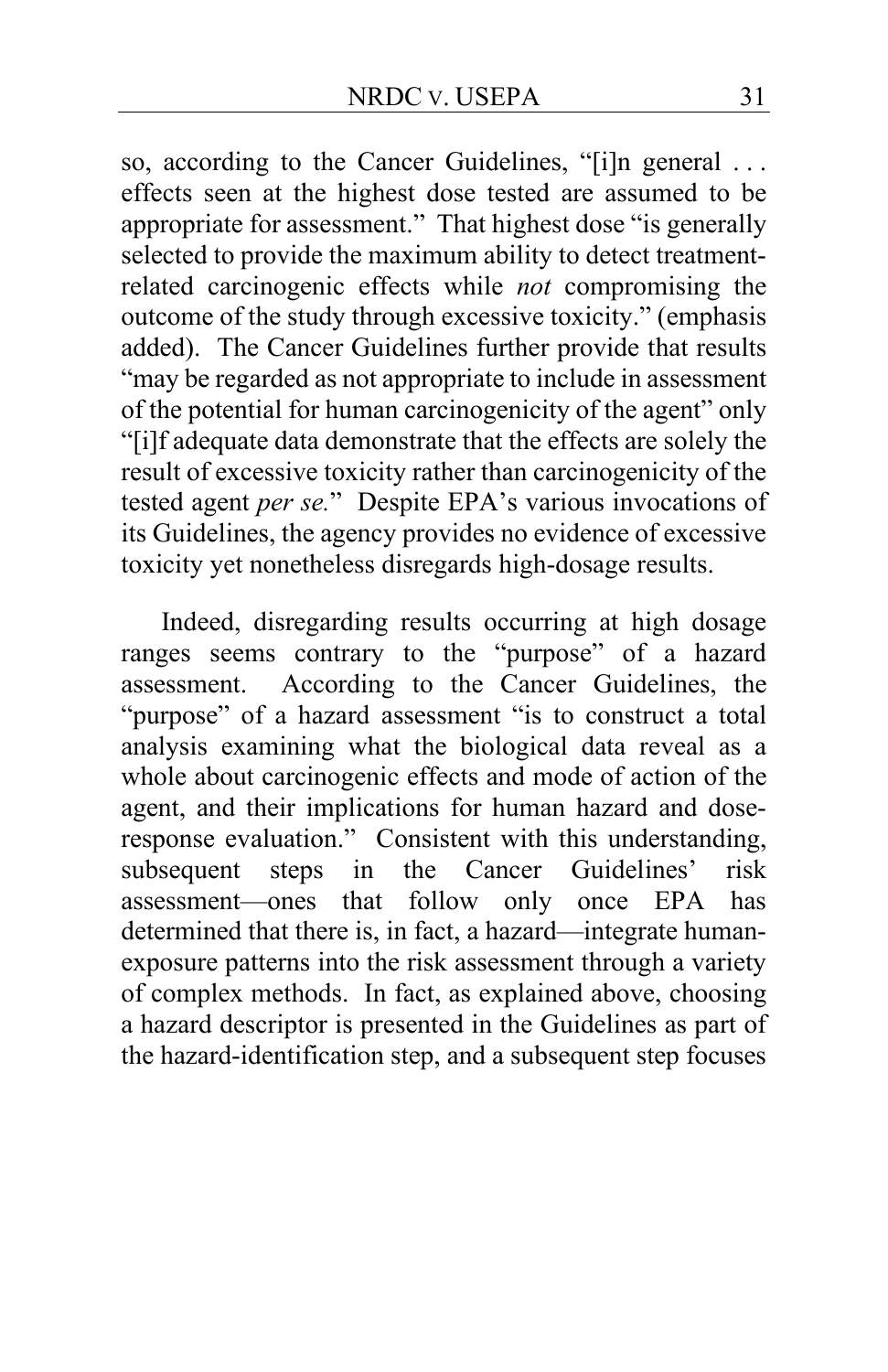entirely on characterizing "the conditions of human exposure."**[12](#page-31-0)**

EPA suggests that other agency guidelines support disregarding results above a so-called "limit dose" of 1,000 mg/kg/day, but that suggestion is also unsupported. According to EPA, its Health Effects Test Guidelines establish that there is a generally applicable "limit dose" of 1,000 mg/kg/day. Those guidelines, however, do not establish any such limit dose. Instead, the guidelines simply explain that, when researchers design an experiment, the important consideration for choosing the highest dose is once again—excessive toxicity. According to the guidelines, researchers should carefully choose the highest dose to be administered with the goal that "[t]he highestdose level should elicit signs of toxicity without substantially altering the normal life span due to effects other than tumors." The guidelines state that "[t]he highest dose tested

<span id="page-31-0"></span>**<sup>12</sup>** Quoting a fragment from the Cancer Guidelines in the Cancer Paper's "not likely" explanation, EPA seems to suggest that part of the Guidelines supports using human-exposure patterns to exclude results. The full passage from the Cancer Guidelines states the following, with the underlined part reflecting the fragment EPA quotes in its Cancer Paper: "*Weighing of the evidence includes addressing not only the likelihood of human carcinogenic effects of the agent but also the conditions under which such effects may be expressed*, to the extent that these are revealed in the toxicological and other biologically important features of the agent." Read in context, this sentence in the Cancer Guidelines is not encouraging the agency to integrate human-exposure patterns into its hazard assessment. The sentence appears in an introductory section with instructions for completing a "Weight of Evidence Narrative" that will explain the hazard-assessment reasoning. Rather than conveying a method for evaluating study results in a hazard assessment, the sentence simply encourages the agency to describe the biological pathways through which tumors develop—insofar as the agency has such information available—as part of producing a comprehensive narrative for the public.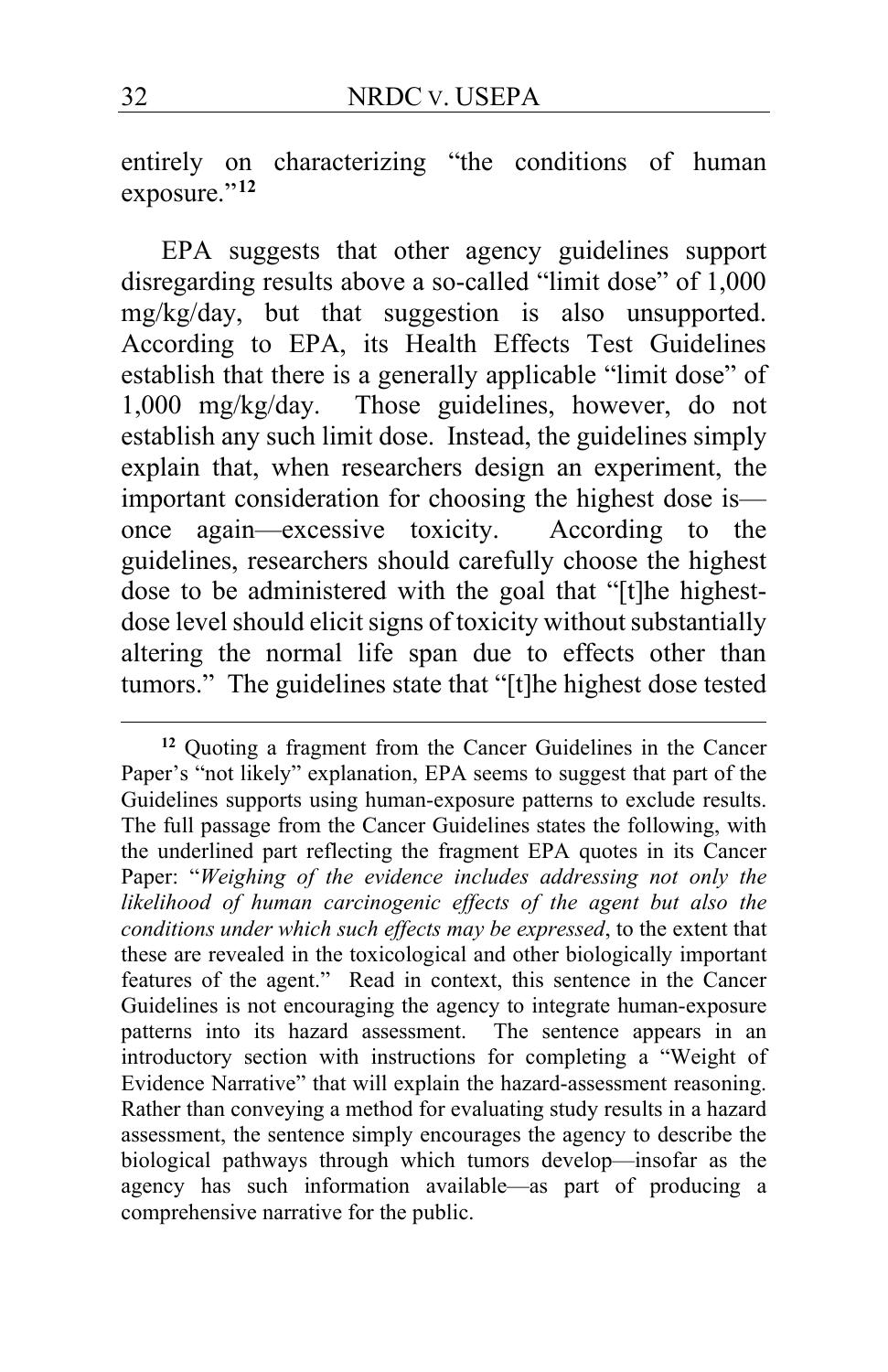*need not* exceed 1,000 mg/kg/day." (emphasis added). "Need not" indicates that the highest dose ultimately selected does not *have* to exceed 1,000 mg/kg/day, but it can. Also, because the highest dose tested in a completed study was presumably selected to *avoid* excessive toxicity, these guidelines do not support EPA's disregard of tumor results occurring at and above that 1,000 mg/kg/day dosage.

The SAP expressly stated the concern that EPA improperly discounted study results involving dosages at or above 1,000 mg/kg/day: "Disregarding responses at any dose above a pre-selected 'limit dose,' even though the dose did not exceed the maximum tolerated dose"—that is, the maximum dose before excessive toxicity kicks in—"is not in keeping with the way rodent bioassays are normally interpreted . . . . Thus selecting 1,000 mg/kg/day *a priori* as the limit dose appears to be an *ad hoc* decision that is not well-justified, and is not justified on the basis of the [Cancer Guidelines]." Despite the SAP's criticism, EPA declined to change its approach or to meaningfully respond.

### **C.**

For these reasons, EPA's choice of a hazard descriptor is not supported by substantial evidence. Despite EPA's repeated invocation of its Cancer Guidelines, the Interim Decision fails to abide by those Guidelines. Inconsistent reasoning "is, absent explanation, 'the hallmark of arbitrary action.'" *Nat'l Parks Conservation Ass'n v. EPA*, 788 F.3d 1134, 1145 (9th Cir. 2015) (quoting *Sierra Club v. EPA*, 719 F.2d 436, 459 (D.C. Cir. 1983)). It cannot survive substantial-evidence review. *NRDC v. EPA*, 31 F.4<sup>th</sup> 1203, 1210 (9th Cir. 2022) (considering internal "inconsistencies" and "EPA's decision to abandon its own guidance . . . without a discernable rationale" in holding that a decision was not supported by substantial evidence).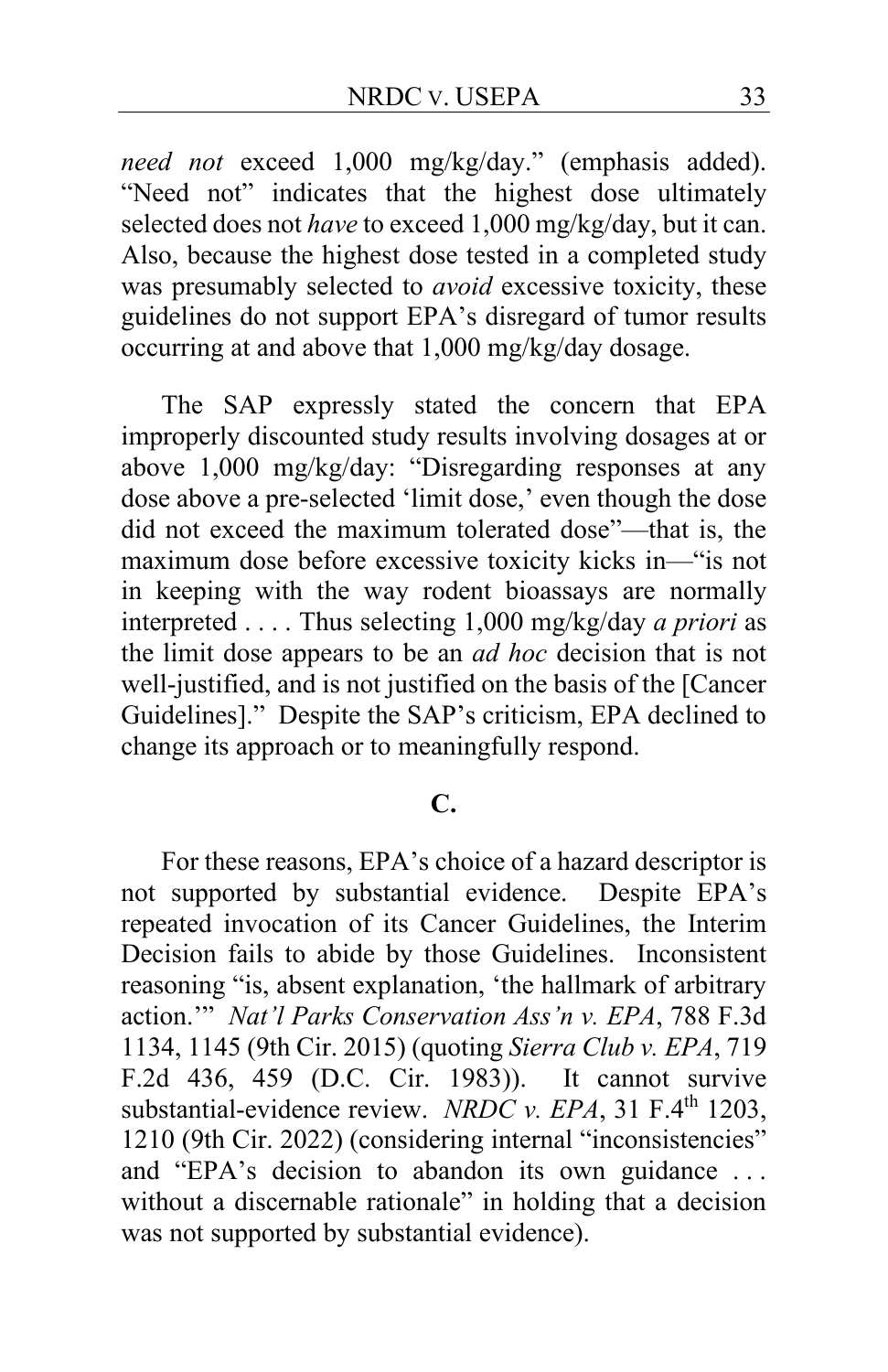Vacatur is the traditional remedy for erroneous administrative decisions. *See Pollinator Stewardship Council*, 806 F.3d at 532. To determine whether vacatur is appropriate, we consider at least three factors. First, "we weigh the seriousness of the agency's errors against the disruptive consequences of an interim change that may itself be changed." *Nat'l Fam. Farm Coal. v. EPA*, 960 F.3d 1120, 1144 (9th Cir. 2020) (quoting *Pollinator Stewardship Council*, 806 F.3d at 532). Second, we consider "the extent to which either vacating or leaving the decision in place would risk environmental harm." *Id.* at 1144–45. Third, we examine "whether the agency would likely be able to offer better reasoning [and] . . . adopt the same rule on remand, or whether such fundamental flaws in the agency's decision make it unlikely that the same rule would be adopted on remand." *Id.* at 1145 (quoting *Pollinator Stewardship Council*, 806 F.3d at 532).

Based on these considerations, we vacate the humanhealth portion of EPA's Interim Decision and remand for further analysis and explanation. The first factor clearly weighs in favor of vacatur. EPA's errors in assessing human-health risk are serious. Moreover, no disruptive consequences will result from vacating the human-health portion of the Interim Decision because that portion simply maintained the status quo—the Interim Decision imposed no new mitigation measures associated with human health. For similar reasons, vacating the human-health portion is unlikely to risk environmental harm, and thus the second factor also weighs in favor of vacatur. The last factor is more uncertain. It is possible that EPA could come to the same human-health conclusion on remand, but the agency's explanation would need to be so different that we cannot make a confident prediction on this factor. With two factors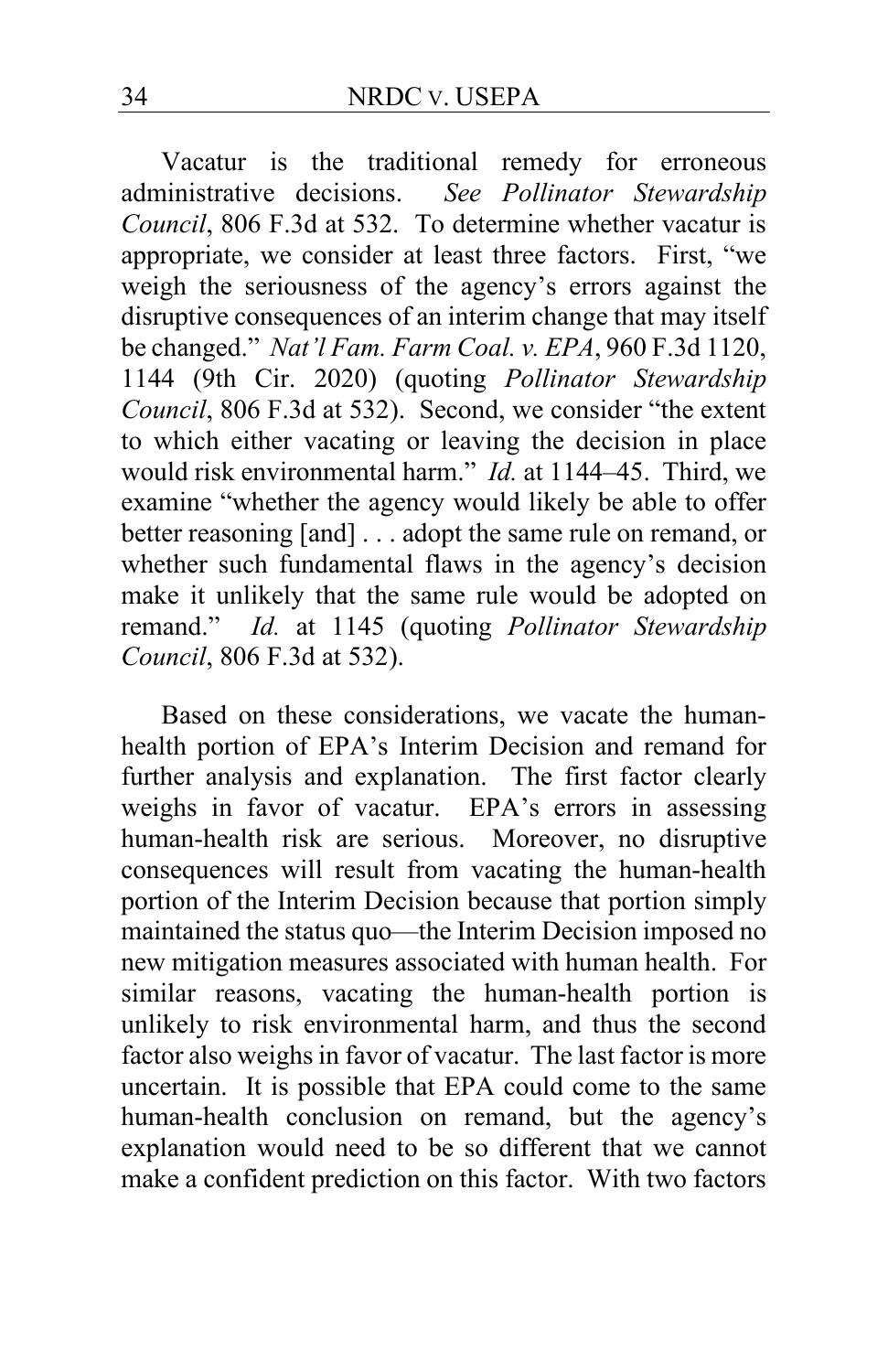weighing in favor of vacatur, uncertainty with respect to this last one does not tip the scale in the other direction.**[13](#page-34-0)**

In light of this holding, we need not reach Rural Coalition's arguments about other alleged errors pertaining to human health. *See Pollinator Stewardship Council*, 806 F.3d at 532 ("The matter must be remanded to the agency. We need not reach the other claims of error raised by petitioners."). Similarly, our vacatur makes it unnecessary to address NRDC's objection that EPA did not comply with its procedural obligation to respond to NRDC's comments about human health—because further proceedings, including a new public-comment process, will be needed on remand.**[14](#page-34-1)**

#### **IV.**

We next address Rural Coalition's Endangered Species Act claim. Congress enacted the ESA "to provide a means whereby the ecosystems upon which endangered species and threatened species depend may be conserved" and "to provide a program for the conservation of such endangered species and threatened species" (collectively, "listed species"). 16 U.S.C. § 1531(b). The ESA reflects "a conscious decision by Congress to give endangered species

<span id="page-34-0"></span>**<sup>13</sup>** We decline to rule on any effect this vacatur might have on glyphosate's registration. Even assuming that we could order deregistration outright, we would not do so here. Given the errors we have pointed out—and our uncertainty regarding how correcting those errors will alter EPA's final conclusion—deregistration would be a disproportionate and highly disruptive remedy.

<span id="page-34-1"></span>**<sup>14</sup>** As NRDC pointed out and EPA did not dispute at oral argument, vacatur of the human-health portion will require the agency to conduct a new public-comment process. 40 C.F.R. §§ 155.56, 155.58(a).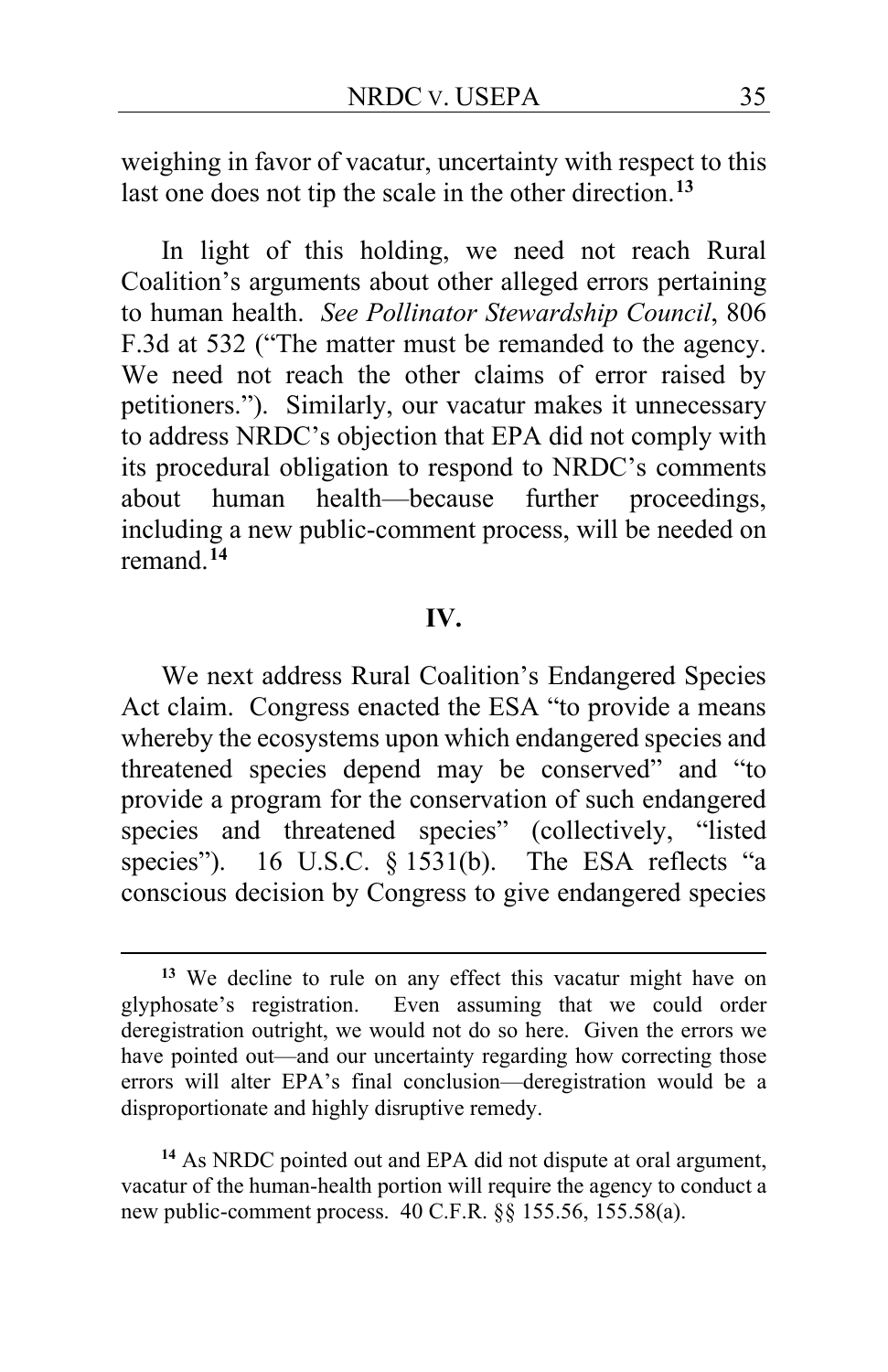priority over the 'primary missions' of federal agencies." *Tenn. Valley Auth. v. Hill*, 437 U.S. 153, 185 (1978).

The ESA protects those species, in part, by requiring federal agencies to consult with the U.S. Fish and Wildlife Service or the National Marine Fisheries Service (the "Services"). Section  $7(a)(2)$  of the ESA mandates that every federal agency "shall, in consultation with and with the assistance of [the Services], insure that any action authorized, funded, or carried out by such agency . . . is not likely to jeopardize the continued existence of any endangered species or threatened species or result in the destruction or adverse modification" of designated critical habitat. 16 U.S.C. § 1536(a)(2). The consultation process unfolds as follows: "[A]t the earliest possible time," the agency proposing the action assesses whether a proposed action "may affect" an endangered or threatened species or its critical habitat, 50 C.F.R. § 402.14(a), making a so-called "effects determination." "May affect" is broadly understood. It includes "*[a]ny possible effect*, whether beneficial, benign, adverse or of an undetermined character." *Karuk Tribe of Cal. v. U.S. Forest Serv.*, 681 F.3d 1006, 1027 (9th Cir. 2012) (quoting *California ex rel. Lockyer v. U.S. Dep't of Agric.*, 575 F.3d 999, 1018 (9th Cir. 2009)). If the agency determines that its action "may affect" a listed species or critical habitat, "formal consultation" is generally necessary. 50 C.F.R. § 402.14(a)–(b). Formal consultation requires the Services to prepare a "biological opinion" on whether the proposed action "is likely to jeopardize the continued existence of listed species or result in the destruction or adverse modification of critical habitat." *Id*.  $§$  402.14(g)(4), (h). If the Services conclude that "the agency action would place the listed species in jeopardy or adversely modify its critical habitat," *Nat'l Ass'n of Home Builders v. Defs. of Wildlife*, 551 U.S. 644, 652 (2007), they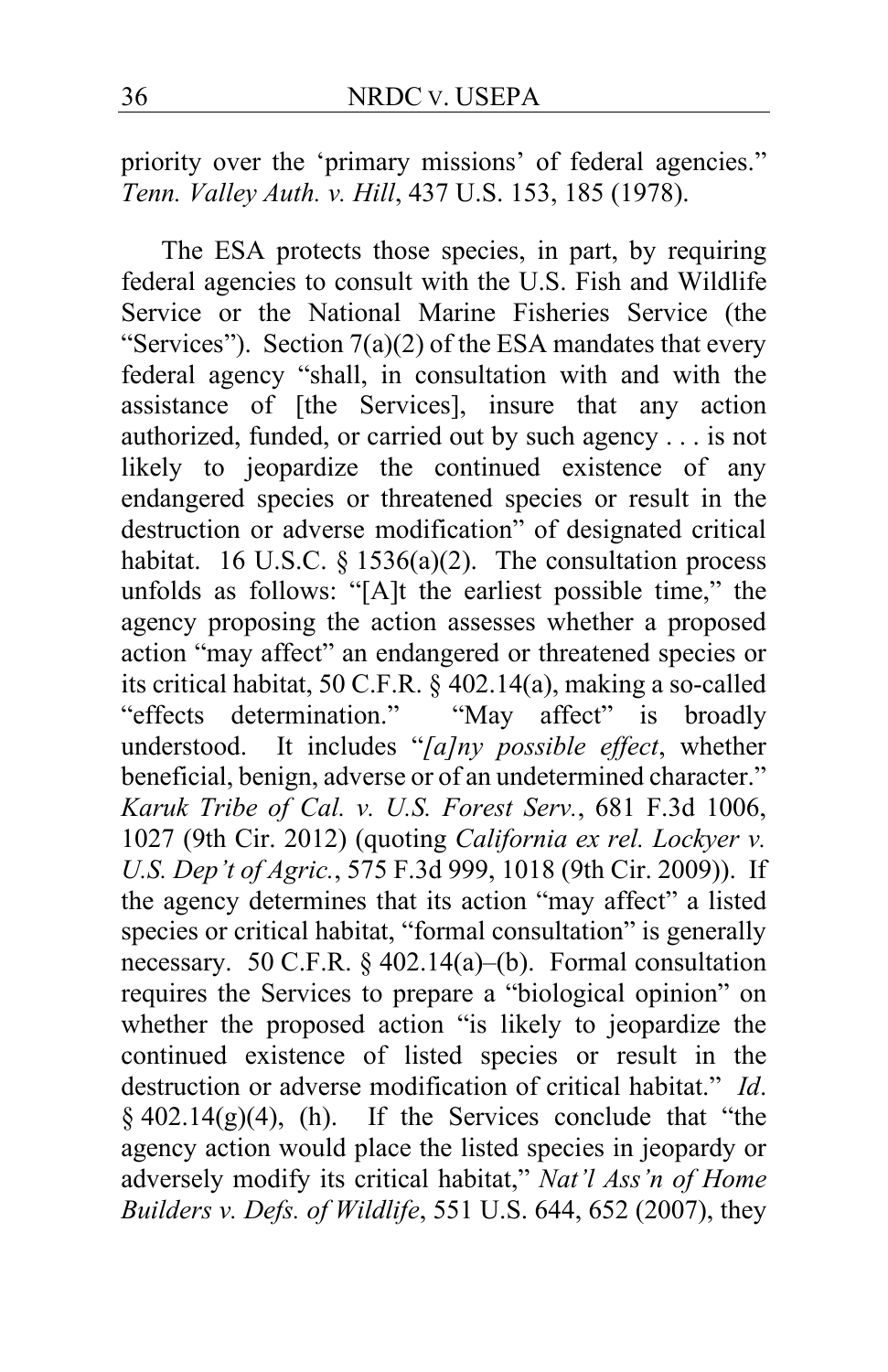must recommend "reasonable and prudent alternatives" to the proposed action, *id.* (quoting 16 U.S.C. § 1536(b)(3)(A) and 50 C.F.R. § 402.14(h)(2)).

Rural Coalition argues that EPA failed to comply with these obligations before issuing the Interim Decision. At the threshold, Intervenor Monsanto argues that we should not decide the merits of this claim because Rural Coalition lacks standing, the claim is moot, and/or the claim was not adequately preserved. To help explain our analysis of these arguments, we first describe the aspects of the Interim Decision relevant to the ESA claim. We then answer all of the threshold questions in Rural Coalition's favor and, on the merits, agree with Rural Coalition that EPA violated the ESA.

#### **A.**

The Interim Decision contains the critical pieces of EPA's registration review of glyphosate. It "finalizes" the human and ecological risk assessments and announces that "[n]o additional data are required."As to human health, it "determine[s] that there are no risks to human health from the current registered uses of glyphosate" and imposes no health-related mitigation requirements. As to ecological risk, it finds potential risks to animals and plants and "require[s]" mitigation in light of those risks, laying out specific language for glyphosate product labels. Crucially, the Interim Decision "concludes that the benefits outweigh the potential ecological risks" when glyphosate is used according to the restrictions imposed by the Interim Decision. That conclusion is the critical determination that the pesticide complies with FIFRA's safety standard. *See Nat'l Fam. Farm Coal. v. EPA*, 960 F.3d 1120, 1133 (9th Cir. 2020) ("FIFRA uses a cost-benefit analysis to ensure that there is no unreasonable risk created for people or the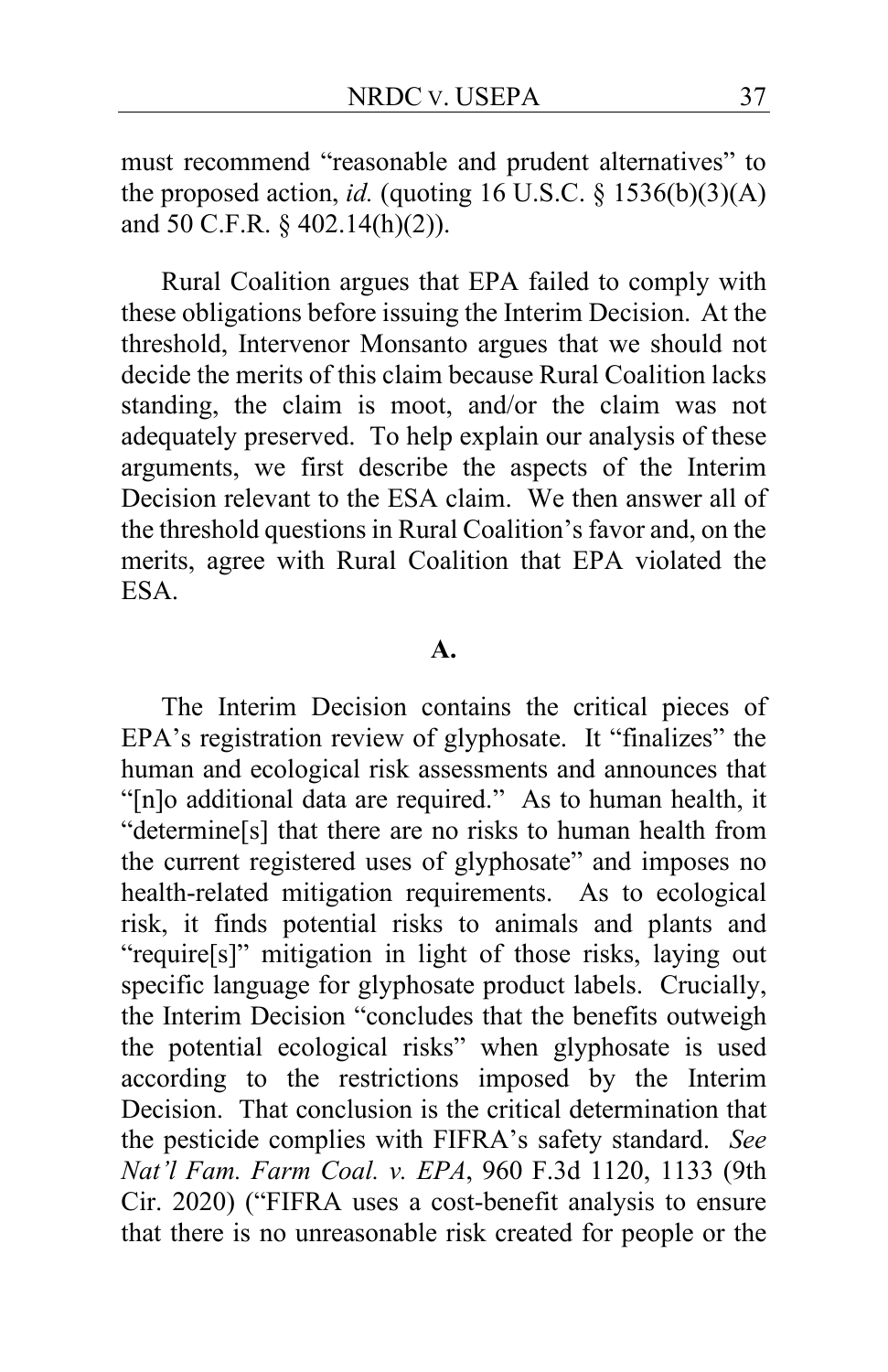environment from a pesticide." (quoting *Pollinator Stewardship Council v. EPA*, 806 F.3d 520, 522–23 (9th Cir. 2015))).**[15](#page-37-0)**

#### **B.**

#### **1.**

We turn to the first threshold question: whether Rural Coalition lacks standing to bring an ESA claim. Article III standing requires "(1) a concrete and particularized injury that is 'actual or imminent, not conjectural or hypothetical'; (2) a causal connection between the injury and the defendant's challenged conduct; and (3) a likelihood that a favorable decision will redress that injury." *Pyramid Lake Paiute Tribe of Indians v. Nev. Dep't of Wildlife*, 724 F.3d 1181, 1187 (9th Cir. 2013) (quoting *Lujan v. Defs. of Wildlife*, 504 U.S. 555, 560 (1992)).**[16](#page-37-1)**

<span id="page-37-1"></span>**<sup>16</sup>** Rural Coalition asserts an injury on behalf of its members and thus must also meet the requirements for associational standing. "[A]n association has standing to bring suit on behalf of its members when: (a) its members would otherwise have standing to sue in their own right; (b) the interests it seeks to protect are germane to the organization's

<span id="page-37-0"></span>**<sup>15</sup>** The Interim Decision outlines only two more tasks, in addition to ESA consultation, that EPA intends to complete before issuing a final registration review decision: an endocrine analysis required by the FFDCA and resolution of a petition filed under the FFDCA. But EPA made clear that there is nothing left for the agency to do under FIFRA's mandate itself. The ESA analysis, FFDCA analysis, and response to the FFDCA petition are discrete processes guided by other statutes. At oral argument, EPA confirmed, "[T]he Interim Decision ... basically finalized everything except for the Endangered Species Act consultation, which the agency committed to do before making a final decision. It looked at human health and ecological risk, which are the factors under the statute—under FIFRA."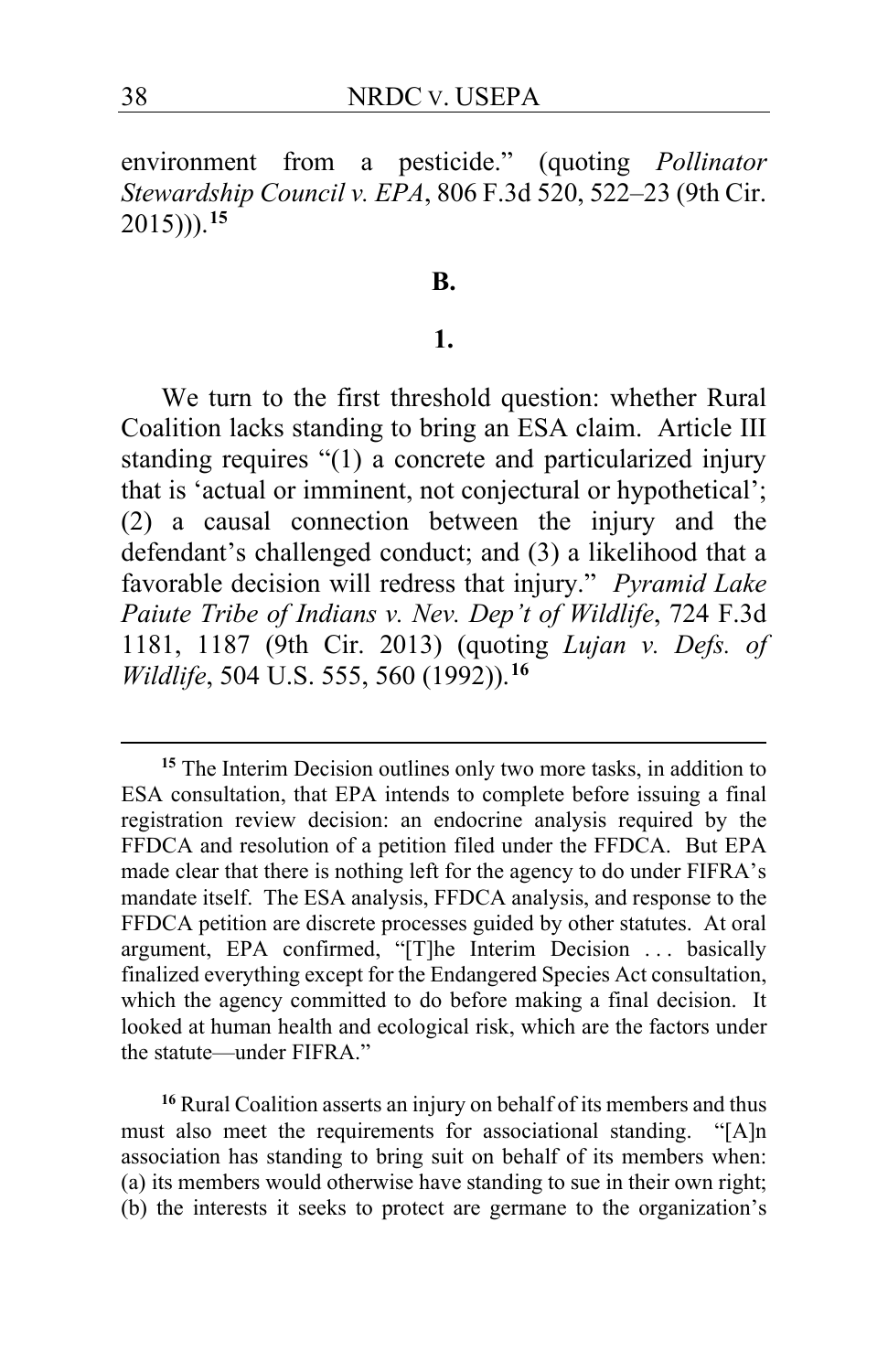"To satisfy the injury-in-fact requirement of the Article III inquiry, 'a plaintiff asserting a procedural injury must show that the procedures in question are designed to protect some threatened concrete interest of his that is the ultimate basis of his standing.'" *Salmon Spawning & Recovery All. v. Gutierrez*, 545 F.3d 1220, 1225 (9th Cir. 2008) (quoting *Citizens for Better Forestry v. U.S. Dep't of Agric.*, 341 F.3d 961, 969 (9th Cir. 2003)). Rural Coalition's members have submitted declarations stating that they regularly engage in educational and recreational activities involving a variety of endangered species, including the Indiana bat, whooping crane, and least tern. These members also allege that glyphosate is threatening their interests by exposing those species to toxic runoff and residues on vegetation. The interests identified in the Rural Coalition declarations are "undeniably . . . cognizable interest[s] for [the] purpose of standing." *See Lujan*, 504 U.S. at 562–63. In addition, the consultation procedures that Rural Coalition claims were required but not completed are intended to protect these types of interests. *See Salmon Spawning*, 545 F.3d at 1226 ("These procedures are designed to advance the ESA's overall goal of species preservation, and thus the [members'] specific goals as to ... preservation, by ensuring agency compliance with the ESA's substantive provisions."). Accordingly, the injury-in-fact requirement is met.

Rural Coalition has also established causation. We have held that an alleged violation of the consultation requirement constitutes a "procedural injury" for standing purposes.

purpose; and (c) neither the claim asserted nor the relief requested requires the participation of individual members in the lawsuit." *Hunt v. Wash. State Apple Advert. Comm'n*, 432 U.S. 333, 343 (1977). Criteria (b) and (c) are not contested, and we are satisfied that they are met here. We therefore focus our analysis on (a).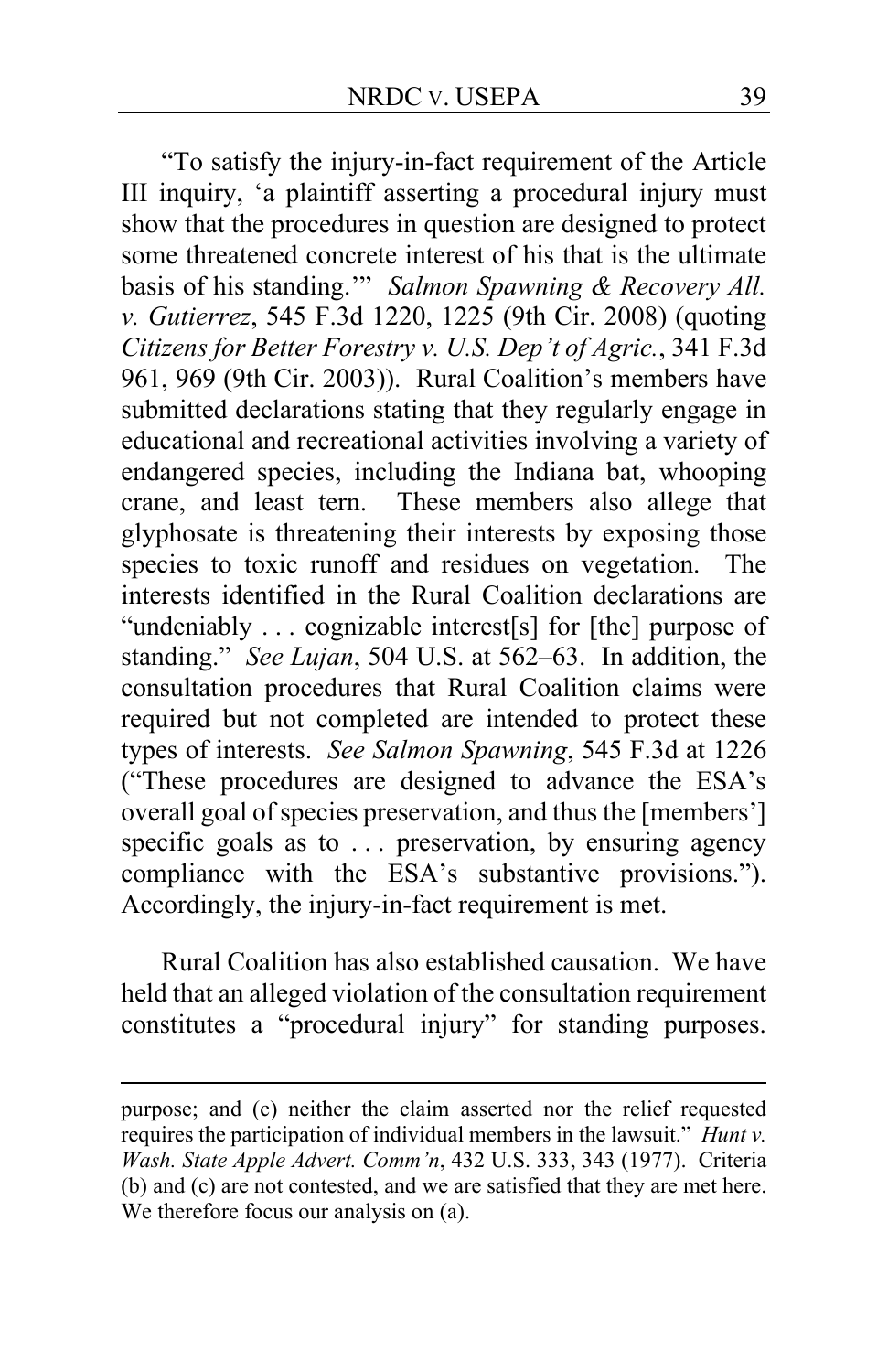*Citizens for Better Forestry*, 341 F.3d at 971. When a procedural injury is asserted, "[t]he causation requirement is satisfied by showing a 'reasonable probability of the challenged action's threat to [the petitioner's] concrete interest.'" *Nat'l Fam. Farm Coal. v. EPA*, 966 F.3d 893, 910 (9th Cir. 2020) (quoting *Hall v. Norton*, 266 F.3d 969, 977 (9th Cir. 2001)). Here, EPA reconsidered the conditions under which the most heavily used herbicide in the nation may be used, acknowledging in the Interim Decision that glyphosate poses "potential risks of concern" for mammals, birds, and plants. Yet the agency imposed few limitations on glyphosate use. Thus, there is a reasonable probability that the requested ESA procedures—that is, an effects determination and consultation—would lead to greater restrictions on glyphosate, thereby reducing the threat posed to the species that are the focus of Rural Coalition members' interests.

EPA's recent analysis of glyphosate's impact on listed species—that is, its ESA effects determination—in preparation for its final registration review decision adds support for our conclusion. After issuing the Interim Decision, EPA published a draft Biological Evaluation ("BE") followed by a final BE. According to EPA, the BE is a "comprehensive, nationwide assessment of the effects of glyphosate on ESA-listed species and critical habitats that determines the need for consultation, and its scope." Put differently, the BE broadly assesses the effect of current glyphosate use—the very use that is the subject of the Interim Decision.<sup>[17](#page-39-0)</sup> The BE found that glyphosate "may

<span id="page-39-0"></span>**<sup>17</sup>** Although EPA and Monsanto urge otherwise, we assume that whatever consultation would have occurred if EPA had consulted with the Services on the Interim Decision would have been equivalent to EPA's current consultation. From a practical standpoint, the only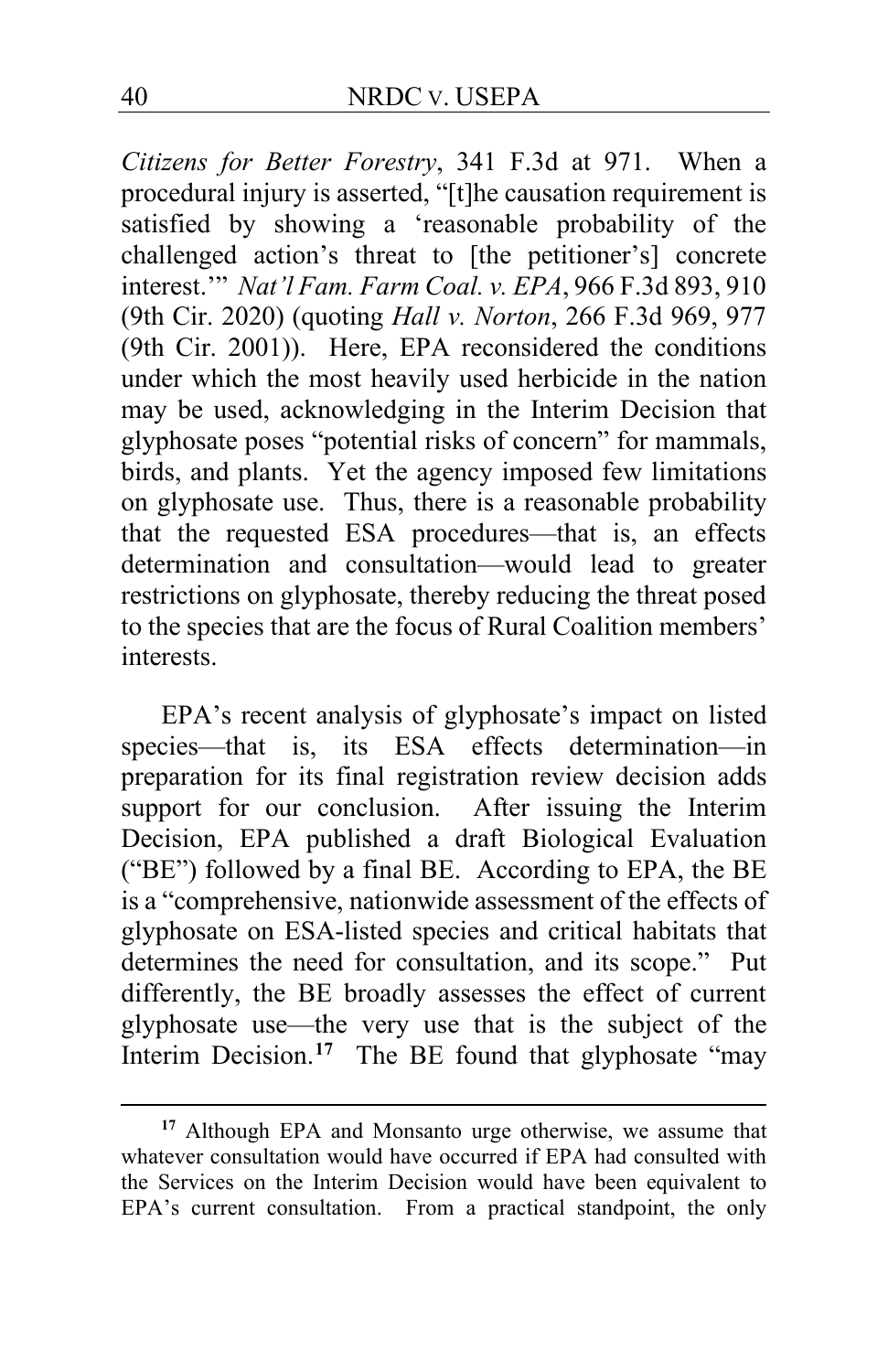affect" all ESA-listed species that experience glyphosate exposure—that is, 1,795 species—and is likely to adversely affect 93% of those species. EPA has begun formal consultation about how to mitigate these adverse effects.

Monsanto argues unconvincingly that the causation requirement is not satisfied. According to Monsanto, the Interim Decision did not grant or extend glyphosate's *registration*, and EPA could not cancel that registration through such a decision. Instead, if the agency intends to cancel a pesticide's registration, it must initiate cancellation through an elaborate statutory process. *See* 7 U.S.C. § 136d(b). Accordingly, on Monsanto's view, the Interim Decision is not the reason glyphosate can continue to be sold, and thus there is no causal link between Rural Coalition's injury and EPA's action. But causation does not require that the defendant's unlawful conduct be the only cause of the alleged injury. Had EPA observed the consultation requirement prior to issuing the Interim Decision, even if glyphosate's registration had not been cancelled outright, the Interim Decision might have imposed more restrictions on glyphosate's use than the Interim

differences between the Interim Decision and the anticipated final registration review decision in terms of subject matter for potential consultation are the outstanding analyses under the FFDCA. It is difficult to believe that those analyses would make a difference in the ESA consultation process, and no party has even suggested that they would. Accordingly, we treat the hypothetical consultation process that could have been done prior to issuance of the Interim Decision and the current consultation process EPA has undertaken prior to its final decision as essentially the same endeavor. Monsanto's brief is in accord. In arguing that Rural Coalition's ESA claim is not redressable, Monsanto contends that "[t]he very process that Petitioners want EPA to undertake is already being undertaken," effectively acknowledging that the scope of EPA's current consultation endeavor is equivalent to whatever might have been required for the Interim Decision.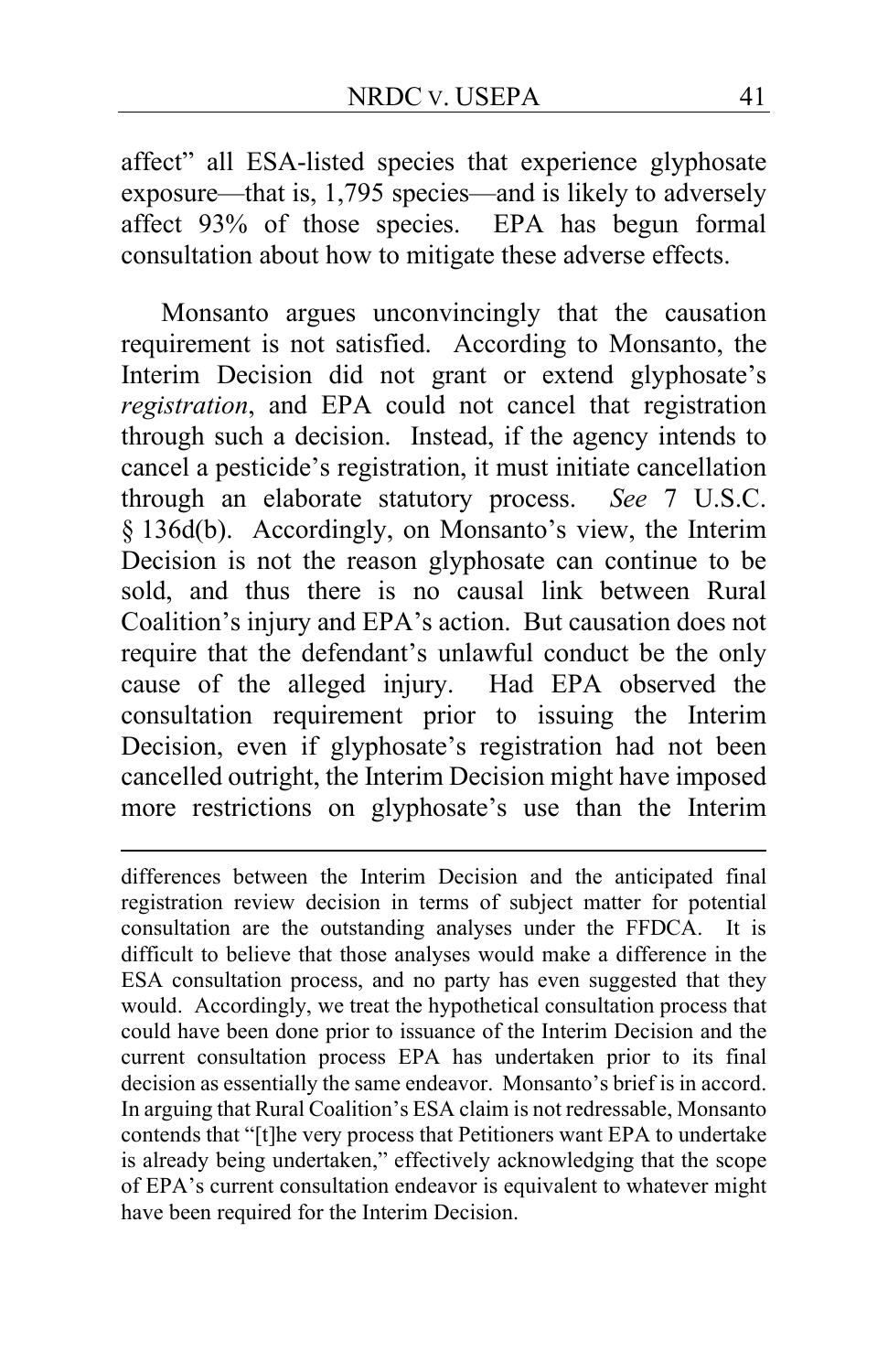Decision's new label requirements actually did. That is sufficient to satisfy the causation requirement given that the alleged violation is procedural in nature. *See Salmon Spawning*, 545 F.3d at 1229 (holding that causation is satisfied for a procedural injury when "[t]he asserted injury is not too tenuously connected to the agencies' failure" to take action).

When petitioners allege a procedural violation, the redressability prong is satisfied by showing that the agency decision "could be influenced" by the procedures at issue. *Hall*, 266 F.3d at 977; *see also Nat'l Fam. Farm Coal.*, 966 F.3d at 911 (explaining that the redressability requirement is satisfied when relief "*may* influence the agency's ultimate decision of whether to take or refrain from taking a certain action" (quoting *Salmon Spawning*, 545 F.3d at 1226–27)). Broadly speaking, Rural Coalition requests that the agency complete the consultation procedures found in the ESA. As explained above, it is apparent that EPA might have required more mitigation efforts had the agency completed an effects determination and consulted before issuing the Interim Decision.

Monsanto also argues that any alleged injury is not redressable because EPA began following the ESA consultation procedures before Rural Coalition filed its petition for review of the Interim Decision. By the time Rural Coalition filed its opening brief, the agency had released a draft BE in preparation for its final registration review decision. Since then, EPA has released a final BE and has begun formally consulting. Monsanto argues that an order to complete consultation procedures would not prompt EPA to do anything more than it is already doing, and that any injury is therefore not redressable. *See Massachusetts v. EPA*, 549 U.S. 497, 518 (2007) (requiring "some possibility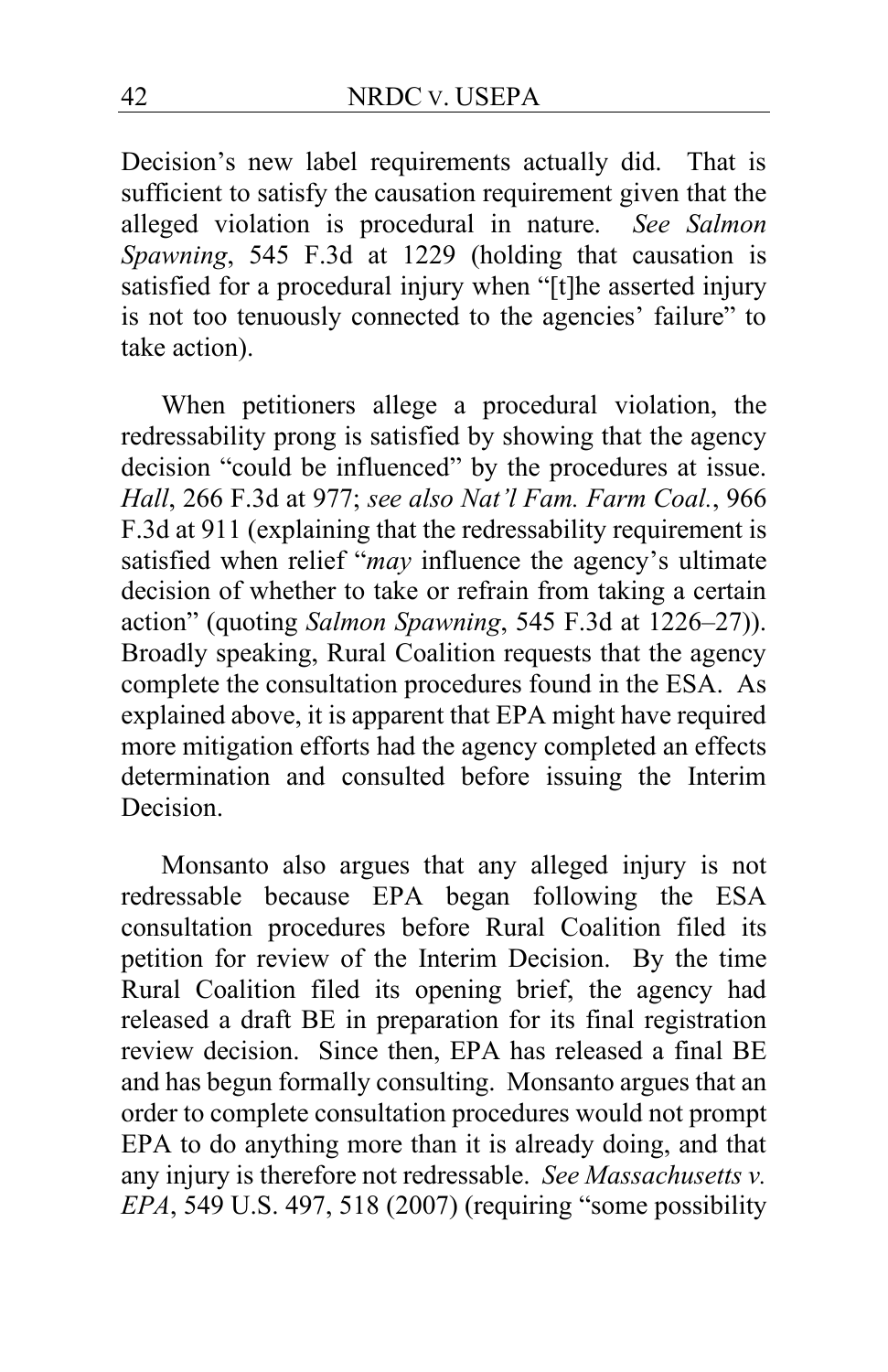that the requested relief will *prompt* the injury-causing party to reconsider the decision that allegedly harmed the litigant" (emphasis added)).

We disagree. "When evaluating whether [the standing] elements are present, we must look at the facts as they exist[ed] at the time the complaint was filed." *Slayman v. FedEx Ground Package Sys., Inc.*, 765 F.3d 1033, 1047 (9th Cir. 2014) (alteration in original) (quoting *ACLU of Nev. v. Lomax*, 471 F.3d 1010, 1015 (9th Cir. 2006)). At the time Rural Coalition filed its petition, court-ordered relief was possible. EPA had not even completed a *draft* BE, and it was unclear when the agency would do so. Thus, we could have, for example, remanded the Interim Decision, directed the agency to comply with the ESA, and even imposed a deadline for completing the effects determination required by the statute—that is, ordered EPA to finalize a BE and to initiate any required consultation by a certain date. *See, e.g.*, *League of United Latin Am. Citizens v. Regan*, 996 F.3d 673, 703 (9th Cir. 2021); *see also Nat'l Wildlife Fed'n v. Nat'l Marine Fisheries Serv.*, 524 F.3d 917, 936–38 (9th Cir. 2008); *Alaska Ctr. For Env't v. Browner*, 20 F.3d 981, 986– 87 (9th Cir. 1994). An aggressive deadline—and any court oversight that might accompany such a deadline presumably would have spurred EPA to act at least somewhat faster than it otherwise would have, redressing Rural Coalition's injury. That is enough for Rural Coalition to have standing.

#### **2.**

Monsanto alternatively argues that EPA's recent consultation efforts moot this case. "If an event occurs that prevents the court from granting effective relief, the claim is moot and must be dismissed." *Am. Rivers v. Nat'l Marine Fisheries Serv.*, 126 F.3d 1118, 1123 (9th Cir. 1997); *see*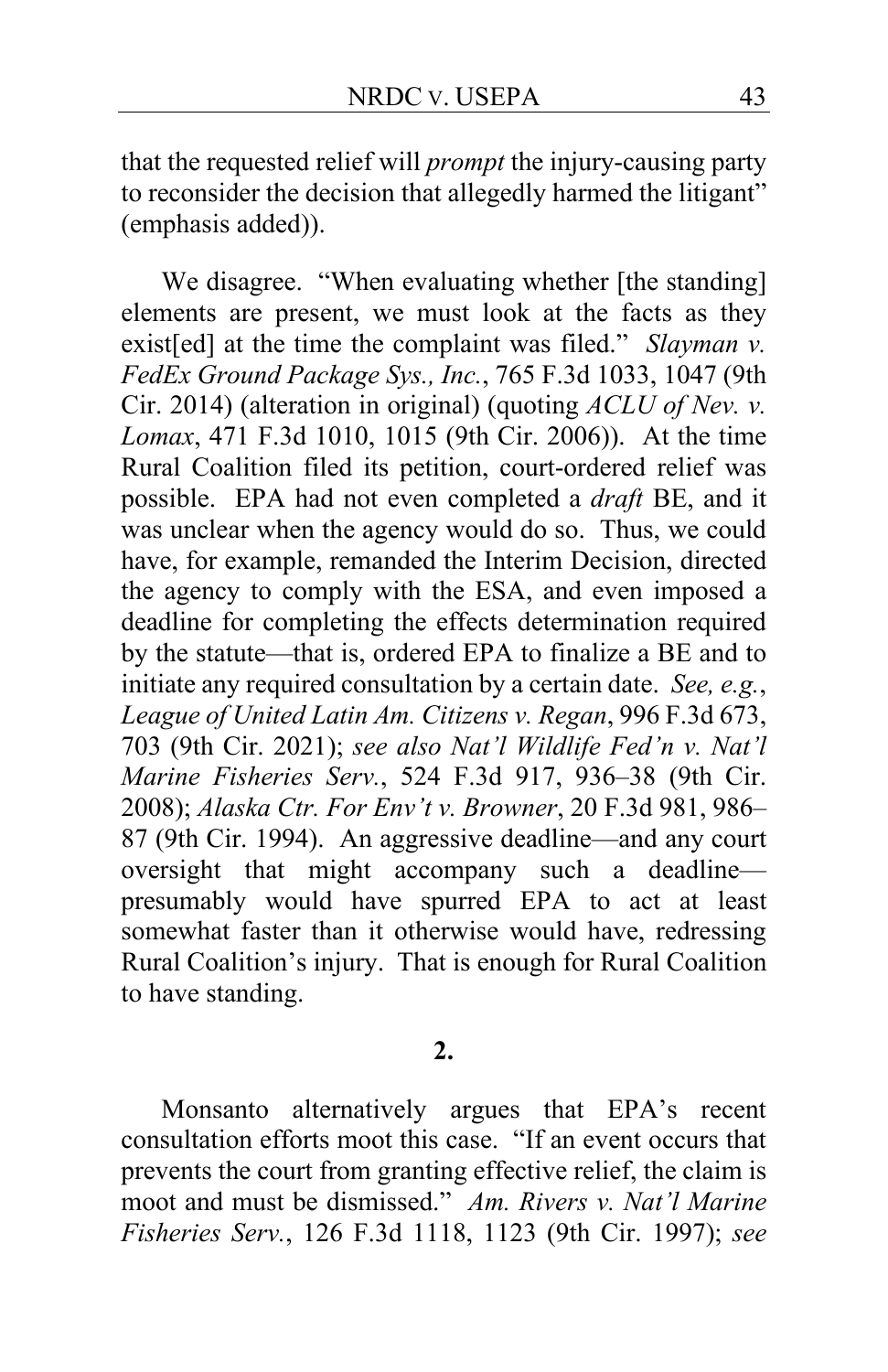*Church of Scientology of Cal. v. United States*, 506 U.S. 9, 12 (1992). On Monsanto's view, even assuming there is standing, we can no longer grant effective relief on the ESA claim now that EPA has begun formally consulting with the Services.

But Monsanto's understanding of the relief available here is too narrow. Broadly speaking, the allegedly unlawful behavior targeted by the petition is a failure to complete procedures required by the ESA before formally concluding whether and how glyphosate may be used consistent with FIFRA's safety standard, and that behavior still has not been rectified. The allegedly unlawful behavior could be remedied by our imposition of an aggressive deadline for the completion of consultation, an order for EPA to complete the parts of consultation within its control with the utmost speed, or an order for EPA to file status reports with our court on consultation's progress.**[18](#page-43-0)** Such relief could meaningfully

<span id="page-43-0"></span>**<sup>18</sup>** A consultation deadline would implicate the obligations of the Services in addition to obligations of EPA. That would seem permissible under the principle that injunctive court orders may "bind[] the parties defendant but also those identified with them in interest, in 'privity' with them, represented by them or subject to their control." *Regal Knitwear Co. v. NLRB*, 324 U.S. 9, 14 (1945); *accord Golden State Bottling Co. v. NLRB*, 414 U.S. 168, 179 (1973); *see also Class Plaintiffs v. City of Seattle*, 955 F.2d 1268, 1277 (9th Cir. 1992) ("[A] judgment can bind persons not parties to the litigation in question and not subject *in personam* to the jurisdiction of the court if the persons are in privity with parties to the litigation."). In general, "[t]here is privity between officers of the same government." *Sunshine Anthracite Coal Co. v. Adkins*, 310 U.S. 381, 402–03 (1940); *accord Fund for Animals, Inc. v. Lujan*, 962 F.2d 1391, 1398 (9th Cir. 1992); *see Ma Chuck Moon v. Dulles*, 237 F.2d 241, 243 (9th Cir. 1956) (finding privity between the U.S. Secretary of State and the Attorney General for res judicata purposes because the actions at issue were "in effect suits against the United States"). Even if we could not bind the Services, however, our ability to compel EPA to act quickly is sufficient to avoid mootness.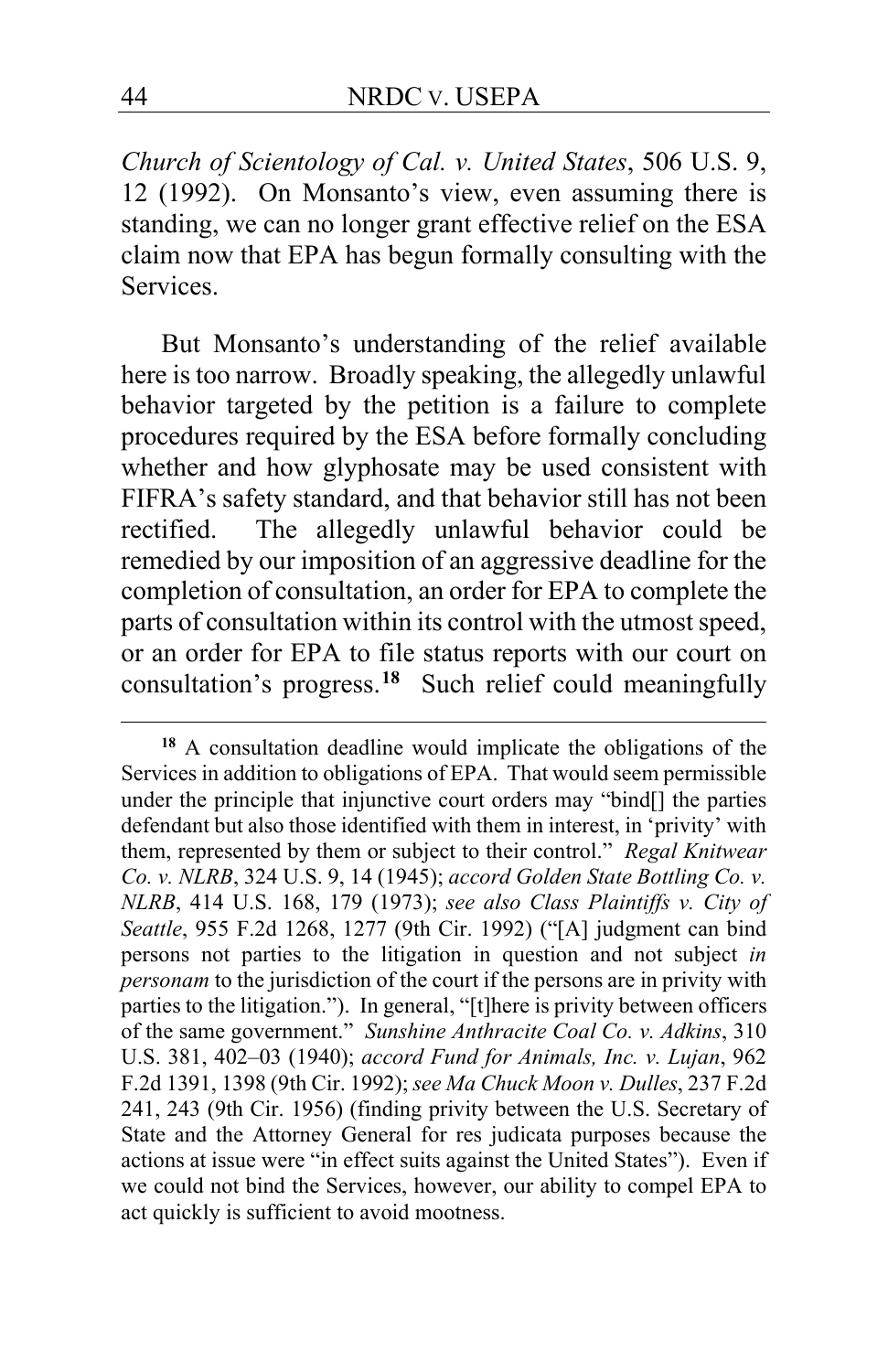hasten ESA compliance, especially because EPA appears inclined to delay consultation given that it has already pushed the entire consultation process until the final year of registration review. Thus, Rural Coalition's claim is not moot.**[19](#page-44-0)**

#### **3.**

Monsanto additionally argues that Rural Coalition's ESA claim was not preserved during the public-comment period. This argument is unconvincing. A Rural Coalition petitioner, Center for Biological Diversity, discussed ESA consultation in its comments on the proposed Interim Decision. The Center argued that "EPA must consult with the Services on its continuing and ongoing authority over this pesticide to satisfy its duty to [en]sure that its use will not jeopardize or adversely modify protected species or their critical habitat well *before* it proposes a registration review decision." The Center also implored EPA to "[i]ncorporate necessary factors into evaluation and any proposed decision"

<span id="page-44-0"></span>**<sup>19</sup>** Cases in which we have deemed consultation claims moot when the agency had already begun consulting are not to the contrary. *See All. for the Wild Rockies v. U.S. Forest Serv.*, 907 F.3d 1105, 1121 (9th Cir. 2018); *All. for the Wild Rockies v. U.S. Dep't of Agric.*, 772 F.3d 592, 601 (9th Cir. 2014). The plaintiffs in those cases sought reinitiation of consultation, which could not be ordered once it had already occurred. Here, Rural Coalition seeks compliance with and *completion of* the ESA's consultation requirement, not just the initiation or reinitiation of consultation. *See Env't Def. Ctr. v. Bureau of Ocean Energy Mgmt.*, — F.4th —, 2022 WL 1816515, at \*21 (9th Cir. 2022) (holding that, because consultation with the Fish and Wildlife Service was still ongoing, the court had jurisdiction over a claim that an agency failed to consult before acting); *see also All. for the Wild Rockies v. Savage*, 897 F.3d 1025, 1031 (9th Cir. 2018) (holding that a reconsultation claim was moot because the federal defendants *completed* reconsultation and the plaintiff, therefore, "ha[d] obtained all that it sought with this claim").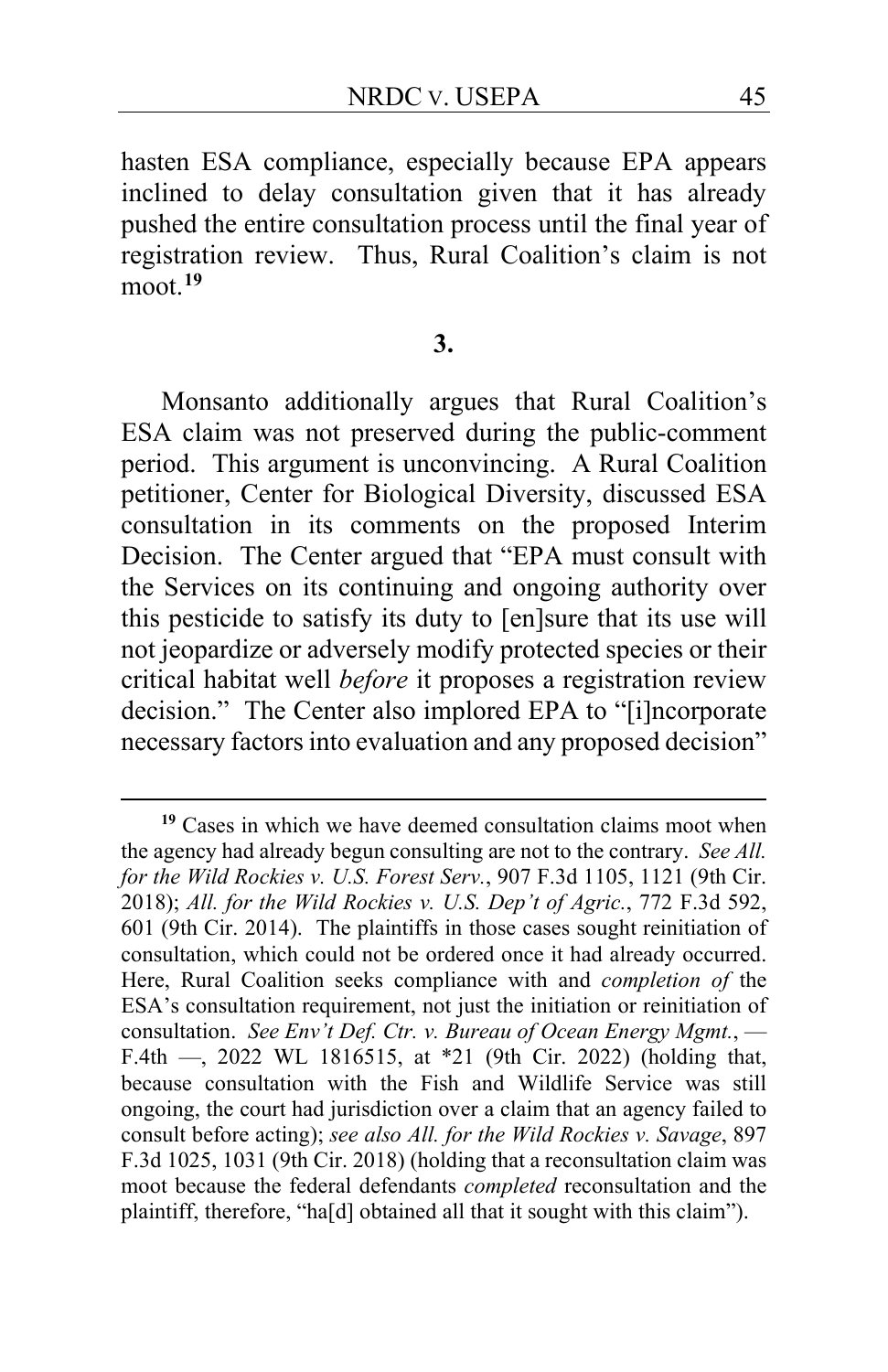including "effects on species listed as protected under the ESA and their critical habitat." Those comments sufficiently raised the issue that EPA failed to comply with the ESA consultation requirement before issuing its Interim Decision. *See Lands Council v. McNair*, 629 F.3d 1070, 1076 (9th Cir. 2010) ("[A] claimant need not raise an issue using precise legal formulations, as long as enough clarity is provided that the decision maker understands the issue raised.").

# **C.**

We now turn to the merits of Rural Coalition's ESA argument. As explained above, the consultation procedures begin with an agency "review[ing] its actions at the earliest possible time to determine whether any action may affect listed species or critical habitat," 50 C.F.R. § 402.14, resulting in an effects determination. It is undisputed that EPA made no such effects determination before issuing the Interim Decision. Thus, the key question is whether the Interim Decision is an "action" that triggers the consultation procedures found in the ESA. Rural Coalition argues that the answer is "yes" because the Interim Decision was a consequential milestone that essentially approved continued glyphosate use across the United States. EPA and Monsanto disagree. They argue that Rural Coalition's grievance is with EPA's failure to require more mitigation measures, not any affirmative action taken by the agency.

We have held that "agency action" under the ESA has only two requirements. There is "agency action" whenever an agency makes a decision that is (1) affirmative and (2) discretionary about whether, or under what conditions, to allow private activity to proceed. *Karuk Tribe*, 681 F.3d at 1011. That the second requirement is satisfied is not disputed here—EPA clearly has the power to restrict pesticide use by private parties through mitigation measures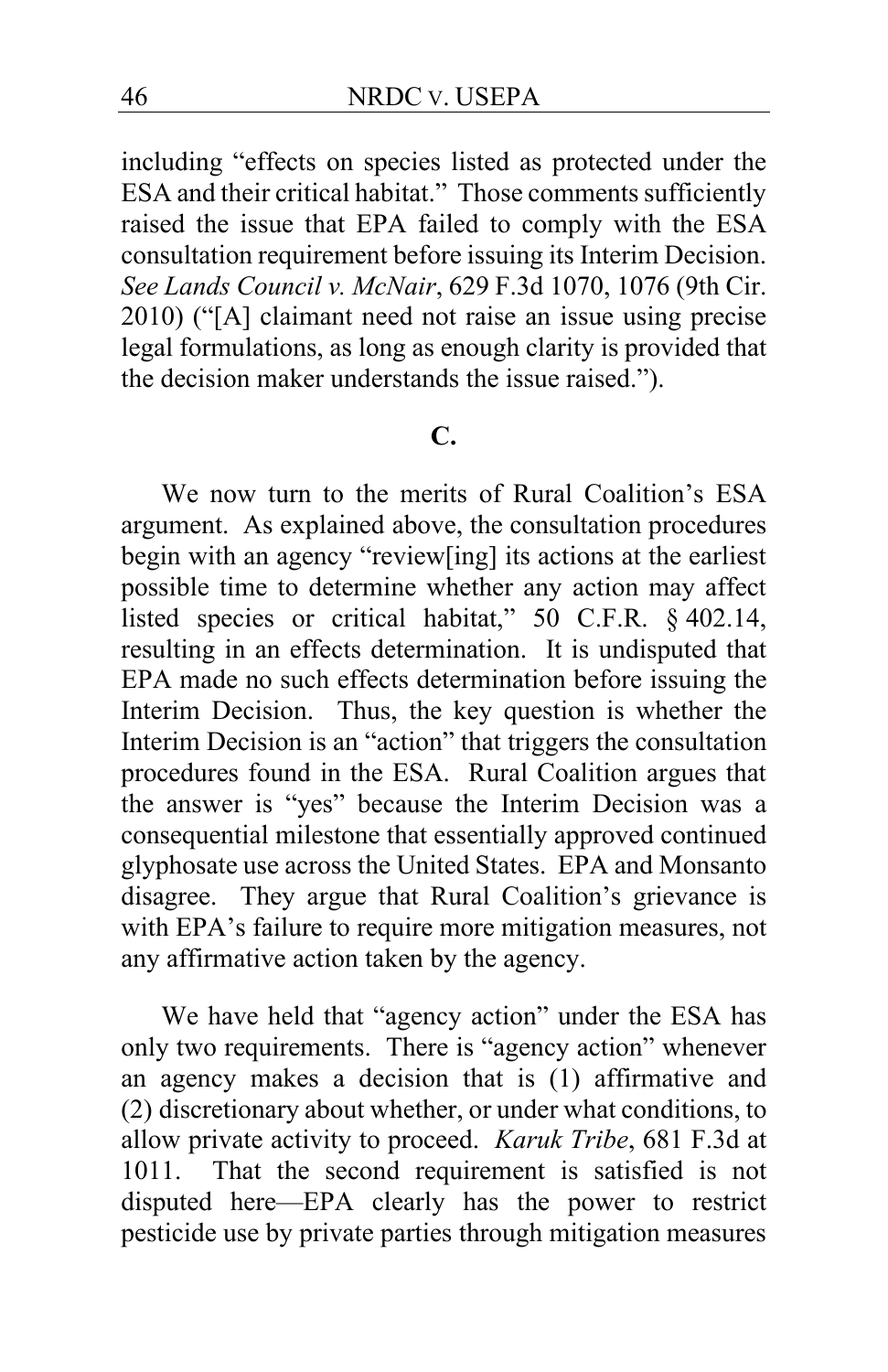to protect listed species. 40 C.F.R. §§ 155.40(a)(2), 155.56,  $155.58(b)(2)$ .

We agree with Rural Coalition that the first requirement is also satisfied, because the Interim Decision is an affirmative act. An agency must adhere to the consultation requirement when it makes an "affirmative" act or authorization. *Cal. Sportfishing Prot. All. v. FERC*, 472 F.3d 593, 595 (9th Cir. 2006). But "[w]here private activity is proceeding pursuant to a vested right or to a previously issued license, an agency has no duty . . . under Section 7 if it takes no further affirmative action regarding the activity." *Karuk Tribe*, 681 F.3d at 1021; *W. Watersheds Project v. Matejko*, 468 F.3d 1099, 1108 (9th Cir. 2006) ("'[I]naction' is not 'action' for section  $7(a)(2)$  purposes."). Here, EPA actively exercised its regulatory power, completing an assessment of glyphosate's risks under FIFRA and delineating what constituted acceptable glyphosate use under the statute's safety standard. *See Karuk Tribe*, 681 F.3d at 1024 (finding affirmative action when "the Forest Service formulated precise criteria for the protection of coho salmon, communicated those criteria to prospective miners, and approved the miners' activities under a [Notice of Intent] only if they strictly conformed their mining to the specified criteria").

EPA and Monsanto's primary argument is that Rural Coalition is objecting to inaction, not action, when it complains that EPA would have instituted more mitigation efforts if EPA had engaged in ESA consultation. That argument fails. EPA and Monsanto mainly rely upon *Western Watersheds*, 468 F.3d 1099. That case involved a Bureau of Land Management ("BLM") decision *not* to regulate private parties' diversions of water—diversions that were completed pursuant to those parties' pre-existing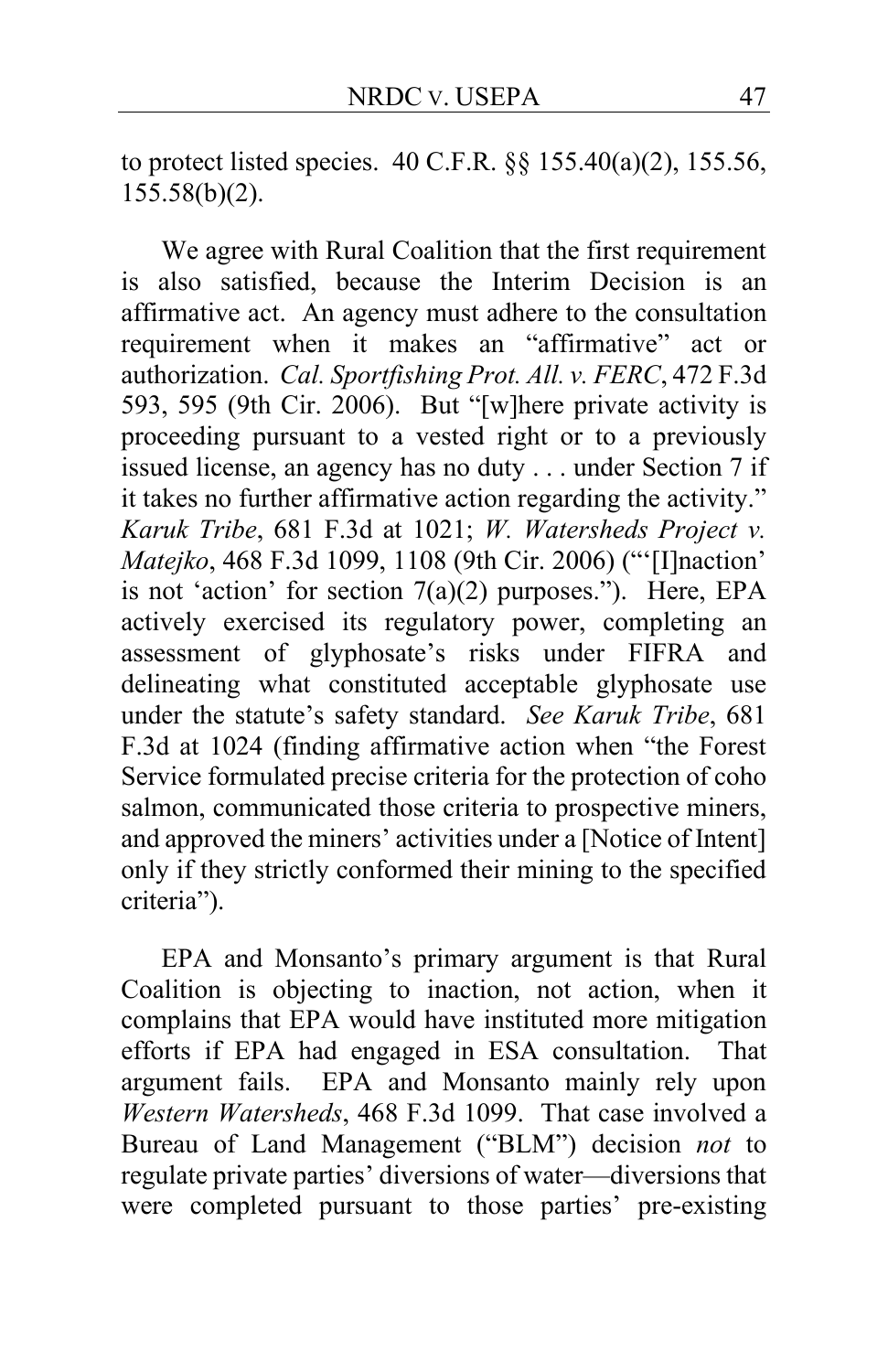rights-of-way. We assumed that BLM had the power to regulate the diversions but held that BLM's decision not to exercise that power was not an affirmative action. *Id.* at 1107–09. We explained, "BLM did not *fund* the diversions, it did not *issue* permits, it did not *grant* contracts, it did not *build* dams, nor did it *divert* streams." *Id.* at 1109; *see also Cal. Sportfishing*, 472 F.3d at 598, 595 (holding that "the agency[] ha[d] proposed no affirmative act that would trigger the consultation requirement" for operations of a hydroelectric plant that were authorized by an earlier permit, even though the agency was empowered to "unilaterally institute proceedings to amend the license if it so chose"). The Interim Decision is unlike the agency inaction in *Western Watersheds*. Here, EPA did not simply stand aside as regulated parties continued to use glyphosate. Instead, EPA exercised its regulatory power under FIFRA engaging in a re-assessment that was *required by statute* and delineated the manner in which glyphosate could be used consistent with the FIFRA safety standard.

Because EPA's registration review decision under FIFRA is the "action" that triggers the consultation requirement, it is irrelevant—despite EPA and Monsanto's suggestion to the contrary—that Rural Coalition takes the view that the Interim Decision does very little to protect listed species and should have contained more mitigation measures. Indeed, the notion that challenging an absence of mitigation efforts is merely an objection to inaction is inconsistent with the purpose of the ESA. Arguing that protection for endangered and threatened species is insufficient is precisely the point of an ESA claim. When aggrieved parties file a lawsuit asserting that the government should not have authorized a certain activity, such as the diversion of water from a river, the core grievance is often that the activity threatens—or, put differently, does not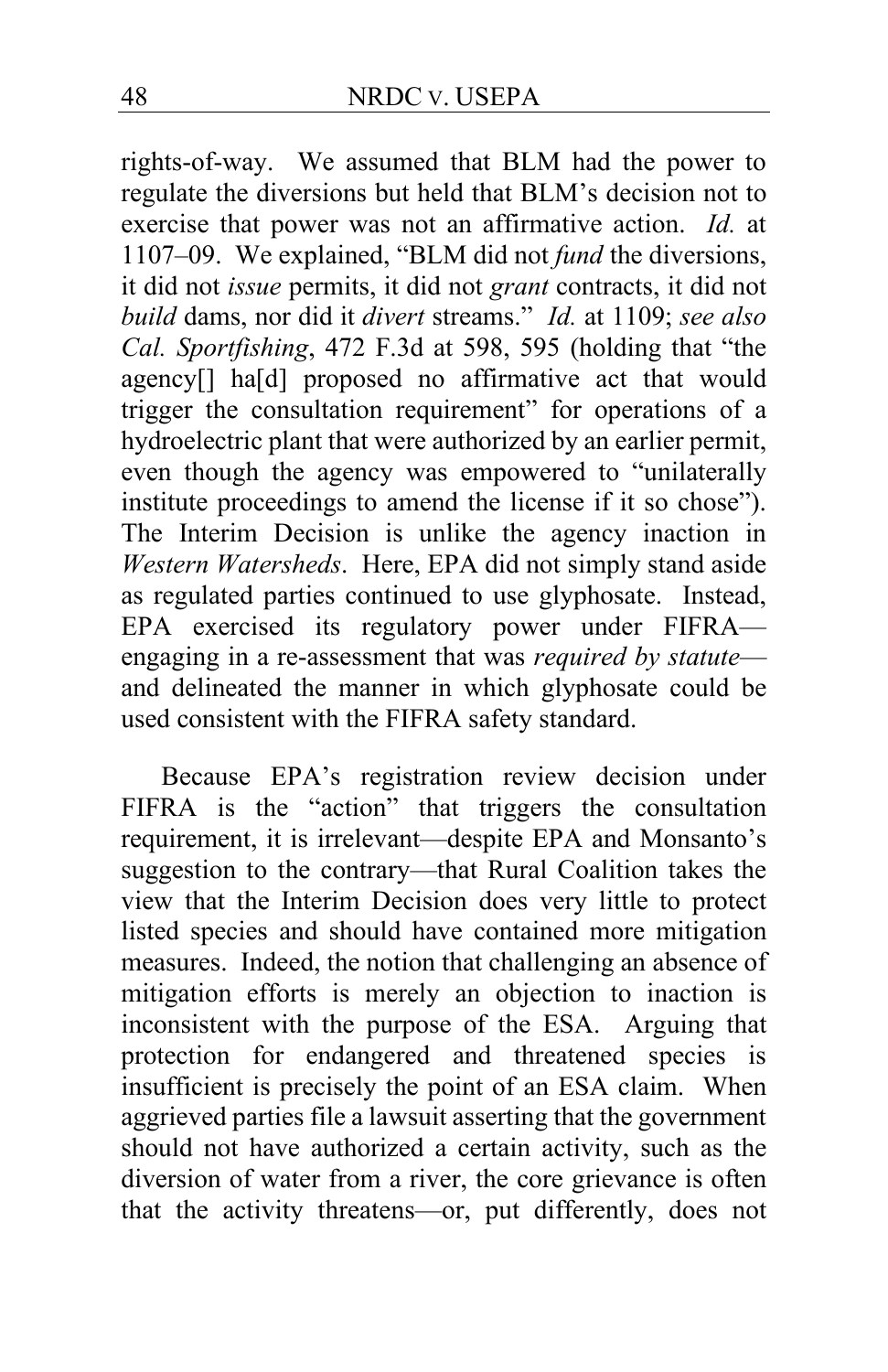sufficiently protect—listed species. *See, e.g.*, *NRDC v. Houston*, 146 F.3d 1118 (9th Cir. 1998). Many clearly cognizable ESA claims, then, could easily be framed as a complaint about the failure to institute more mitigation efforts. That framing does not mean that the claim merely challenges inaction.

#### **D.**

Because the Interim Decision was an affirmative, discretionary action, EPA had to comply with the ESA by making an effects determination before issuing the decision. It is undisputed that EPA did not do so. Accordingly, EPA violated the ESA.

Nevertheless, because of the odd confluence of circumstances here, we decline to order relief for the ESA violation. Although relief such as a consultation deadline could hasten EPA's compliance with the ESA (and thus we have held that the ESA claim is not moot), we believe that the FIFRA deadline to complete glyphosate's registration review by October 2022 is a sufficient backstop. According to the timeline imposed by Congress, EPA already must complete its final registration review decision—including formal consultation—by that October 2022 deadline. Given that the FIFRA deadline is fast approaching, shortening EPA's time to consult would be only moderately beneficial to Rural Coalition but potentially very disruptive to the agency.

Rural Coalition urges vacatur of the Interim Decision for failure to comply with the ESA. But it is not clear that vacatur would be beneficial here. The Interim Decision includes certain mitigation efforts that EPA designed to limit the ecological impacts of glyphosate use. Although Rural Coalition argues that those requirements are insufficient, if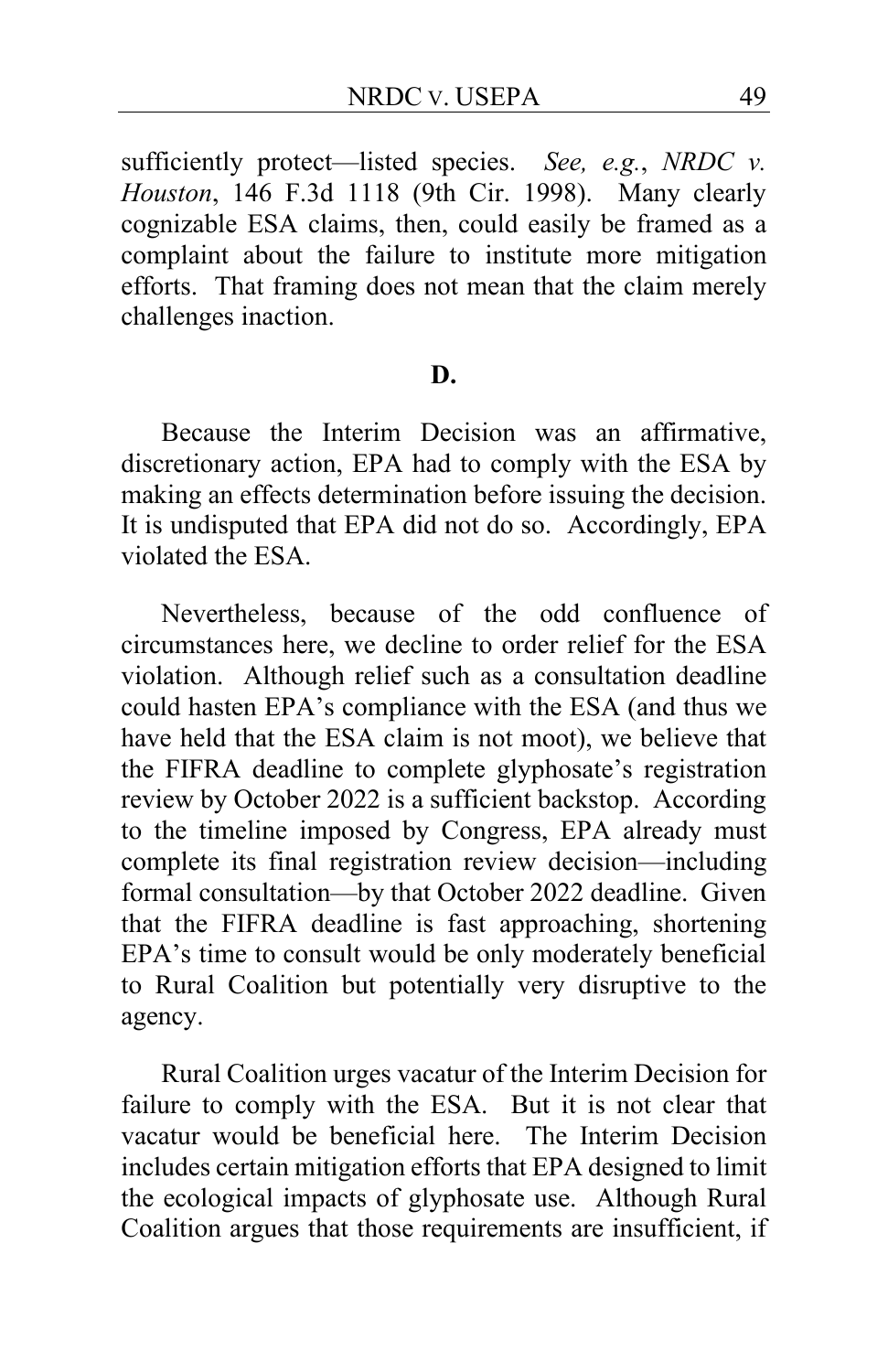the requirements affect glyphosate use at all, they likely *reduce* ecological risk. Because vacatur would eliminate those mitigation requirements, we decline to vacate the Interim Decision—other than to the extent specified in Part III above regarding the human-health portion.

### **V.**

The remaining issue involves Petitioners' challenges to the Interim Decision's ecological risk assessment, determination of glyphosate's costs, cost-benefit analysis, and mitigation requirements (collectively, the "ecological portion"), and EPA's responsive motion for remand. We grant EPA's motion to remand without vacatur as to the ecological portion of the decision, but we impose a time limit on the remand.

NRDC argues that EPA failed to consider major environmental and economic costs of glyphosate use, including the costs of creating glyphosate-resistant weeds, harm to soil health caused by glyphosate, and the decimation of milkweed in agricultural fields. In addition, NRDC argues that EPA failed to provide any explanation as to how it weighed the purported benefits and risks of glyphosate use, pointing out that EPA simply concluded in a single sentence that the purported benefits outweigh the risks without any sort of reasoned analysis. Finally, NRDC argues that EPA's decision rests on unsubstantiated assumptions that the mitigation measures will, in fact, reduce the acknowledged ecological risks posed by glyphosate use—without any evidence that the mitigation measures imposed will ensure that glyphosate use satisfies FIFRA's safety standard. Rural Coalition echoes many of these concerns, adding that EPA failed to consider the cost of glyphosate drift as well as the costs to pollinators and to monarch butterflies.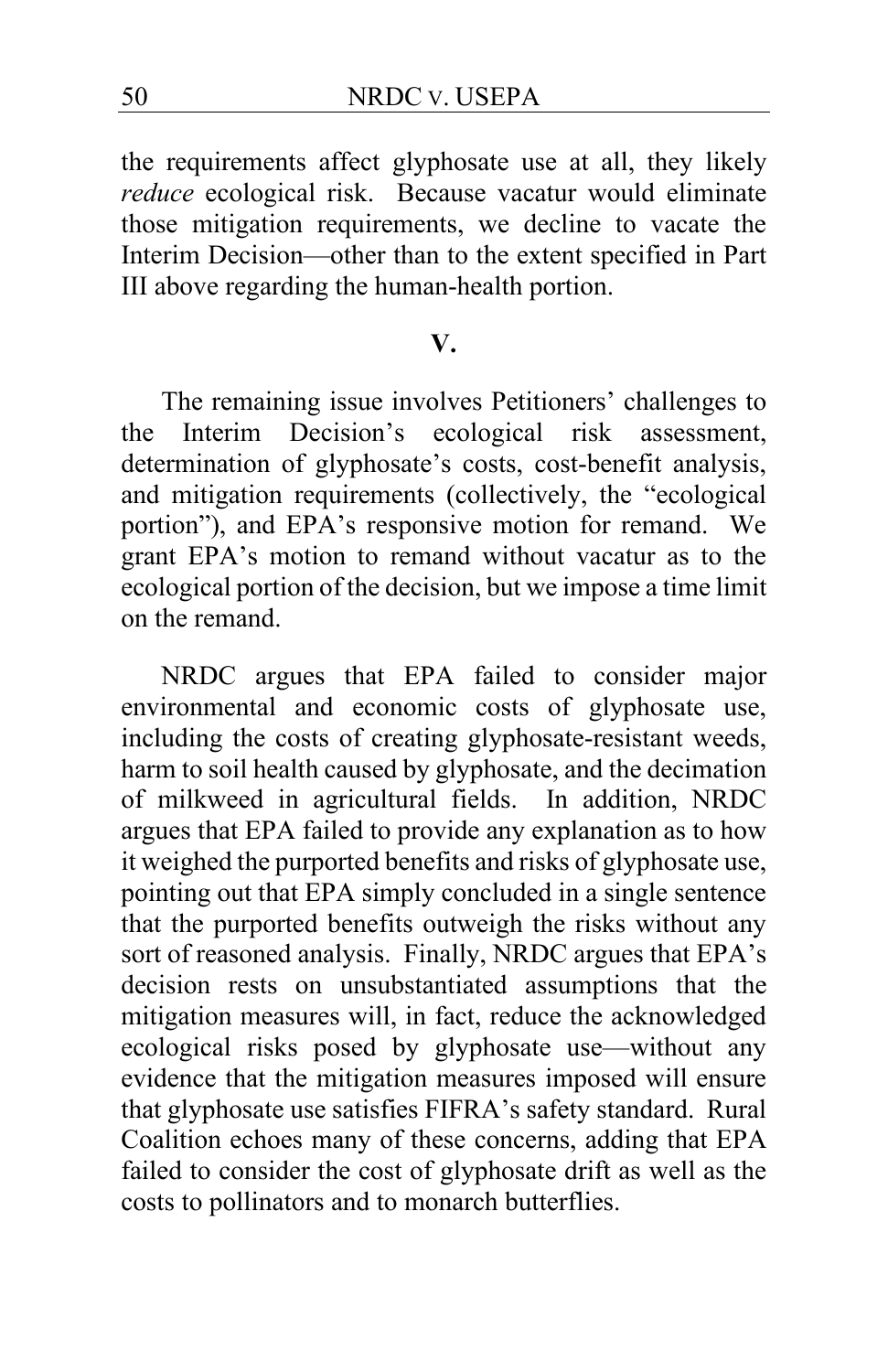EPA does not respond to the attack on the ecological portion of the Interim Decision. Instead of answering these parts of the petitions, EPA asks us to remand the ecological portion for further consideration without vacatur and thereby asks us not to reach the corresponding claims in NRDC's and Rural Coalition's petitions.

Courts generally grant an agency's request for voluntary remand unless the request is frivolous or made in bad faith. *Cal. Cmtys. Against Toxics v. EPA*, 688 F.3d 989, 992 (9th Cir. 2012); *see also Ethyl Corp. v. Browner*, 989 F.2d 522, 524 (D.C. Cir. 1993) ("We commonly grant [agency remand] motions, preferring to allow agencies to cure their own mistakes rather than wasting the courts' and the parties' resources reviewing a record that both sides acknowledge to be incorrect or incomplete."). Normally, when remand is requested and granted, "the agency intends to take further action with respect to the original agency decision on review." *Util. Solid Waste Activities Grp. v. EPA*, 901 F.3d 414, 436 (D.C. Cir. 2018) (quoting *Limnia, Inc. v. U.S. Dep't of Energy*, 857 F.3d 379, 386 (D.C. Cir. 2017)). "[I]ntervening events outside of the agency's control, for example, a new legal decision or the passage of new legislation," counsel in favor of granting such a remand request. *SKF USA Inc. v. United States*, 254 F.3d 1022, 1028 (Fed. Cir. 2001). That said, we have "broad discretion" in deciding whether to do so. *Util. Solid Waste*, 901 F.3d at 436.

Here, EPA has neither conceded error nor given any clear indication of how it will proceed on remand. Instead, EPA has vaguely asserted that "intervening decisions from this Court," "EPA's publication of its draft biological evaluation for glyphosate," and the "change in Administration" warrant a partial remand. EPA specifically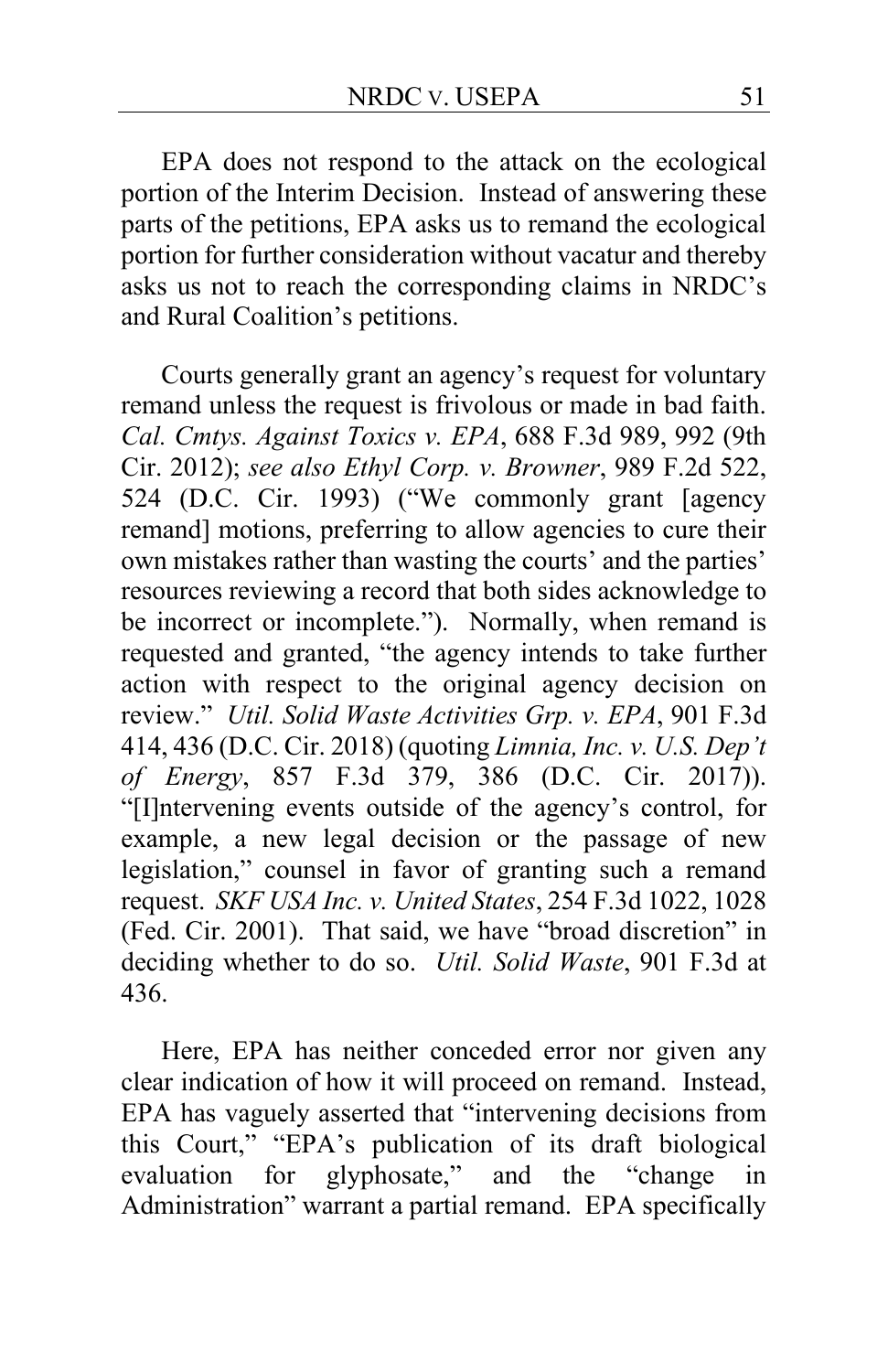requests that the partial remand be without vacatur to "allow EPA flexibility" to implement the mitigation requirements set forth in the Interim Decision. EPA suggests that, if it decides to reassess aspects of the Interim Decision, it will likely do so in its final registration decision rather than in a new interim decision.

Rural Coalition opposes the remand motion, arguing that EPA's actions are a bad-faith attempt to avoid judicial review. According to Rural Coalition, "EPA seeks remand of part of its action at the eleventh hour to avoid an adverse court ruling with little or no binding commitment to . . . actually change its decision." Rural Coalition further argues that EPA does not have a properly cognizable rationale for its request. Rural Coalition dismisses the BE because it was within EPA's control and dismisses the intervening court decisions that EPA raises because they established no new law and simply required compliance with FIFRA's core mandate.

NRDC, on the other hand, does not oppose EPA's motion but responds to it by urging a 90-day deadline for completing the reconsideration of the ecological portion of the Interim Decision on remand. According to NRDC, EPA is unlikely to issue a final registration review decision by the October 2022 statutory deadline because the agency only recently initiated formal consultation under the ESA, which NRDC predicts will take years. NRDC additionally details how "EPA's pesticide approval process has been beset by consistent delays," arguing that "[t]his history of delay means that a deadline for remand is appropriate." NRDC thus asks that the Interim Decision be re-issued within 90 days.

Although Rural Coalition's arguments have force, we decide to grant EPA's motion to remand largely for practical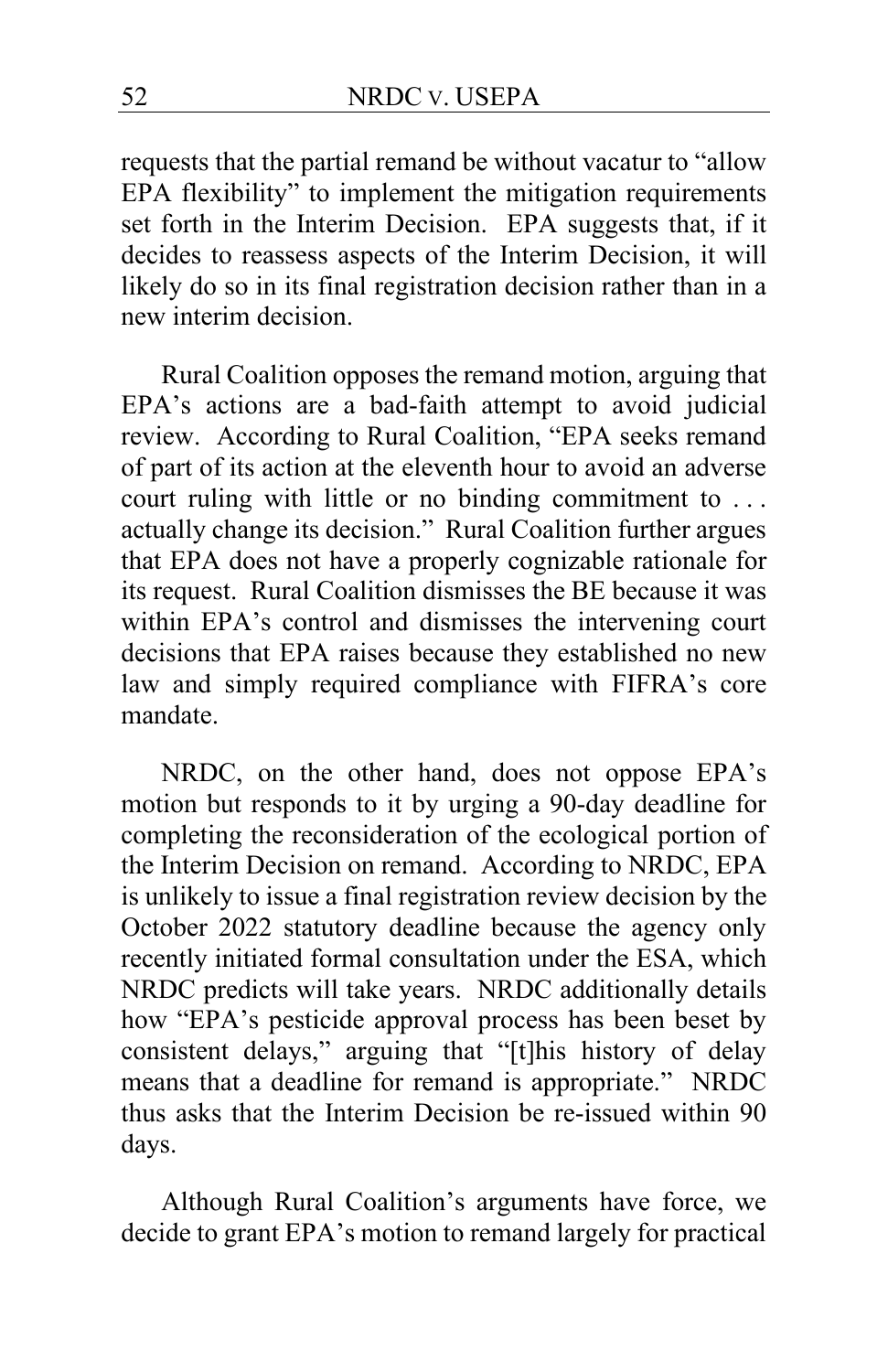reasons. As stated above, the challenges to the ecological portion are properly raised in Petitioners' briefs, but EPA chose not to respond to those challenges in this action, instead filing a motion to remand on the deadline for filing its answering brief. Monsanto also did not substantively respond to those challenges. If we were to evaluate the merits of NRDC's challenges, we first would want to request responsive briefs and to have oral argument on the ecological issues, raising the possibility that the FIFRA October 2022 deadline would arrive before we could complete our review. Thus, while we hesitate to reward what some might consider sloth or indolence, we also recognize that fully litigating the issues could result in an outcome nobody wants: more, and probably unnecessary, delay. Because of these unusual circumstances, we **GRANT** EPA's motion to remand.

We are sympathetic, however, to Petitioners' concerns about delay and gamesmanship. That said, we do not believe that NRDC's proposed 90-day deadline is warranted or that EPA must issue another interim decision before its final decision. Instead, we require EPA to issue a new ecological portion by the October 2022 FIFRA deadline.**[20](#page-52-0)** *See Clean* 

<span id="page-52-0"></span>**<sup>20</sup>** EPA points out that the Supreme Court has cautioned that, "[a]t least in the absence of substantial justification for doing otherwise, a reviewing court may not, after determining that additional evidence is requisite for adequate review, proceed by dictating to the agency the . . . time dimension of the needed inquiry." *Vt. Yankee Nuclear Power Corp. v. NRDC*, 435 U.S. 519, 544–45 (1978) (quoting *Fed. Power Comm'n v. Transcont'l Gas Pipe Line Corp.*, 423 U.S. 326, 333 (1976) (per curiam)). This concern is not triggered by the deadline we set because Congress has already "dictat[ed] ... [the] time dimension" for EPA action here. *Id.* at 545. We avoid any potential issue with "propelling the court into the domain which Congress has set aside exclusively for the administrative agency," *id.* at 545 (quoting *Transcont'l Gas*, 423 U.S. at 333)—which was the Court's concern in *Vermont Yankee*—by